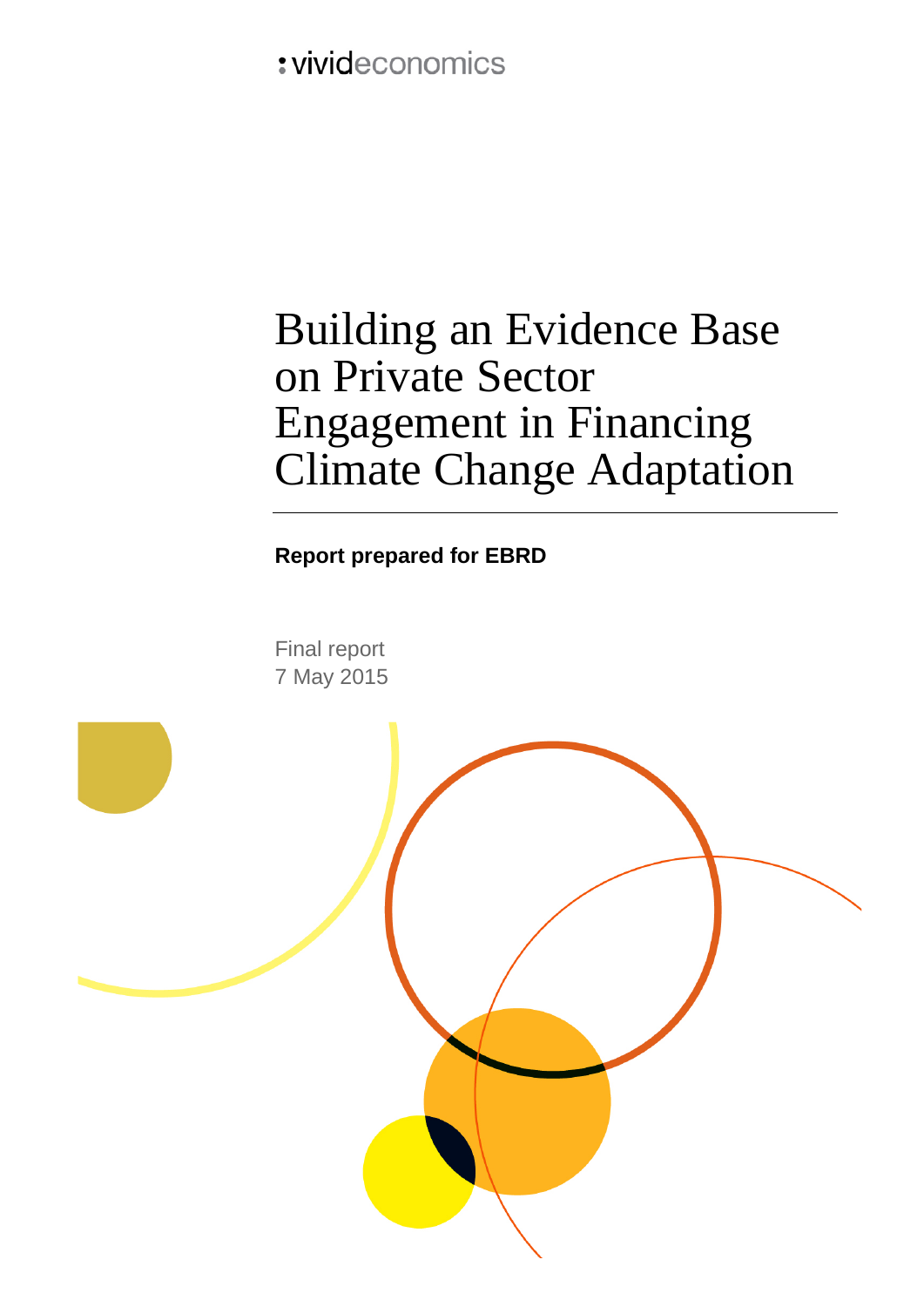# **Contents**

| 1.           |  |
|--------------|--|
| 2            |  |
| $\mathbf{z}$ |  |
|              |  |

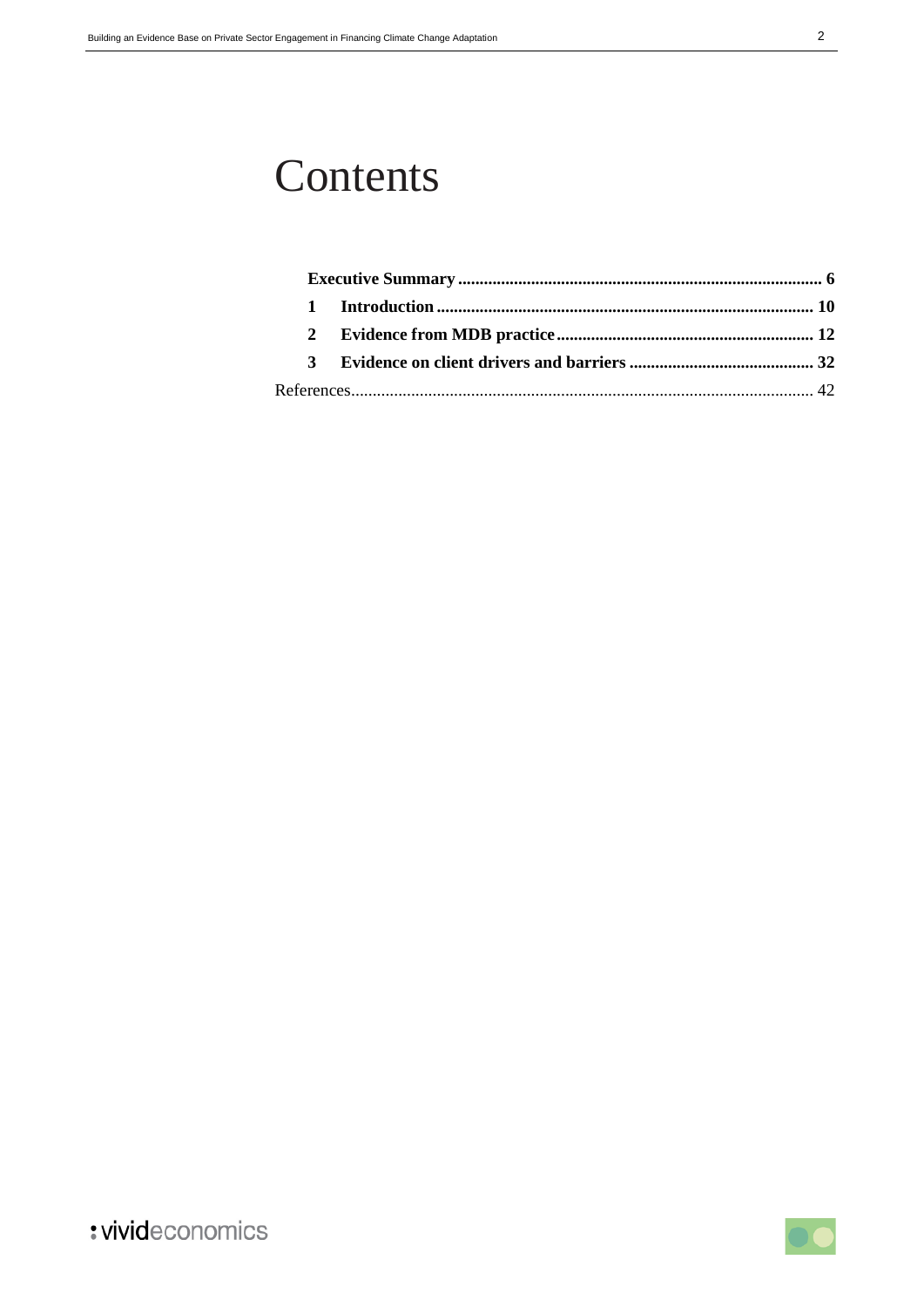# List of tables

| <i>Table 1.</i> A detailed overview of the 2013–14 MDB private sector adaptation  |
|-----------------------------------------------------------------------------------|
|                                                                                   |
|                                                                                   |
| <i>Table 3.</i> There are significant gaps in water policy frameworks across EBRD |
|                                                                                   |

# List of figures

|           | <i>Figure 1.</i> In 2013–14 a total of \$270 million of MDB private sector adaptation |
|-----------|---------------------------------------------------------------------------------------|
|           | finance made \$1.5 billion of MDB finance more climate-resilient 7                    |
|           | Figure 2. Over the period 2013–14, \$270 million of MDB private sector                |
|           | adaptation finance made 26 investment projects with a total value of                  |
|           |                                                                                       |
| Figure 3. | Projects with a larger MDB non-adaptation finance component                           |
|           | generally have larger adaptation finance components 15                                |
| Figure 4. | The Non-EU Europe and Central Asia region is the largest beneficiary                  |
|           | of MDB private sector adaptation finance in 2013–14 17                                |
| Figure 5. | Middle-income countries received more than 80 per cent of MDB                         |
|           |                                                                                       |
| Figure 6. | The agricultural and ecological resources sector is the main                          |
|           |                                                                                       |
| Figure 7. | Increased water scarcity is the main climate risk addressed in private                |
|           |                                                                                       |
| Figure 8. | Most private sector adaptation finance is invested in technologies that               |
|           | improve resilience to droughts and enhance water use efficiency22                     |
| Figure 9. | Feasibility studies received the largest share of pre-signing TA finance24            |
|           | Figure 10. There is a fairly equal distribution of borrower size, and larger firms    |
|           |                                                                                       |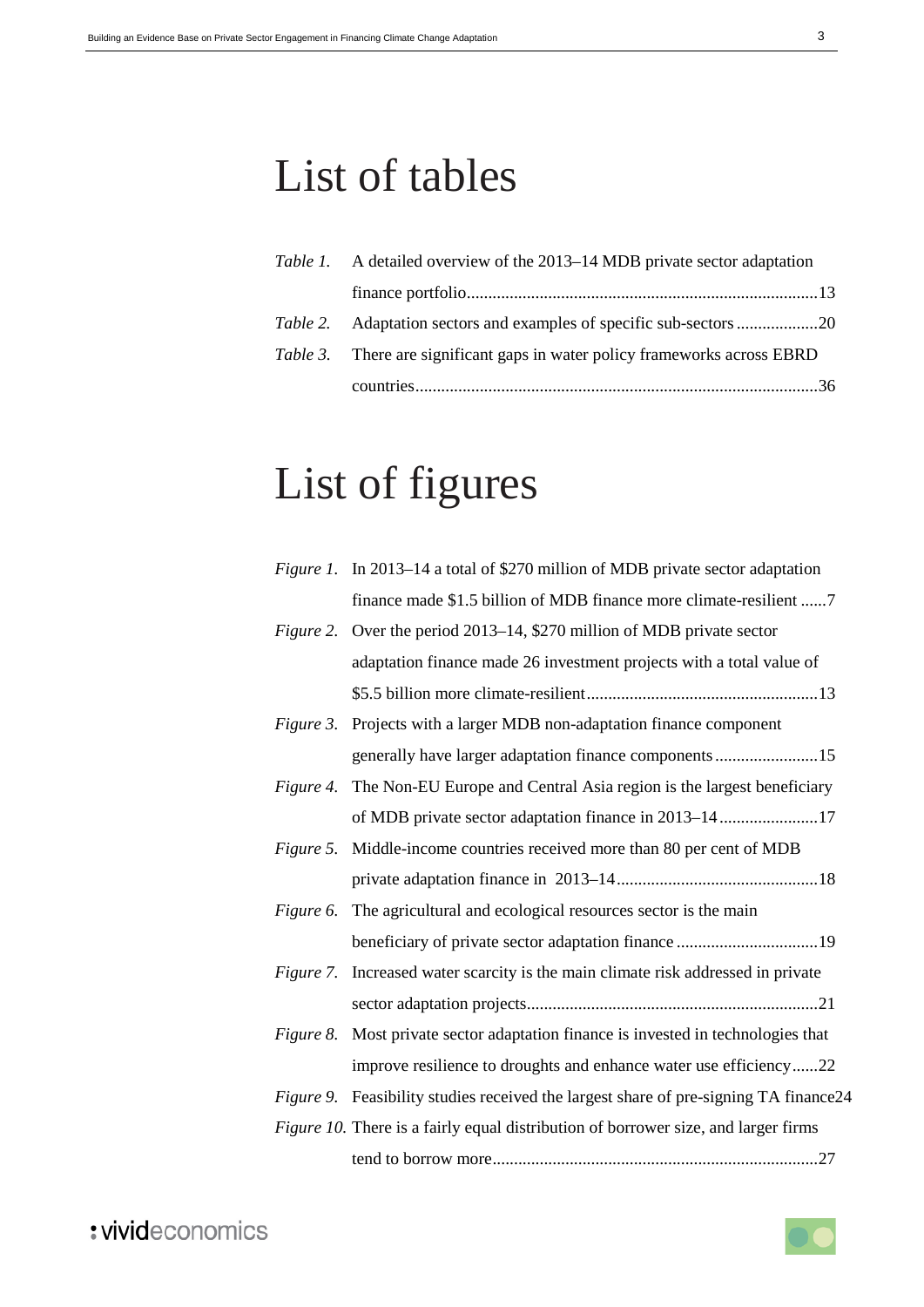| <i>Figure 11.</i> The most frequently cited primary origination mechanisms at the |  |
|-----------------------------------------------------------------------------------|--|
| EBRD are identification by banking teams and through its screening                |  |
|                                                                                   |  |
| <i>Figure 12.</i> For EBRD projects, TA, such as resource audits and feasibility  |  |
| studies, is most often cited as the primary driver of investment in               |  |
|                                                                                   |  |

# List of boxes

| $Box 1$ . | The EIB's EU co-financing of a Romanian rural development            |
|-----------|----------------------------------------------------------------------|
|           | programme targeting the private sector: large-scale investment       |
|           |                                                                      |
| Box 2.    | Hydropower rehabilitation in Tajikistan: donor co-financing as a key |
|           |                                                                      |
| Box 3.    | The EBRD frequently applies pre-signing feasibility studies and      |
|           | resource audits in private sector adaptation finance deals25         |
| Box 4.    | The IDB's adaptation-targeted microfinance programme in Nicaragua    |
|           | provides an example of client-driven project origination 28          |
| Box 5.    | Two EBRD credit lines with Turkish banks illustrate how multiple     |
|           | origination mechanisms can work in tandem in the origination of      |
|           |                                                                      |
| Box 6.    |                                                                      |
| Box 7.    | The IFC's investment in seed technology for the market in Kazakhstan |
|           | shows how market opportunities can drive private sector adaptation   |
|           |                                                                      |
| Box 8.    | A conceptual framework for thinking about barriers to private sector |
|           |                                                                      |
| Box 9.    | The EBRD's harbour expansion project in Poland provides an           |
|           | example of behavioural barriers to take-up of adaptation measures39  |

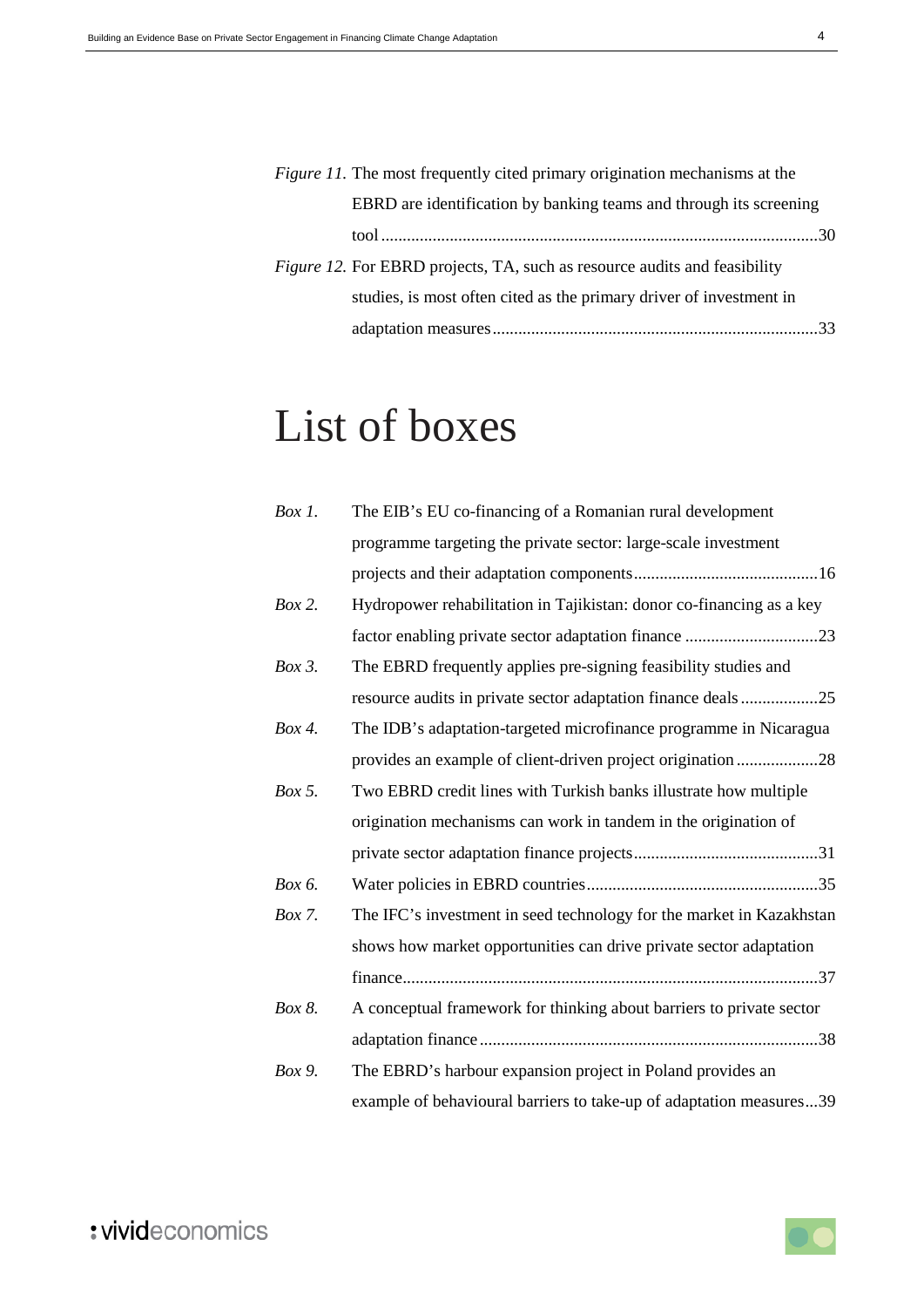*Box 10.* [The IFC's Enabling Environment for Private Sector Adaptation:](#page-40-0)  [addressing barriers to private sector adaptation..................................41](#page-40-0)



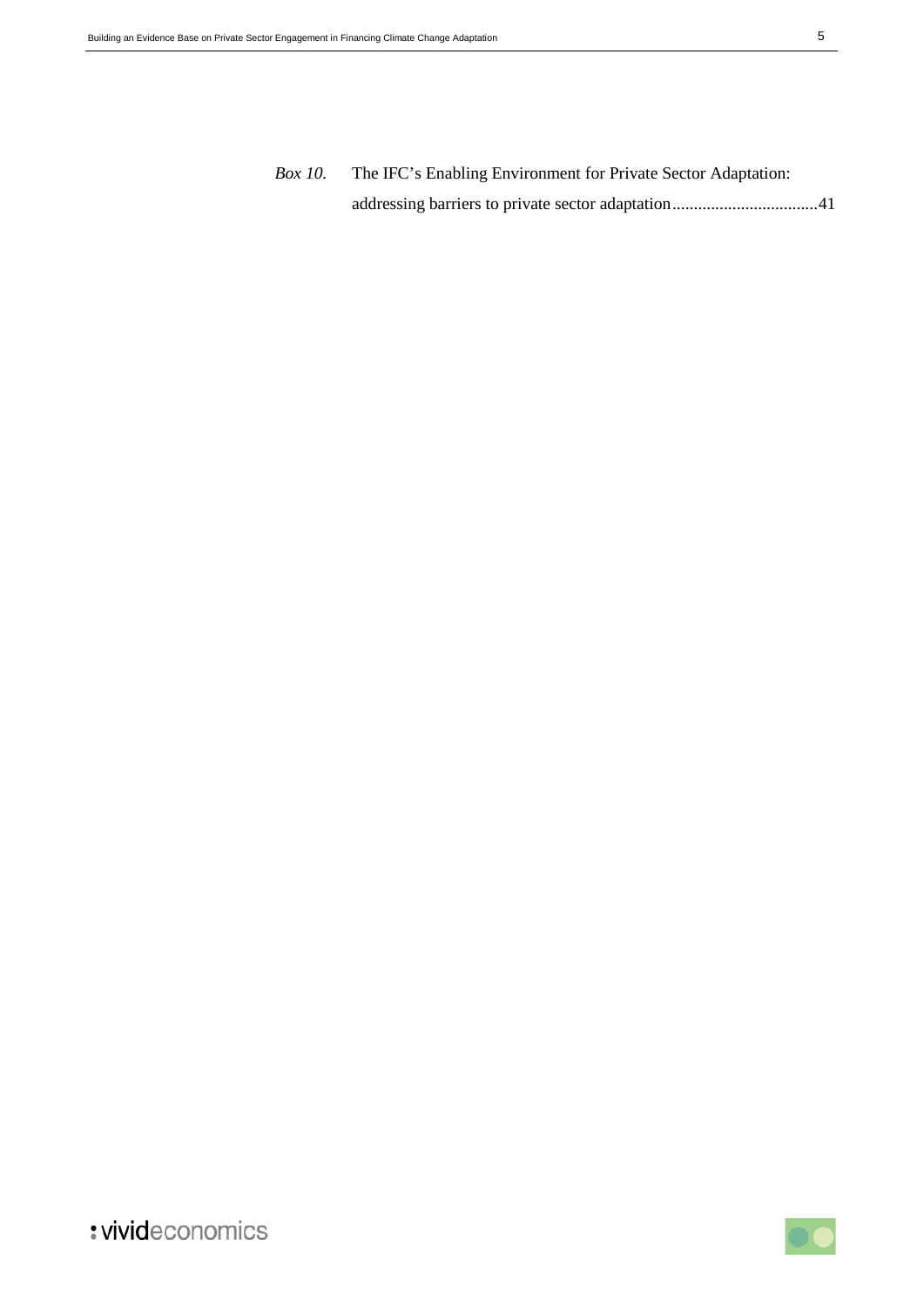# Executive Summary

**This report documents and draws lessons from multilateral development bank (MDB) activity on private sector adaptation to strengthen the evidence base in this so far under-researched area.** The private sector is key to addressing the challenge of adaptation to climate change. This is widely recognised and the major climate finance mechanisms such as the Climate Investment Funds (CIF) and Green Climate Fund (GCF) are developing private sector adaptation programmes. However, the factual evidence on which the debate draws, and on which the design of these new programmes is based, is very weak. The purpose of this report is to strengthen this evidence base.

**The experience of MDBs with private sector adaptation allows drawing preliminary conclusions on some of the key issues in the adaptation finance debate**. They include questions of (i) targeting and financial leverage; (ii) the geographical distribution of private sector adaptation finance; (iii) the role of donor co-financing, which may take the form of capital expenditure (CAPEX) grants, and concessional loans; (iv) the role of technical assistance (TA); and (v) ways to enhance the impact of MDB operations in private sector adaptation finance.

#### *The evidence base*

**MDB private sector adaptation finance in 2013–14 equalled US\$270 million, which made a total of \$1.5 billion of MDB investment more climate-resilient.** Between 1 January 2013 and 31 December 2014, MDB finance was supported by \$33 million of donor co-financing, consisting of CAPEX grant and concessional loan resources. A total of \$4 million of TA was associated with the adaptation component of the projects.

**The EBRD provided most private sector adaptation finance, followed by the EIB, IDB and IFC.** The EBRD provided \$162 million of private sector adaptation finance for 18 projects. The EIB provided \$84 million of private sector adaptation finance for four projects. The IDB provided \$14 million of private sector adaptation finance for three projects and IFC provided \$9 million private sector adaptation finance for one project.

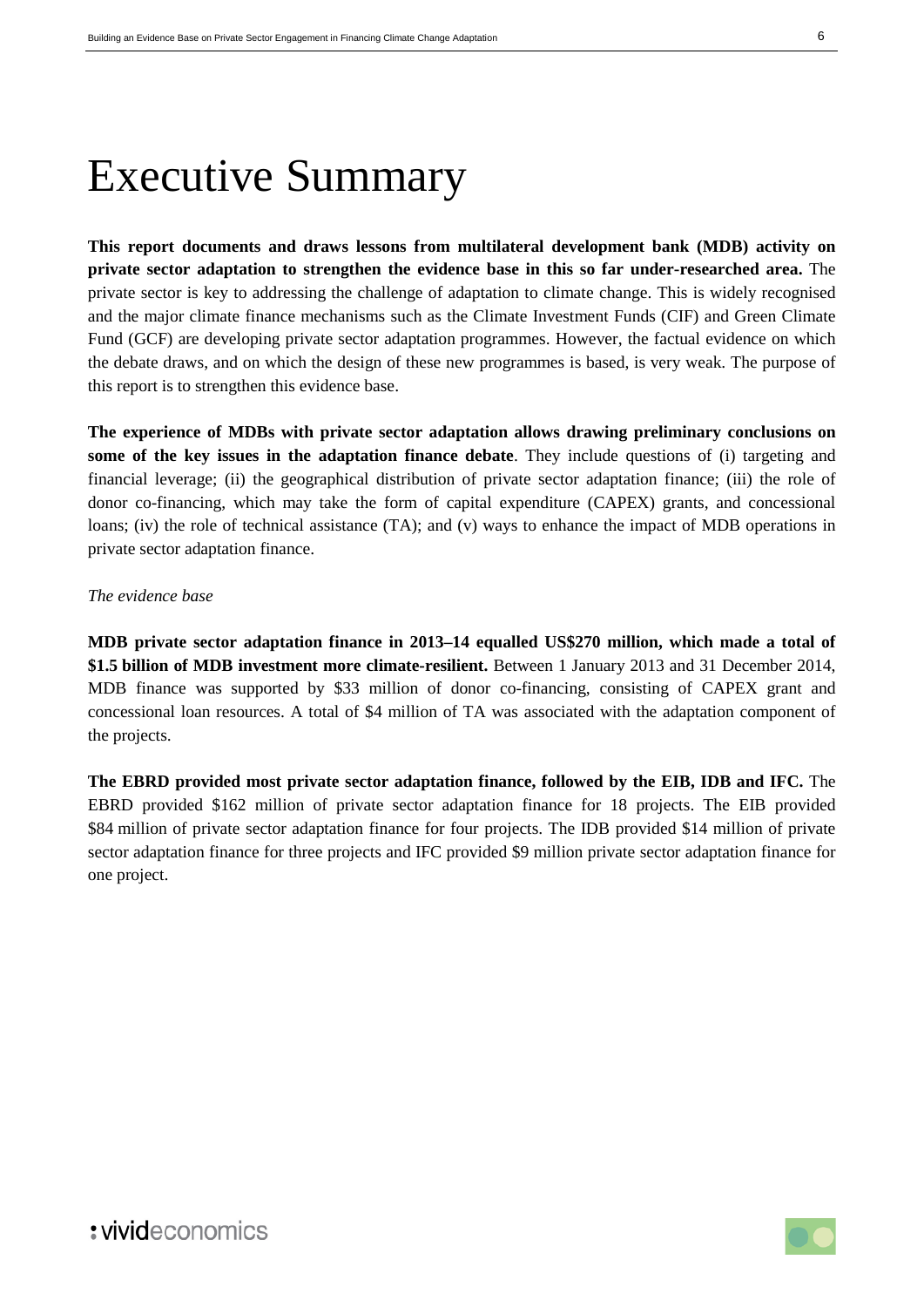<span id="page-6-0"></span>

*Lessons on targeting and financial leverage*

**Private sector adaptation finance is highly leveraged.** Over the period 2013–14, the MDBs provided \$270 million of private sector adaptation finance. These funds were sufficient to make \$1.5 billion of MDB finance more climate-resilient. The total project value of MDB investments with adaptation components was \$5.5 billion. The result was achieved with the support of \$33 million of donor co-financing and \$4 million of adaptation-related TA. While action needs to be scaled up, this suggests that MDB interventions can be effective in mobilising private capital and supporting climate resilience.

**The sector focus of MDBs is broadly consistent with known adaptation priorities.** Currently the MDB portfolio is focused on infrastructure, water and agribusiness. This corresponds fairly well with identified adaptation priorities, although it probably also reflects the convenience of adding adaptation components to these projects under existing processes, as much as a deliberate attempt to address these priorities. Infrastructure, including water infrastructure, is a priority because current investments lock in vulnerability profiles for the long term. Infrastructure adaptation also accounts for the lion's share of cost in estimates of adaptation needs. Agribusiness investments are attractive because they offer potential win–win opportunities – that is, a combination of climate change and other benefits.

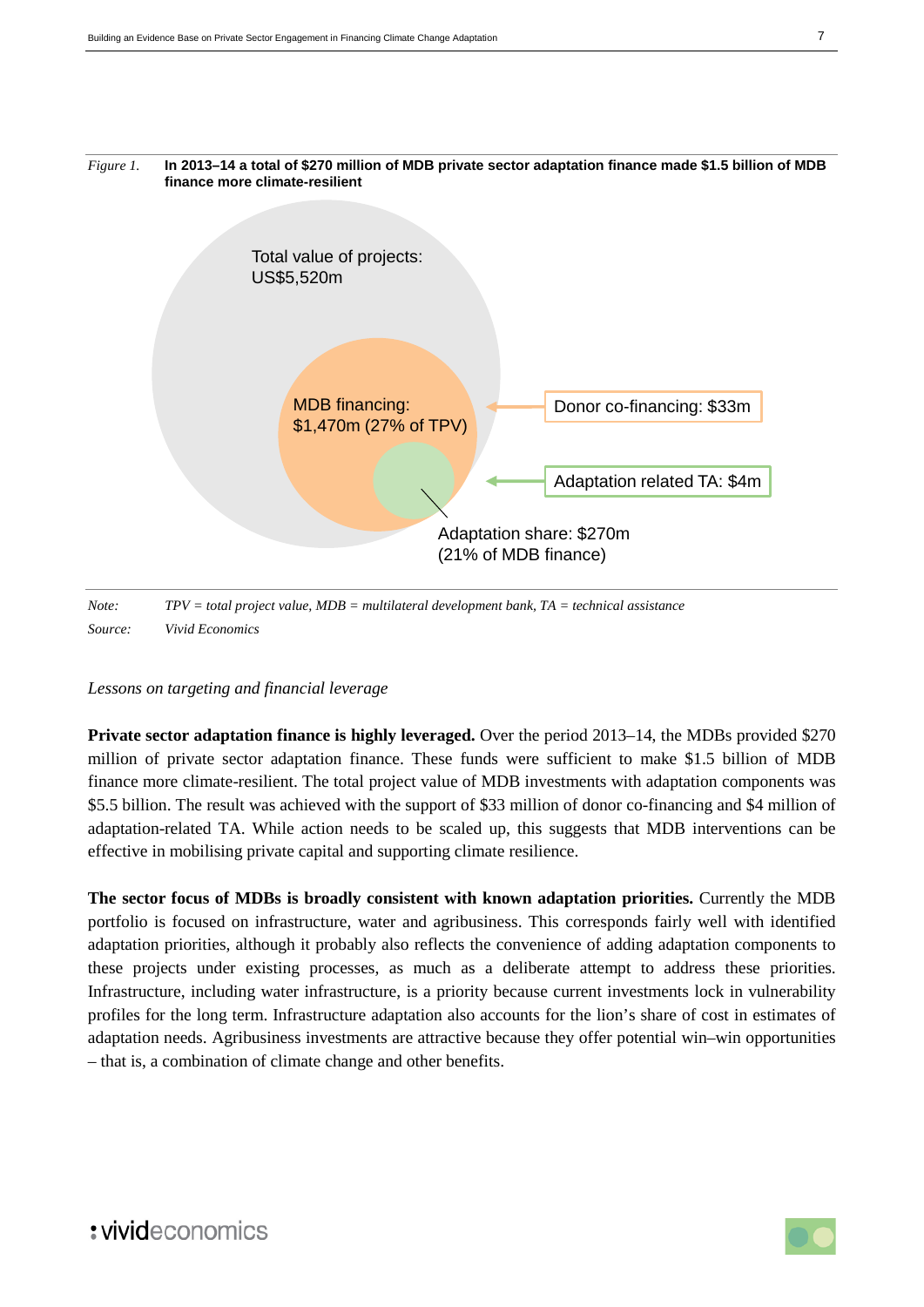#### *Lessons on the geographical distribution of projects*

**Over 80 per cent of MDB 2013–14 private sector adaptation finance was delivered in middle-income countries.** Private sector adaptation finance reached clients located mainly in Europe, Central Asia, North Africa and the Middle East. This in part reflects the particularly active role that the EBRD has taken in private sector adaptation financing, but also the fact that countries in those regions tend to have relatively stronger private sectors, and therefore more bankable opportunities. Most of the adaptation investments reviewed in this study were in highly competitive sectors or involved long-lived assets associated with sizeable CAPEX. Such investments may imply relatively larger and more creditworthy private sector partners, which are more likely to be found in middle-income countries. Notably, the only investment in a low-income country – a hydropower rehabilitation project in Tajikistan – required significant donor cofinancing in the form of concessional loan and CAPEX grant resources.

#### *Lessons on the role of donor co-financing*

**Donor co-financing has played a modest role to date, but may provide an opportunity for the expansion of MDB private sector adaptation financing activities.** Evidence suggests that the potential for using donor co-financing to scale up private sector adaptation finance has not yet been fully exploited. For example, during 2013–14 only two MDB adaptation projects benefited from donor co-financing in the form of concessional loans and CAPEX grant resources. While this shows that MDBs can deliver some private sector adaptation finance without donor support, it also indicates that there may be considerable scope for scaling up private sector adaptation finance through targeted donor support for adaptation investments. This could include approaches that integrate MDB finance, donor co-financing and commercial co-financing.

#### *Lessons on the role of TA*

**Technical assistance (TA) is an important facilitator of private sector adaptation finance**. Most TA has been targeted at clients: many clients had to be convinced of the materiality of adaptation to their investment through resource audits, feasibility studies and other TA tools. A second type of TA could be explored further: technical assistance and policy dialogue to improve the regulatory environment, for example on building codes and planning rules. Impending regulatory constraints have been marked drivers of private sector adaptation finance. Accordingly, there may also be further opportunities for TA that informs market participants about opportunities and potential future compliance costs, such as market studies.

#### *Lessons on MDB effectiveness*

**Origination processes for private sector adaptation deals are still under development**. As the private sector adaptation portfolio of MDBs is growing, the institutions are starting to mainstream climate change across their banking teams as well as their operations and processes, for example through making adaptation explicit in country and sector strategies. Simple management tools such as an adaptation screening note can be helpful in enhancing MDB internal origination mechanisms. It was striking to see how such procedural changes have improved both the efficiency and documentation of the adaptation due diligence at the EBRD in particular. Monitoring and recording of private sector adaptation finance projects is also crucial to

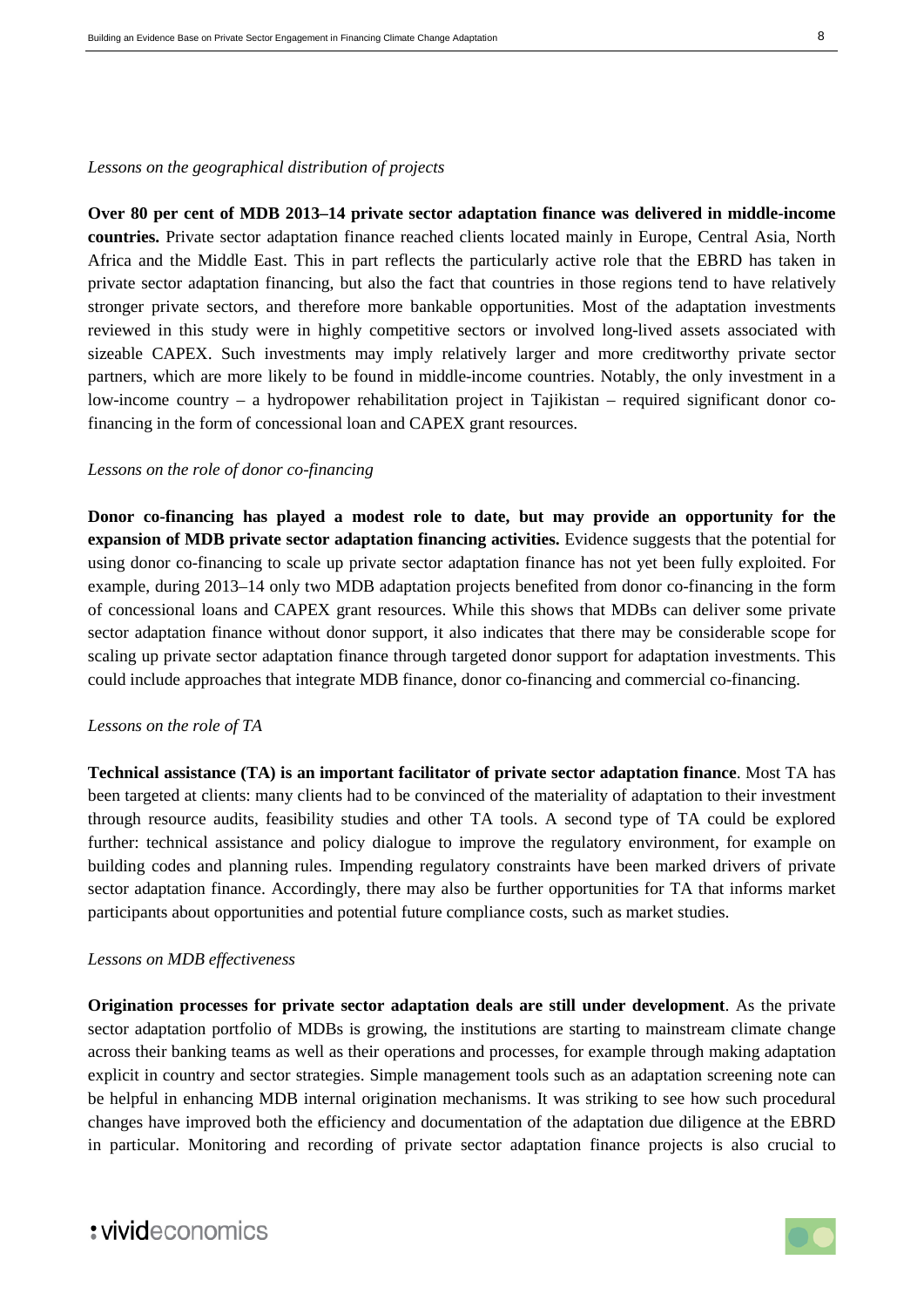establish a full evidence base around private sector needs, and which MDB practices and approaches are the most effective in addressing these.

**Because adaptation projects take, on average, longer to prepare than other projects, opportunities in fast-moving investment operations may be more difficult to exploit.** The origination processes, associated TA and generally extended project lead times imply that adaptation finance is more readily developed in investments that have inherently longer project preparation times. Internal teams with responsibility for climate finance have more time to identify and support the development of adaptation components within such projects. This tends to favour, for example, infrastructure projects such as water supplies. An important challenge for MDBs therefore is to better understand the adaptation potential in fast-moving operations and to develop project-level approaches and tools that realise this potential.

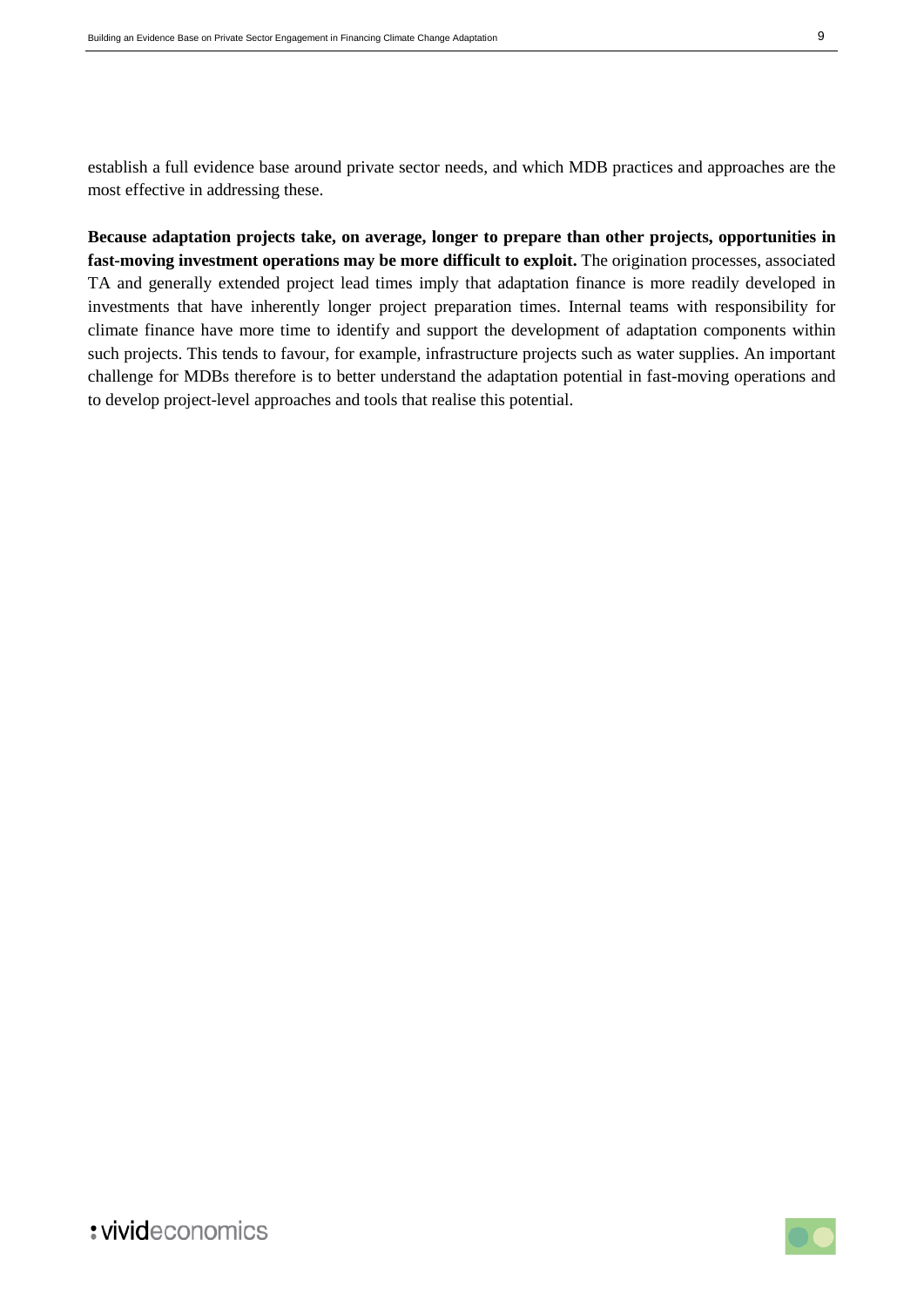# 1 Introduction

**Global decision-makers recognise that the private sector is key to addressing the challenge of adaptation to climate change and must be engaged to facilitate and deliver adaptation measures.** While governments have an important role to play, the responsibility for dealing with climate risks will usually rest with private businesses and households. They have to start preparing for climate change now. This is particularly pertinent in developing countries and emerging economies, where the effects of climate change will be significant and investment in long-lived assets that lock in climate vulnerabilities is surging (The Global Commission on the Economy and Climate, 2014).

**Accordingly, the major climate finance mechanisms are developing dedicated programmes to promote private sector investment in adaptation measures.** These initiatives include the Climate Investment Funds' (CIF) PPCR Private Sector Competitive Set-Aside, and the Private Sector Facility that is being developed by the Green Climate Fund (GCF). Notable initiatives by the United Nations Framework Convention on Climate Change (UNFCCC) include the Private Sector Initiative's database of adaptation case studies, and the Non-state Actor Zone for Climate Action database (UNFCCC, 2014).

**Despite these efforts, detailed empirical evidence on existing private sector adaptation finance is lacking – a gap that this study aims to fill.** Private sector adaptation finance, its drivers and the activities that are being rolled out are poorly understood. This report seeks to address this gap by assessing private sector adaptation finance delivered in 2013 and 2014 by the multilateral development banks (MDBs). Private sector adaptation finance is defined as the component of MDB investment in the private sector that relates to making the investment more climate-resilient. In some cases, this is investment in an activity such as a credit line of a bank, or product development by a technology company that makes the business of final adaptation finance beneficiaries more climate-resilient. The MDBs aligned their monitoring and reporting methodology for climate finance and have presented headline figures in their annual 'Joint Report on Climate Finance' since 2011 (Group of Multilateral Development Banks, 2014). A breakdown of private sector adaptation finance has been reported since 2013. Complementing the Joint Report, this report presents a set of descriptive statistics and findings from qualitative research through interviews and document review to reach a more robust understanding of current practice. It also draws lessons from experience to date.

**This report is a snapshot in time: private sector adaptation and MDB financing of it are evolving.** The reported projects and volumes are representative for 2013–14 only. As the frequency and intensity of climatic impacts increase, the private sector is likely to engage in more adaptation activity. The current snapshot has a relatively pronounced focus on EBRD practice, reflecting the overrepresentation of its private sector adaptation projects in the current MDB private sector adaptation finance portfolio, reporting 18 out of 26 projects. It is likely that future iterations of this report will present a more balanced focus on activities across a larger number of MDBs.

**There is more private sector adaptation activity than businesses and MDBs are given credit for.** Private firms adapt to climate risks in many ways, including as part of standard risk management, and may not necessarily label their activities as adaptation-related. However, adaptation is likely to require further

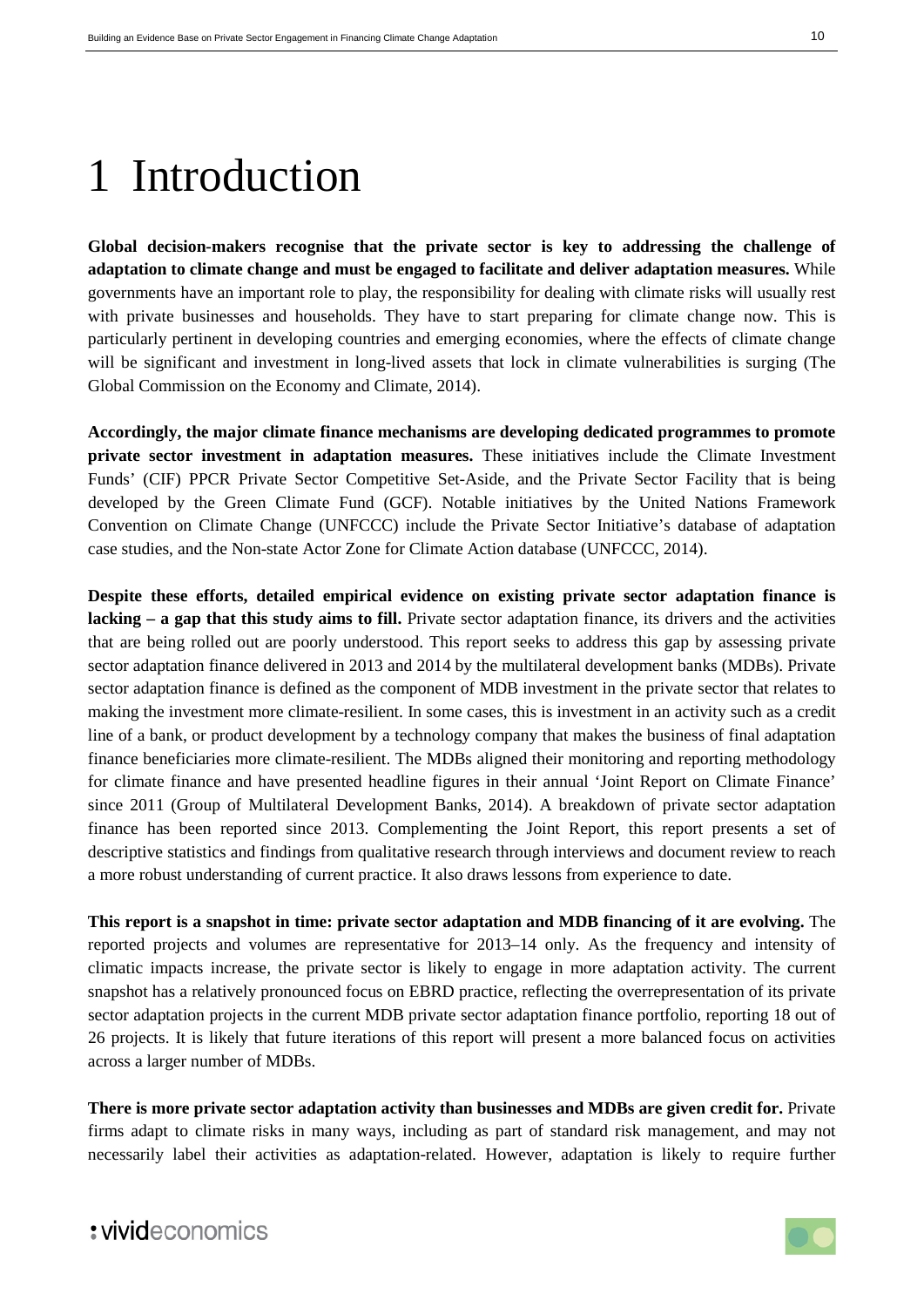dedicated action specifically aimed at climate change risks. Like their clients, MDB banking teams are continuing to improve their capacity to identify adaptation opportunities in projects. Many opportunities are still being missed, but at the same time much climate risk management (for example, that relating to current weather risk) goes unrecorded. The projects analysed in this report are likely to represent only a sub-set of the full MDB private sector adaptation finance portfolio.

**The report is structured as follows.** Section 2 presents evidence from MDB practice over the period 2013—14, reporting relevant detail on its private sector adaptation finance portfolio, origination mechanisms and adaptation finance monitoring tools. Section [3](#page-31-0) includes an analysis of clients' drivers and adaptation finance barriers.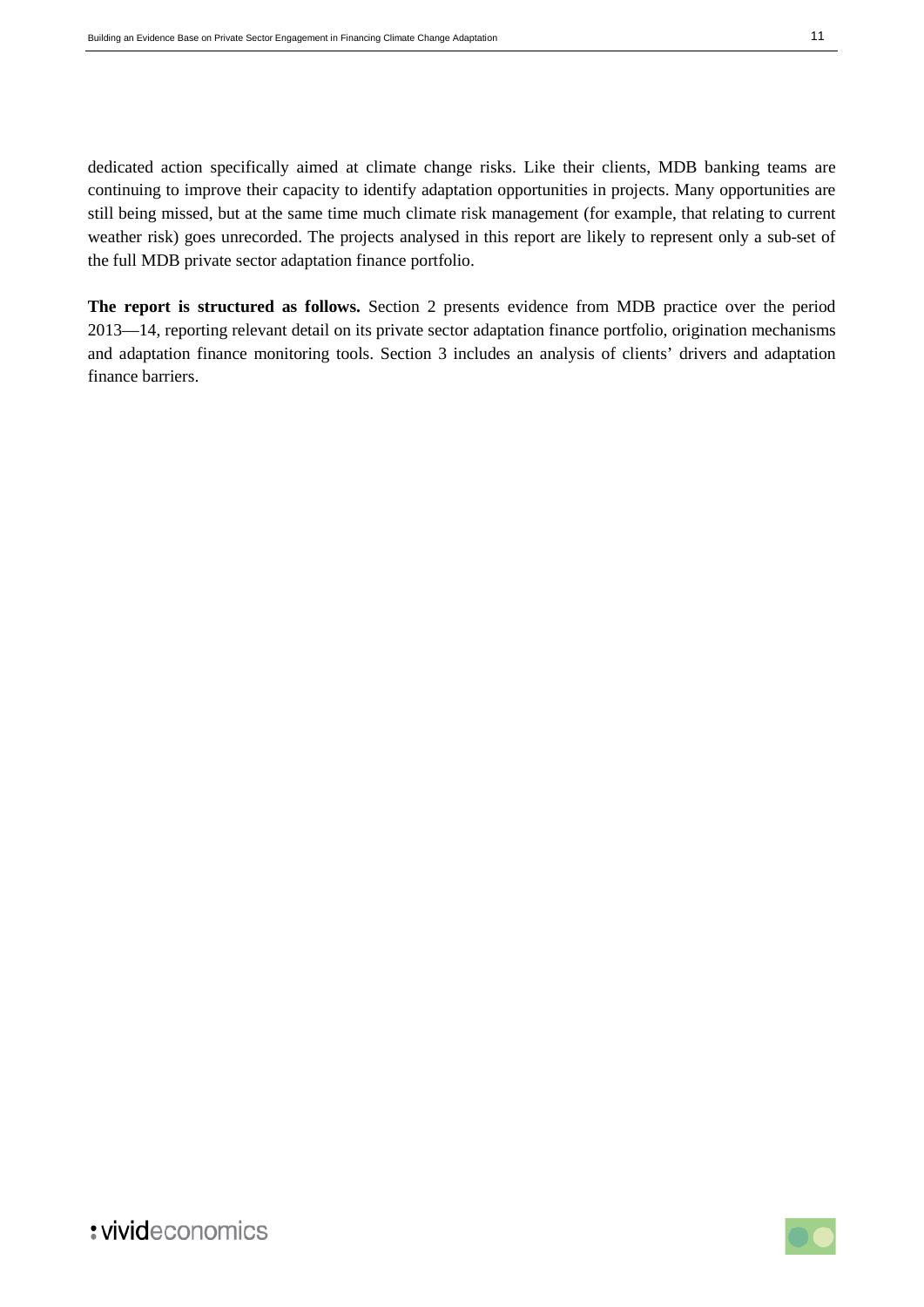# 2 Evidence from MDB practice

**This section presents an analysis of data provided by MDBs on their 2013–14 portfolio of private sector adaptation finance projects.** The focus is on investments made by MDBs in the form of loans and equity products in 2013–14. The data was recorded by sending structured questionnaires to the MDBs and enriched through interviews. The team interviewed key MDB banking staff to further unpick some of the origination mechanisms and project drivers and barriers.

**This section is structured as follows.** Section [2.1](#page-11-0) presents a portfolio overview that captures some of the key details of the investments made by MDBs. This data is broken down by geography in section 2.1.1, and by targeted sectors, climate risks and financed technologies in section [2.1.2.](#page-17-1) Section [2.1.3](#page-21-1) looks at the use of donor co-financing. Section [2.1.4](#page-22-1) presents detail on technical assistance that was provided – both related and unrelated to investments in 2013**–**14. Section 2.1.4 presents some additional detail on the instruments provided, loan tenors, lead times of deal development, and borrower size. Section [2.2](#page-26-1) analyses private sector adaptation project origination mechanisms and monitoring tools that were used by the MDBs.

### <span id="page-11-0"></span>**2.1 Portfolio overview**

**MDB private sector adaptation finance in 2013–14 equalled US\$270 million, which made a total of \$1.5 billion of MDB investment more climate-resilient.** As shown in [Figure 2,](#page-12-0) private sector adaptation finance equalled \$270 million in 2013–14. This was part of \$1.5 billion of MDB financing in these projects. The total value of the projects with an adaptation component was \$5.5 billion. A total of 26 private sector adaptation projects were signed or approved by MDB boards in 2013–14. MDB finance was supported by \$33 million of donor co-financing and \$4 million of technical assistance (TA) associated directly with the private sector component of the project.

**The EBRD provided most private sector adaptation finance, followed by the EIB, IDB and IFC.** Breaking down the MDB finance and adaptation components shows that:

- the EBRD provided \$162 million of private sector adaptation finance for 18 projects, which made \$870 million of investment more climate-resilient;
- the EIB provided \$84 million of private sector adaptation finance for four projects, which made \$576 million of investment more climate-resilient;
- the IDB provided \$14 million of private sector adaptation finance for three projects which were classified as 100 per cent adaptation finance; and
- the IFC provided \$9 million private sector adaptation finance for one project.

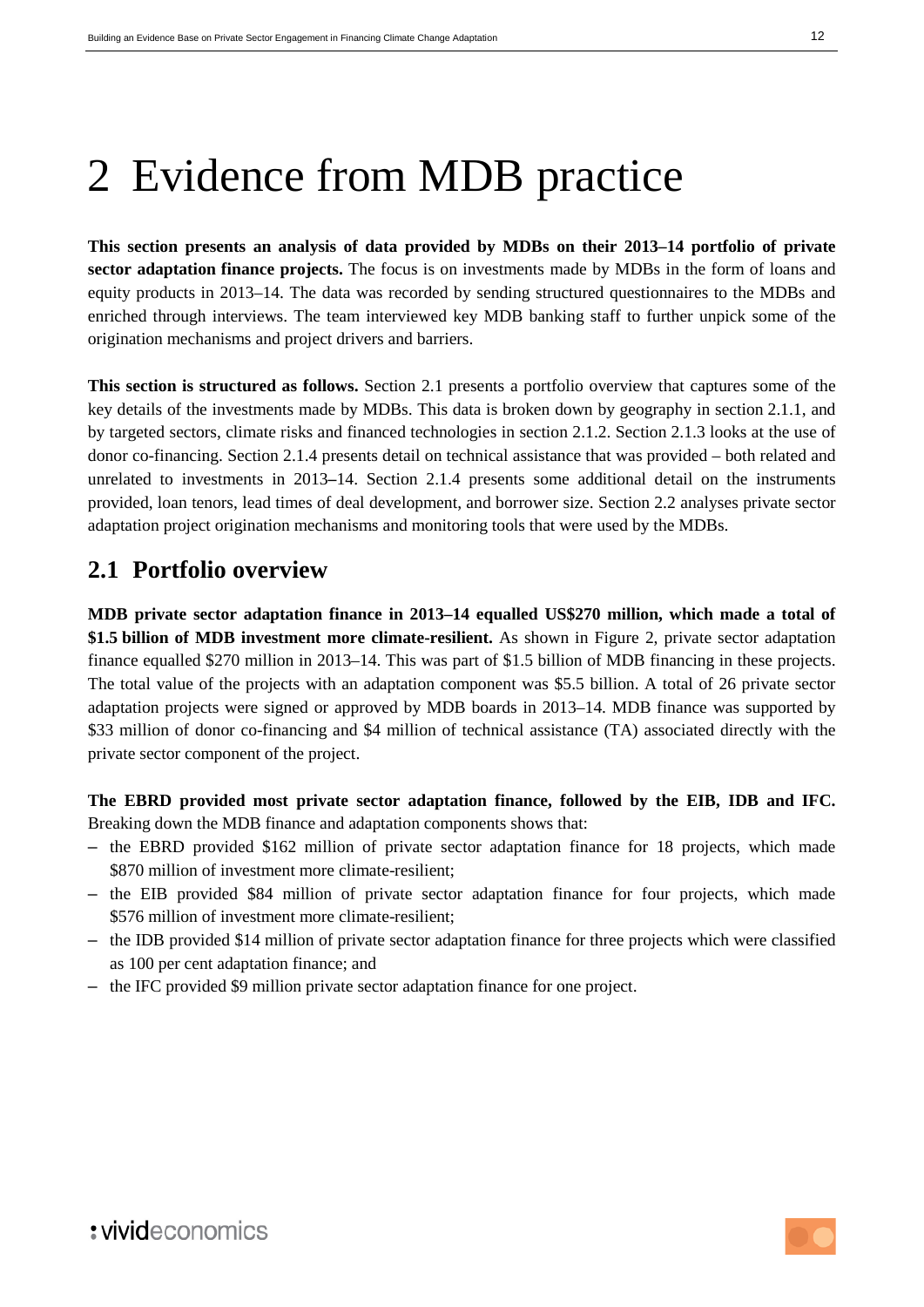

*Note: TA figures relate to investments signed in 2013–14. Additional TA of \$3.6m reported over the period by the IDB is not included in this chart, as it did not relate to investments signed in 2013–14. See Table 1 for more detail. Source: Vivid Economics*

**[Table 1](#page-12-1) presents a breakdown of all 26 private sector adaptation finance projects presented in this report.** The projects have been anonymised, as some of the presented data is confidential. The sector classification follows the MDB Joint Report methodology (see [Table 2\)](#page-19-0). The adaptation technology categories were created specifically for this study. The data on total project value, MDB finance share, MDB adaptation finance share, donor co-financing and TA were obtained through a data request directed at the MDBs, complemented with analysis of project documentation and interviews with MDB staff. Donor cofinancing includes capital expenditure (CAPEX) grants and loans provided with concessional terms, such as extended tenors. The reported TA refers to TA associated directly with the adaptation component, for example feasibility studies and capacity-building programmes that have a specific adaptation focus. TA that is not linked to the adaptation component is not reported.

<span id="page-12-1"></span>

| Table 1.            | A detailed overview of the 2013-14 MDB private sector adaptation finance portfolio |         |         |                           |                                           |                                                                  |                        |                                                           |
|---------------------|------------------------------------------------------------------------------------|---------|---------|---------------------------|-------------------------------------------|------------------------------------------------------------------|------------------------|-----------------------------------------------------------|
| Bank,<br>year       | <b>Project activity</b>                                                            | Country | Sector* | Adaptation<br>technology  | <b>TPV (MDB</b><br>finance<br>share), \$m | MDB<br>adaptation<br>finance, $\mathsf{Sm}$ , $\mathsf{Sm}^{**}$ | Donor co-<br>financing | <b>Adaptation</b><br>TA: type of<br>TA (value,<br>\$k)*** |
| <b>EBRD</b><br>2013 | Seed production                                                                    | Ukraine | A&ER    | More efficient irrigation | 59(8)                                     | 1.0                                                              |                        |                                                           |
|                     | Oilseed processing                                                                 | Romania | A&ER    | Dry process               | 319(52)                                   | 8.0                                                              |                        |                                                           |
|                     | Sugar production,<br>trade and other<br>agriculture                                | Serbia  | A&ER    | More efficient irrigation | 65 (65)                                   | 32.0                                                             |                        |                                                           |

# <span id="page-12-0"></span>*Figure 2.* **Over the period 2013–14, \$270 million of MDB private sector adaptation finance made 26 investment**

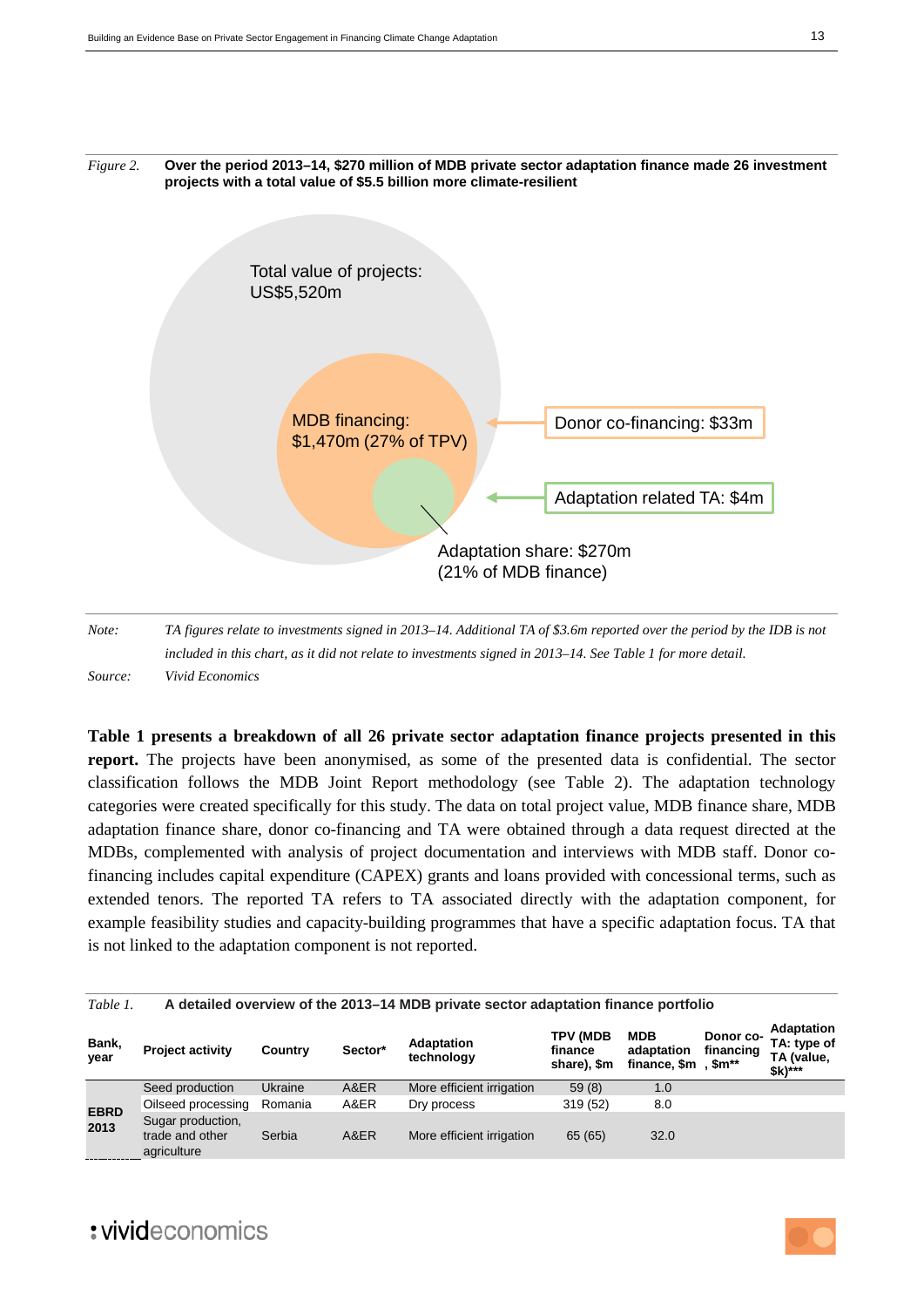| Bank.<br>year       | <b>Project activity</b>              | Country                          | Sector*    | <b>Adaptation</b><br>technology                            | <b>TPV (MDB</b><br>finance<br>share), \$m | MDB<br>adaptation<br>finance, \$m, \$m** | Donor co-<br>financing | Adaptation<br>TA: type of<br>TA (value,<br>\$k)*** |
|---------------------|--------------------------------------|----------------------------------|------------|------------------------------------------------------------|-------------------------------------------|------------------------------------------|------------------------|----------------------------------------------------|
|                     | Juice production                     | Morocco                          | A&ER       | Water-efficient<br>technologies                            | 6.0(5)                                    | 0.5                                      |                        | RA (26)                                            |
|                     | Real estate<br>development           | Jordan                           | E,T,OBE&   | More energy- and<br>water-efficient cooling<br>system      | 282 (75)                                  | 8.0                                      |                        | RA (63)                                            |
|                     | Grain and poultry<br>production      | Ukraine                          | A&ER       | More efficient crop<br>management                          | 94 (94)                                   | 3.0                                      |                        |                                                    |
|                     | Dairy products and<br>juices         | Egypt                            | A&ER       | Water-efficient<br>technologies                            | 128 (68)                                  | 2.0                                      |                        | RA (65)                                            |
|                     | Wastewater and<br>water supply       | Kazakhstan                       | W&WWS      | Leak prevention,<br>treatment and demand-<br>side measures | 33(13)                                    | 1.0                                      |                        | FS (347)                                           |
|                     | Municipal services                   | Regional<br>(Western<br>Balkans) | W&WWS      | Leak-prevention,<br>treatment and demand-<br>side measures | 130(52)                                   | 5.0                                      |                        | FS (488),<br>CB (750)                              |
|                     | Coal briquettes<br>production        | Mongolia                         | I, EI, M&T | Water recycling/reuse                                      | 15(10)                                    | 5.0                                      |                        | RA (75)                                            |
|                     | Hydropower                           | Georgia                          |            | E,T,OBE& Additional water<br>reservoirs                    | 416 (90)                                  | 11.0                                     |                        |                                                    |
|                     | Energy services<br>company           | Jordan                           | W&WWS      | Leak-prevention,<br>treatment and demand-<br>side measures | 6.0(0.4)                                  | 0.1                                      |                        |                                                    |
|                     | Oil and gas<br>production            | Kazakhstan                       | I, EI,M&T  | Water recycling/reuse                                      | 200 (99)                                  | 18.0                                     |                        |                                                    |
| <b>EBRD</b><br>2014 | District heating and<br>cooling      | Jordan                           | E,T,OBE&   | More energy- and<br>water-efficient cooling<br>system      | 106 (30)                                  | 10.0                                     |                        |                                                    |
|                     | Resource efficiency<br>credit line   | Turkey                           | FI         | Water-efficient<br>technologies                            | 65 (65)                                   | 21.0                                     |                        | MS (88), CB<br>(121)                               |
|                     | Harbour expansion                    | Poland                           | C&RI       | Higher port quay                                           | 467 (40)                                  | 14.0                                     |                        | <b>CCRA (45)</b>                                   |
|                     | Residential<br>buildings credit line | Turkey                           | FI         | Water-efficient<br>technologies                            | 60(48)                                    | 5.0                                      | 12 (DCF)               | MS (88), CB<br>(168)                               |
|                     | Hydropower                           | Tajikistan                       |            | E,T,OBE& Hydropower turbine and<br>dam safety upgrade      | 71 (50)                                   | 17.0                                     | 11 (CG),<br>10 (DCF)   | FS (736),<br>CB(955)                               |
|                     | Fruit tree plantation                | Moldova                          | A&ER       | More efficient irrigation                                  | 388 (155)                                 | 20.0                                     |                        |                                                    |
| EIB                 | Rural development                    | Romania                          | A&ER       | Flood and erosion<br>management                            | 2,215 (246)                               | 37.0                                     |                        |                                                    |
| 2014                | Grain elevators                      | Ukraine                          | A&ER       | Improved grain<br>elevators and silos                      | 129 (65)                                  | 16.0                                     |                        |                                                    |
|                     | Agri-food<br>production              | Ukraine                          | A&ER       | Improved grain<br>elevators and silos                      | 222 (110)                                 | 11.0                                     |                        |                                                    |
| <b>IDB</b>          | Adaptation in<br>agriculture         | Nicaragua                        | A&ER       | More efficient crop<br>management                          | 0.4(0.3)                                  | 0.3                                      |                        | $CB***$                                            |
| 2013                | MSME climate<br>resilience           | Regional                         | A&ER       | More efficient crop<br>management                          | 3.0(2)                                    | 2.0                                      |                        |                                                    |
| <b>IDB</b><br>2014  | Coffee plantation<br>renovation      | Nicaragua                        | A&ER       | More efficient crop<br>management                          | 30(12)                                    | 12.0                                     |                        |                                                    |
| <b>IFC</b><br>2013  | Non-GMO crop<br>improvement          | Israel                           | A&ER       | Agricultural crop<br>resilience                            | 10(10)                                    | 9.0                                      |                        |                                                    |
| Grand<br>total      |                                      |                                  |            |                                                            | 5,520<br>(1,470)                          | 270                                      | 33                     | 4,015                                              |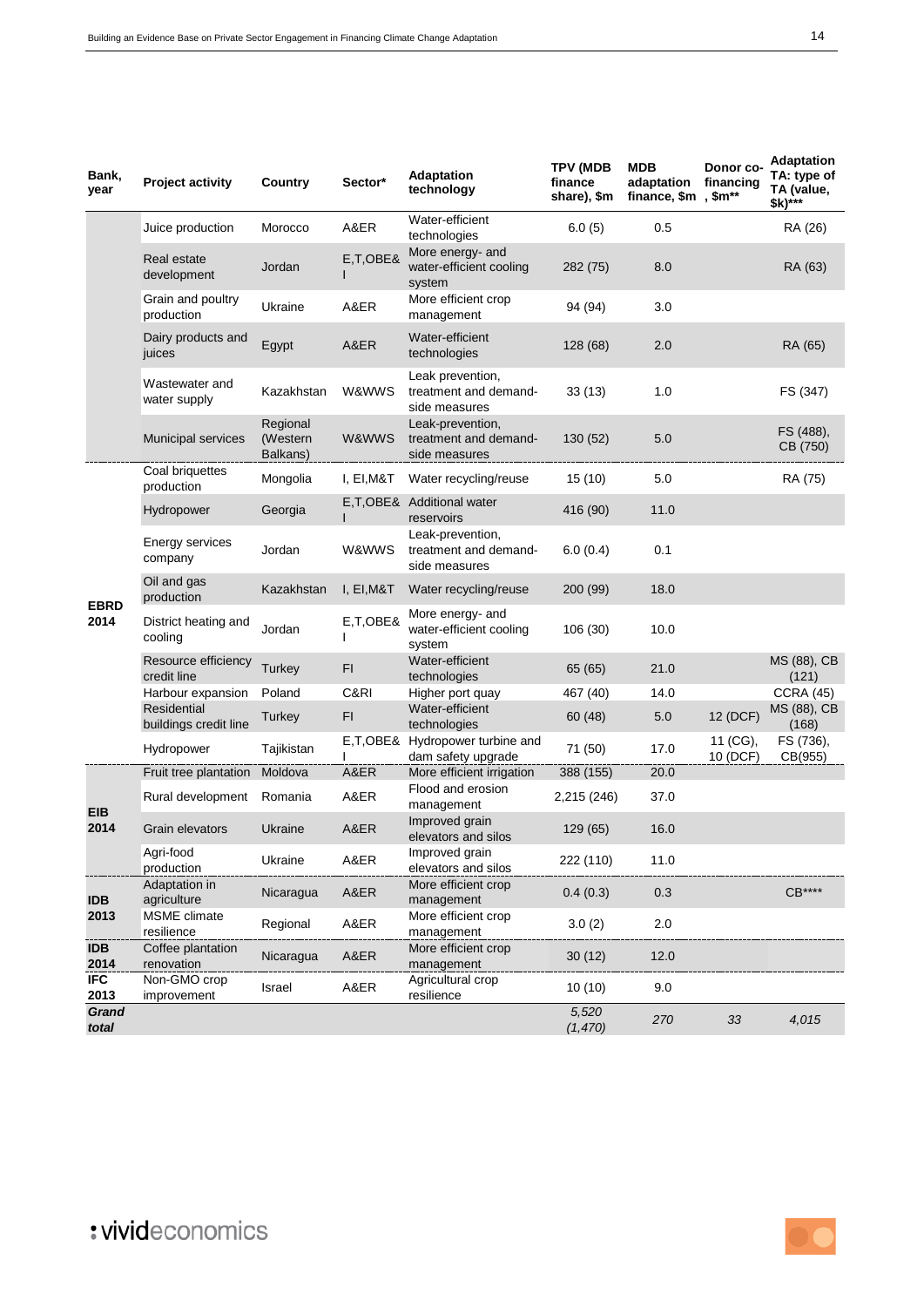*Note: \* Abbreviation of MDB sector classification. \*\* DCF = donor co-financing, CG = CAPEX grant. \*\*\* RA = resource audit, FS = feasibility study, MS = market study, CB = capacity building, CCRA = climate change resilience assessment. The adaptation component of pre-signing TA is estimated at 100 per cent; the adaptation component of post-signing TA is estimated at the same pro rata as the adaptation component of the overall MDB financing. \*\*\*\* This IDB project included a capacity-building element with an unknown value. Source: Vivid Economics*

**Adaptation investments tend to increase with overall project size, suggesting that adaptation measures are an integral part of MDB-financed project activities**. [Figure 3](#page-14-0) charts MDB private sector adaptation finance on the horizontal axis against MDB non-adaptation finance on the vertical axis and total project volume represented by the bubble sizes. Although we did not establish statistical significance, there is a positive correlation between the size of the total MDB investment and the adaptation finance component. The large bubble in the top-right corner is the EIB's rural development project in Romania, which can be considered an outlier (see [Box 1\)](#page-15-0). There appears to be a weaker but still observable correlation between total project value and the size of the adaptation finance component. It appears that making MDB private sector finance climate-resilient does not incur a fixed cost. Instead, the larger the project, the more finance is needed to make it climate-resilient. This is in accordance with the fact that adaptation measures are generally entrenched in project activity and not a matter of a quick and simple add-on.



### <span id="page-14-0"></span>*Figure 3.* **Projects with a larger MDB non-adaptation finance component generally have larger adaptation**

*Note: Bubble size represents total project value. The large bubble in the top-right corner is the EIB rural development project in Romania, which can be considered an outlier.*

*Source: Vivid Economics*

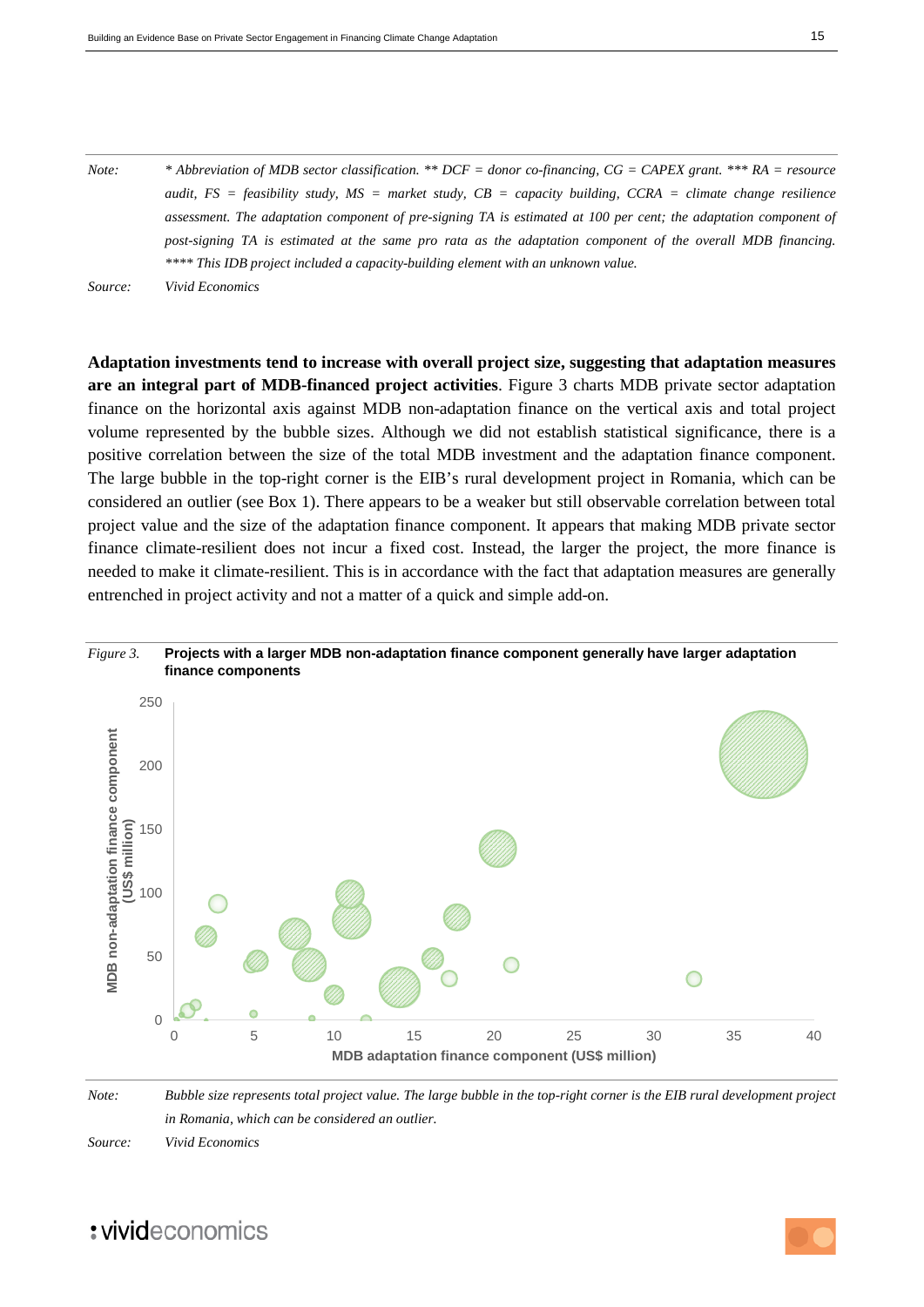#### <span id="page-15-0"></span>*Box 1.* **The EIB's EU co-financing of a Romanian rural development programme targeting the private sector: large-scale investment projects and their adaptation components**

**In 2014 the EIB extended a large loan facility of \$246 million to finance priority projects under the Romanian Rural Development Programme.** The Programme is managed by the Ministry of Agriculture and Rural Development. The total project value in 2014, in which the EIB investment represents the share of European Union co-financing, was \$1,970 million. Beneficiaries of the programme include small-scale farmers and forest holdings.

**The EIB loan will support selected environmentally- and forestry-oriented activities.** The activities to be financed include small-scale agricultural infrastructure to reduce pollution, improvements in energy efficiency and increased use of renewable energy; improved forest management and protection; afforestation; erosion and flood control measures; and development of rural tourism (European Investment Bank, 2014).

**The EIB estimated the adaptation component of the loan to be about 15 per cent, or \$52 million of its total loan facility.** The bank cites improved forest management on 2,400 forest holdings, with erosion mitigation measures on 60,000 hectares and flood mitigation on 40,000 hectares, as well as post-flood repair contributions in 100 communes, as the main adaptation-related activities. These activities are associated with a range of adaptation benefits related to addressing the frequency and magnitude of spring floods and summer droughts that have been rising over the last 16 years, leading to increases in forest fires and flood damage. The bank estimates that around 15 per cent of its loan will flow to these activities.

### **2.1.1 Geographies**

**Most MDB private sector adaptation finance in 2013–14 has gone to Non-EU Europe and Central Asia, which is unsurprising given the relatively stronger enabling environment for private sector activity in this region.** This can be seen from [Figure 4,](#page-16-0) which breaks down MDB private sector adaptation finance volume and the number of projects by the regions defined in the MDB Joint Report. Large recipients in the Non-EU Europe and Central Asia region include Serbia, Turkey and Ukraine. The EU 13 was another major beneficiary, with projects in Romania and Poland. This may be the consequence of a biased sample, with 22 out of 26 projects reported by the EBRD and EIB. Another explanation is that transition countries in Central and Eastern Europe and the former USSR are highly vulnerable to climate change impacts and, in addition, have a relatively more developed private sector with a stronger enabling environment – arguably a determining factor in absorptive capacity for private sector adaptation finance. The average private sector adaptation finance volume per project in the two top regions is significantly higher than elsewhere, which further substantiates the point that transition economies may have a higher absorptive capacity for private sector adaptation finance.

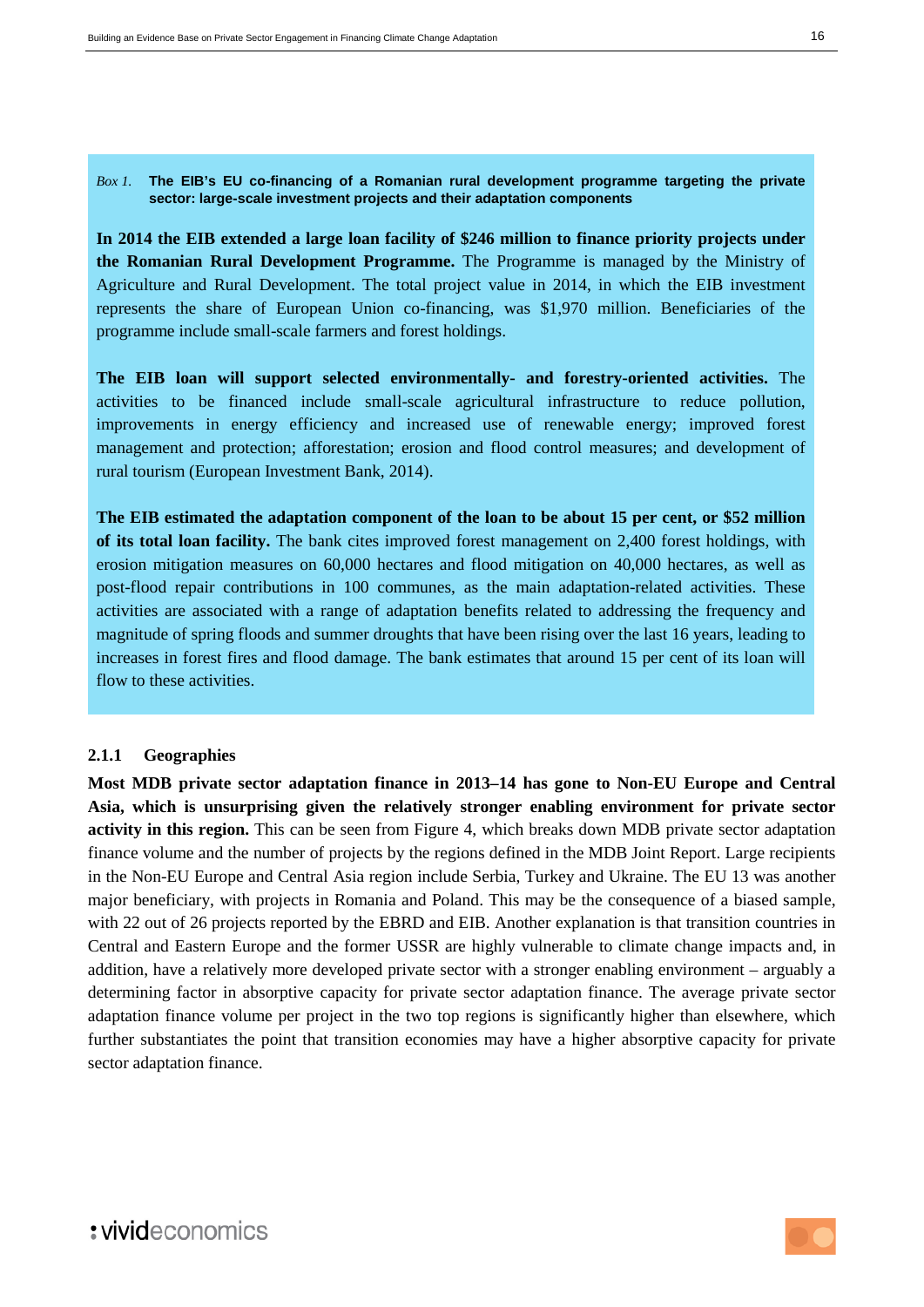

### <span id="page-16-0"></span>*Figure 4.* **The Non-EU Europe and Central Asia region is the largest beneficiary of MDB private sector**

*Note: RHS = right-hand side. Source: Vivid Economics*

**The breakdown of recipient geographies by income category further corroborates this picture, showing that over 80 per cent of private sector adaptation finance was delivered in middle-income countries.** [Figure 5](#page-17-0) presents a breakdown of private sector adaptation finance flows and number of projects by income category. The emerging picture is that middle-income countries are heavily overrepresented in the MDB private sector adaptation finance portfolio over 2013–14, and upper-middle-income countries particularly so. Low- and high-income countries received only \$40 million of MDB private sector adaptation finance, less than a fifth of the total. More than half of the total MDB private sector adaptation finance flows to upper-middle-income countries. As discussed above, this finding may be largely attributable to the stronger enabling environment for private sector activity and higher absorptive capacity for private sector adaptation finance in middle-income countries than lower-income countries.

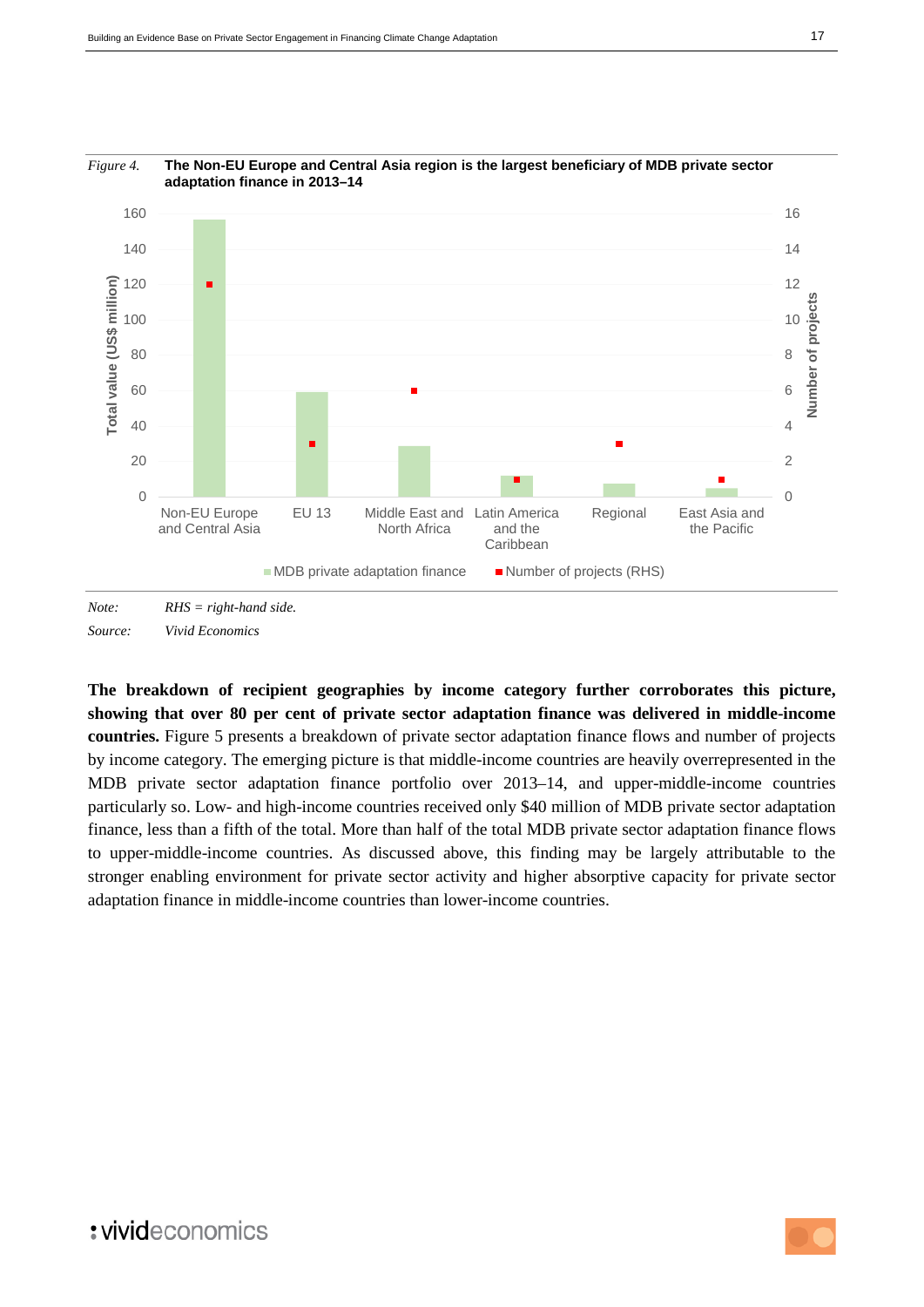

### <span id="page-17-0"></span>*Figure 5.* **Middle-income countries received more than 80 per cent of MDB private adaptation finance in**

*Note: RHS = right-hand side. Income categories are as defined by the World Bank. Source: Vivid Economics*

### <span id="page-17-1"></span>**2.1.2 Sectors, risks and technologies**

**Adaptation finance currently flows mainly to agricultural and ecological resources, followed by the industry, extractive industries, manufacturing and trade sector.** [Figure 6](#page-18-0) presents the breakdown of MDB private sector adaptation finance volume and project count by sector. [Table 2](#page-19-0) presents the sector grouping as applied by the Joint Report on MDB Climate Finance.

**The largest beneficiary of MDB private sector adaptation finance, the agricultural and ecological resources sector, received adaptation funding of \$116 million over 2013–14.** Nine out of 26 investment projects were in this sector, spanning a wide range of activities across the MDB regions. The high number of projects in the sector is in accordance with the portfolio concentration in regions that are highly vulnerable to projected increases in droughts and increased desertification due to water demand, including Central Asia and North Africa (IPCC, 2014). This is a major threat to activities that the MDBs are supporting. Examples include the EBRD's 2013 seed production project in Ukraine, where a \$1 million improvement in irrigation machinery was funded to improve the drought resilience of its client's activities. Similarly, in the same year in Serbia, the EBRD financed a \$32 million upgrade of irrigation equipment to improve the resilience of sugar beet production to drought. The EIB addressed increased water scarcity in the sector through projects including a fruit tree plantation in Moldova, to which \$20 million was allocated for improved seedling production and new intensive plantations with drip irrigation systems. The IDB also has a number of projects in the sector that address increased water scarcity and heat stress, including a regional facility for building climate resilience in micro, small and medium-sized enterprises (\$2 million of adaptation finance), and a green microfinance for adaptation programme in Nicaragua (\$280,000 of adaptation finance). Both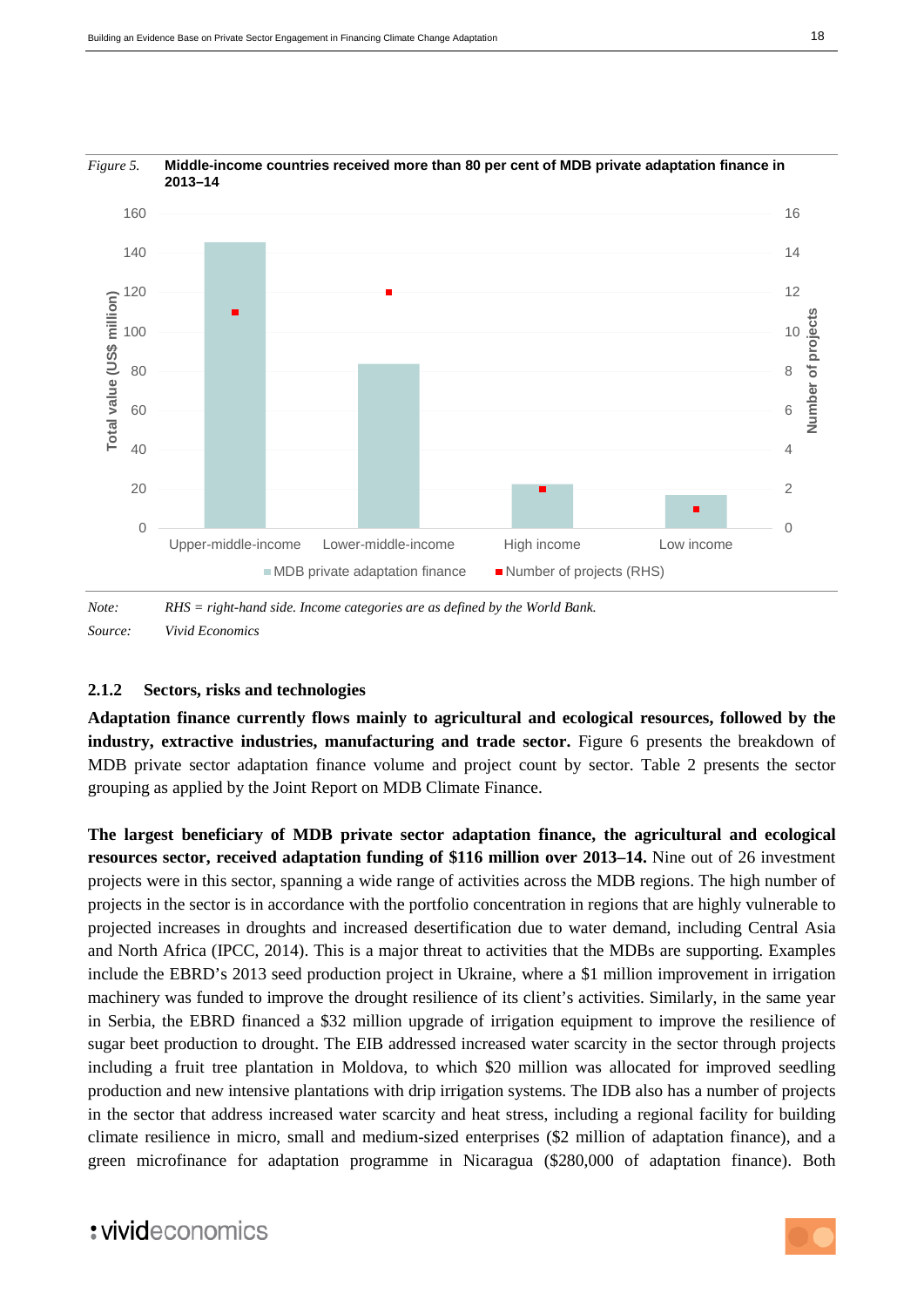programmes seek to improve the climate resilience of the agricultural sector by introducing technologies for improved crop management.

**With seven projects receiving \$61 million of private sector adaptation finance, the industry, extractive industries, manufacturing and trade sector is another major private sector adaptation finance recipient.** This sector includes some major food-processing projects, such as two EIB financing packages in Ukraine receiving a total of \$27 million private sector adaptation finance. The adaptation finance is extended for new grain elevators and silos that improve grain and oilseed storage capacity and quality. This reduces post-harvest losses and increases capacity to make the most of good years in order to mitigate variability and the impact of extreme weather events. The EBRD in 2013 funded water-efficiency measures in dairy and juice-production facilities in Egypt and Morocco, where the cumulative adaptation component was estimated at \$2.5 million.

<span id="page-18-0"></span>



*Source: Vivid Economics*

: vivideconomics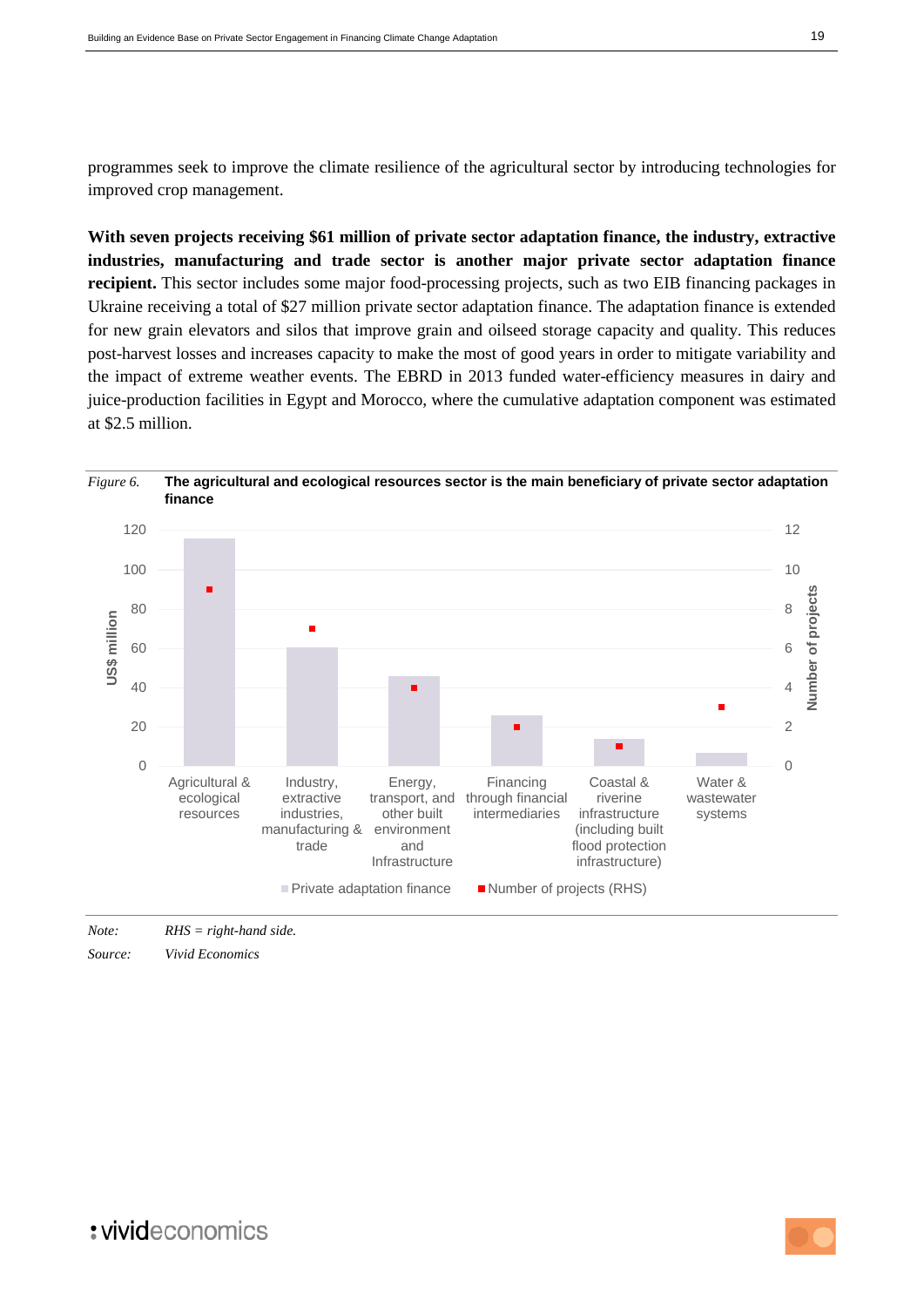| <b>Sectors grouping</b>                                                                  | <b>Examples of specific sub-sectors</b>                |  |  |  |
|------------------------------------------------------------------------------------------|--------------------------------------------------------|--|--|--|
|                                                                                          | Water supplies                                         |  |  |  |
| Water & Wastewater Systems                                                               | Wastewater infrastructure                              |  |  |  |
|                                                                                          | Water resources management not included under 'Other'  |  |  |  |
|                                                                                          | Primary agriculture and food production                |  |  |  |
|                                                                                          | Agricultural irrigation                                |  |  |  |
|                                                                                          | Forestry                                               |  |  |  |
| Agricultural & Ecological Resources                                                      | Livestock production                                   |  |  |  |
|                                                                                          | Fishing                                                |  |  |  |
|                                                                                          | Ecosystems (including ecosystem-based flood protection |  |  |  |
|                                                                                          | measures)                                              |  |  |  |
|                                                                                          | Manufacturing                                          |  |  |  |
| Industry, Extractive Industries, Manufacturing and                                       | Food-processing, distribution and retail               |  |  |  |
| Trade                                                                                    | Trade                                                  |  |  |  |
|                                                                                          | Extractive industries (oil, gas, mining, etc)          |  |  |  |
| Coastal and Riverine Infrastructure (including built flood<br>protection infrastructure) |                                                        |  |  |  |
|                                                                                          | Construction                                           |  |  |  |
|                                                                                          | Transport                                              |  |  |  |
| Energy, Transport, and other Built Environment and                                       | Urban development                                      |  |  |  |
| Infrastructure                                                                           | Tourism                                                |  |  |  |
|                                                                                          | Waste management                                       |  |  |  |
|                                                                                          | Energy generation (including renewables)               |  |  |  |
|                                                                                          | Energy transmission & distribution                     |  |  |  |
|                                                                                          | Technical services or other professional support to    |  |  |  |
| <b>Institutional Capacity</b>                                                            | beneficiary organisations                              |  |  |  |
|                                                                                          | ICT hardware and software to beneficiary organisations |  |  |  |
|                                                                                          | Financial services (banking, insurance)                |  |  |  |
| Cross Sectors and Other                                                                  | Human capacity (education, health)                     |  |  |  |
|                                                                                          | Disaster risk management                               |  |  |  |
|                                                                                          | Cross-sector policy and regulation                     |  |  |  |
|                                                                                          |                                                        |  |  |  |

#### <span id="page-19-0"></span>*Table 2.* **Adaptation sectors and examples of specific sub-sectors**

*Source: Group of Multilateral Development Banks (2014)*

**Reflecting the large share of agriculture projects, increased water scarcity is the most commonly cited main risk addressed with private sector adaptation finance, either in isolation or in combination with other risks such as heat stress.** [Figure 7](#page-20-0) presents a breakdown of the main climate risks cited for projects and the associated flows of finance to the categories. A total of \$102 million flowed to projects where MDBs reported a risk of increased water scarcity as the main motivator of investment in an adaptation component. Projects where combinations of water scarcity, heat stress and flood risk (which are often interrelated) were cited as the main motivator for private sector adaptation finance are also attracting significant funding; and to a lesser extent increased hydrological variability, and rising sea levels and increases in storms. This is in accordance with the significant share of the agricultural and ecological resources sector in the MDB private sector adaptation finance portfolio.

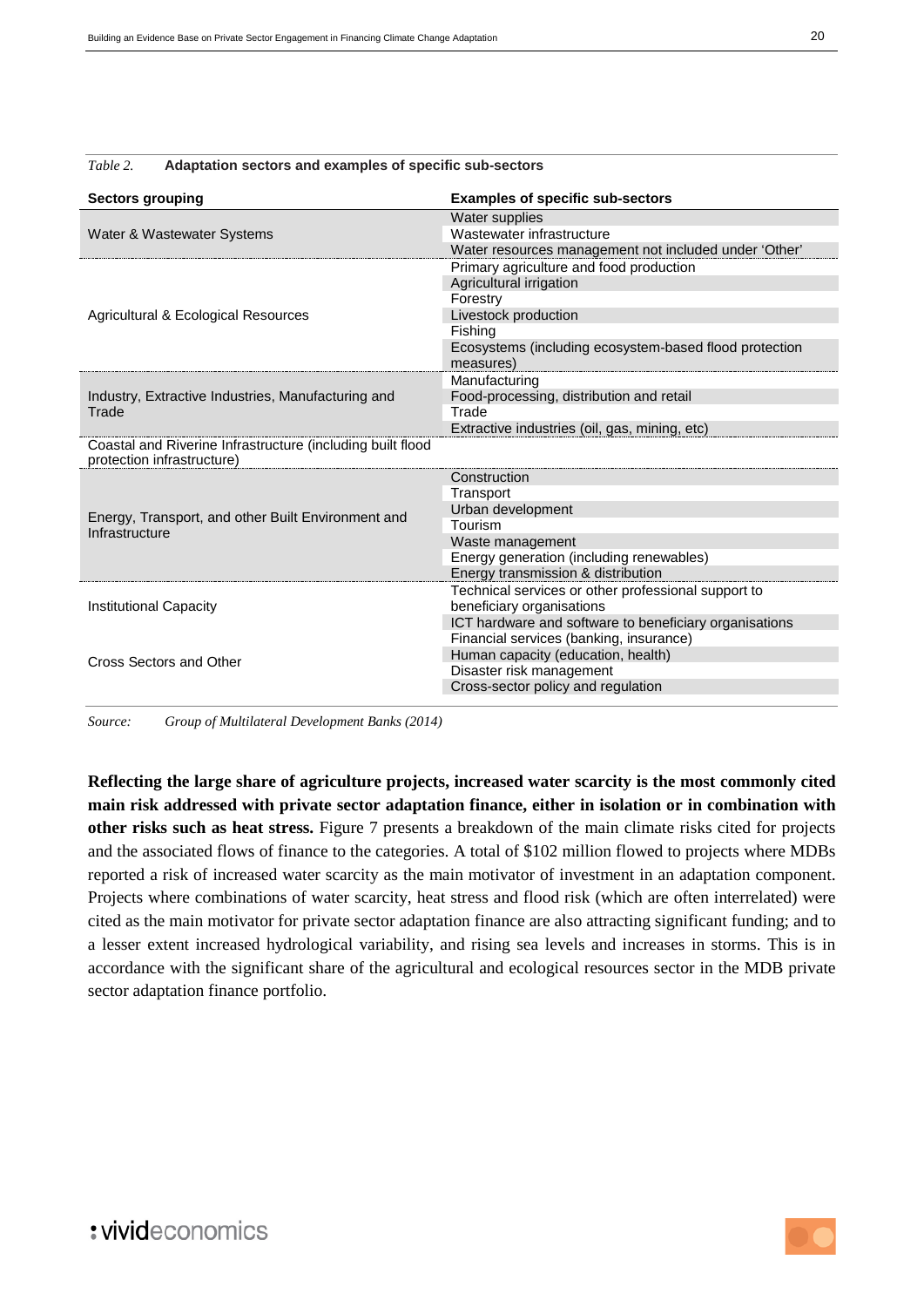

### <span id="page-20-0"></span>*Figure 7.* **Increased water scarcity is the main climate risk addressed in private sector adaptation projects**



**The 26 investment projects can be classified as hard adaptation activities, with soft adaptation activities taking place as part of TA packages.** As shown in [Figure 8,](#page-21-0) all investments were 'hard', or material, measures. These include investing in upgraded equipment or infrastructure, changing building designs, and using climate-change specific research or forecasting models to supplement conventional riskmanagement activities. For example, the EBRD in 2014 extended a loan to a real estate developer in Jordan with a \$10 million adaptation component earmarked for installing more water-efficient air coolers in a large district heating and cooling plant, to address the risk of increased water scarcity and heat stress. More generally, the type of technologies observed in the portfolio is in accordance with the climate change risks that were identified in the projects. 'Soft', or non-material, measures include changing a regulatory framework, using conventional business continuity or emergency preparedness plans, transferring risk through insurance policies, or conducting a climate vulnerability assessment (Crawford & Seidel, 2013; Hertin, Berkhout, Gann, & Barlow, 2003). All the 26 private sector investment projects appear to be firmly in the hard category, although, as further elaborated in section [2.1.4,](#page-22-1) these projects are often associated with TA that can be classified as soft adaptation measures.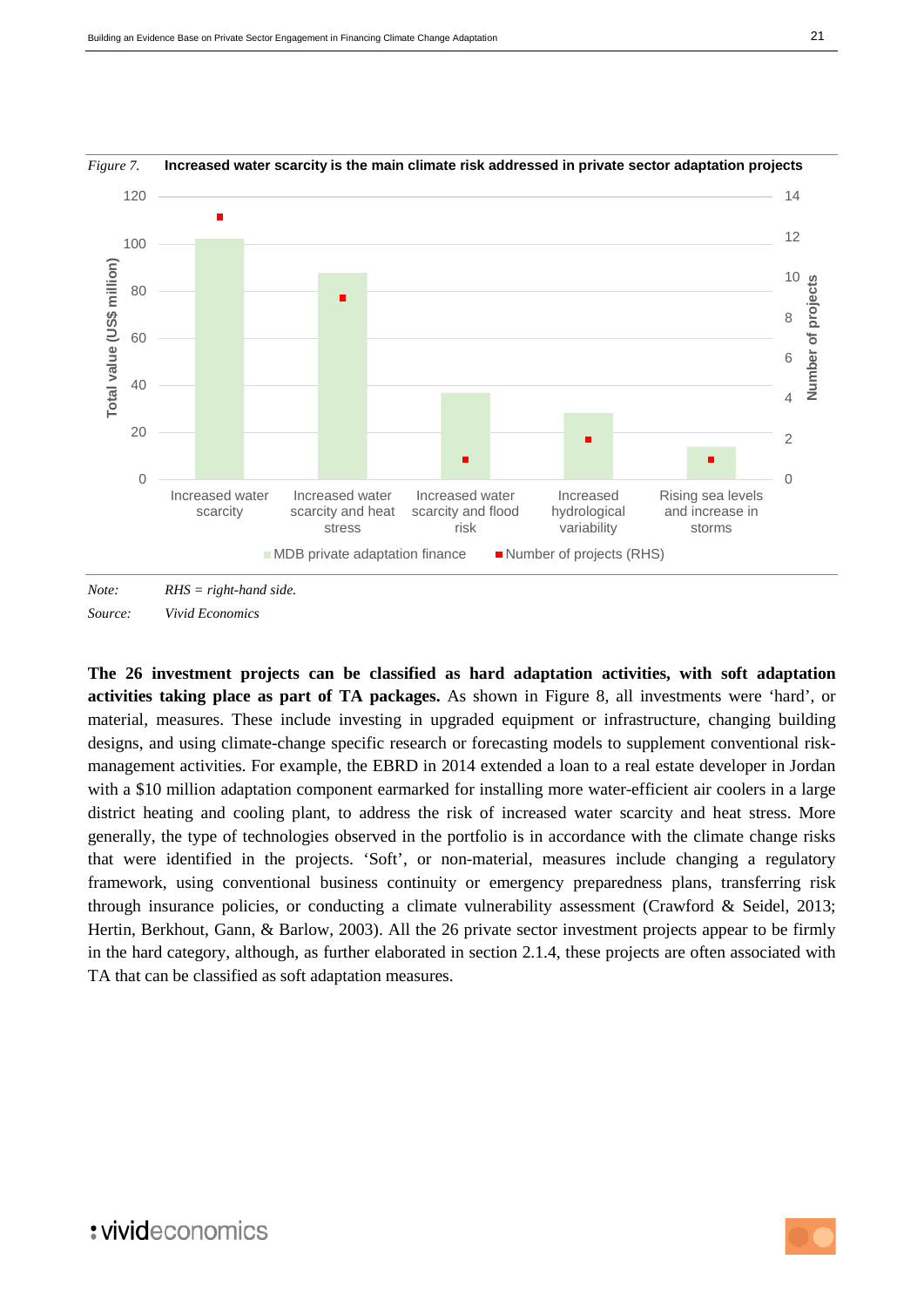

<span id="page-21-0"></span>

*Note: The last category is 'leak prevention, treatment and demand-side management' Source: Vivid Economics*

#### <span id="page-21-1"></span>**2.1.3 Donor co-financing**

**Two out of 26 projects received donor co-financing in the form of CAPEX grant and concessional loan resources.** A residential buildings credit line in Turkey received a concessional loan of \$12 million. A hydropower rehabilitation project in Tajikistan, the only low-income country in the MDB 2013–14 private sector adaptation finance portfolio, received a concessional loan of \$10 million and an \$11 million CAPEX grant. Both projects were reported by the EBRD and all concessional finance was provided by the CIF.

**The EBRD's residential buildings credit line in Turkey provides an example of how donor cofinancing and MDB investments can be deployed in tandem to achieve adaptation benefits.** The \$48 million EBRD project with a Turkish bank received a concessional loan of \$12 million from the CIF. Alongside the climate change mitigation benefits, which were the main driver of the project and of the CIF contribution, the EBRD reported an adaptation component of \$5 million, assuming that about 10 per cent of the on-lending finances water-efficient technologies in residential buildings to address increasing water stress in the country. The project will, aside from credit, offer support free of charge to help prospective borrowers identify and develop projects and prepare successful loan applications. This capacity building activity is funded by the EU and the CIF.

**Donor co-financing played an important role in realising the EBRD's hydropower rehabilitation project in Tajikistan.** Whilst the EBRD provided \$50 million, the project also received \$21 million of concessional finance from the CIF. Roughly half was provided as a \$10 million concessional loan, for which the tenor was extended to 40 years, compared with a tenor of 15 years on the EBRD portion. The other half consisted of an \$11 million CAPEX grant. The development of the project further benefited from substantial

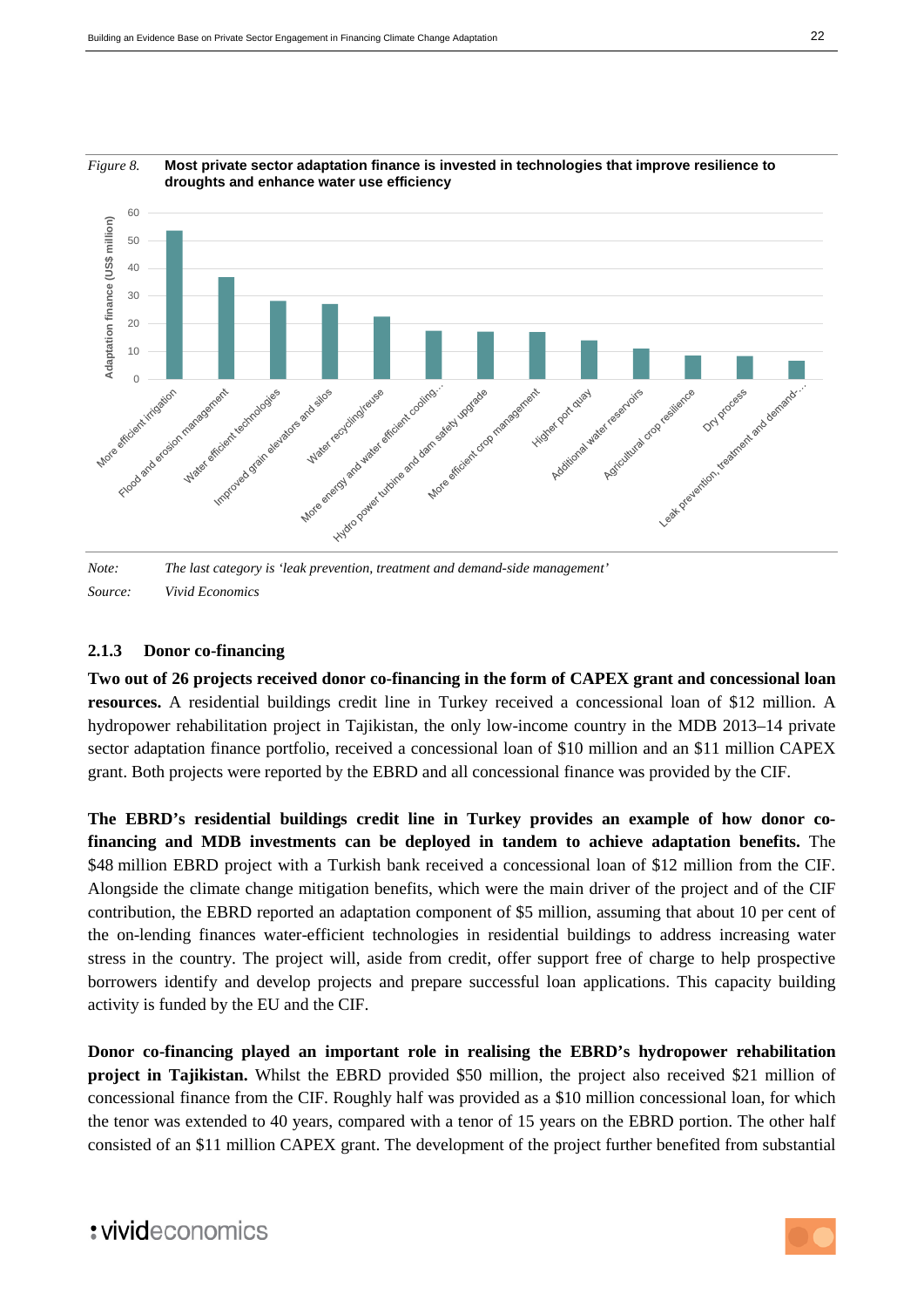donor contributions towards TA. [Box 2](#page-22-0) details the background of the project and the concessional finance provided.

#### <span id="page-22-0"></span>*Box 2.* **Hydropower rehabilitation in Tajikistan: donor co-financing as a key factor enabling private sector adaptation finance**

**Tajikistan, a small low-income country in Central Asia, is heavily dependent on hydropower for its electricity, implying that it is sensitive to hydrological variability as a result of climate change.** Experts foresee that climate change will significantly affect hydropower. Earlier spring snow-melts, increased winter flooding and reduced summer flows have serious implications for power generation capacity, management of peak supply and peak demand, and dam safety and extreme events.

**A \$50m EBRD loan supported the rehabilitation of a 126MW hydropower plant located in Northern Tajikistan that supplies electricity to 500,000 people.** The project integrates climateresilience information into the design of the upgrade by modelling future hydrology outcomes under a range of climate change scenarios. The hydropower plant upgrade was optimised so that it offers the best economic return and greater dam safety across the range of climatic conditions projected for the project site.

**The success of the project, which is relatively large-scale and in a challenging institutional environment, crucially hinged on TA and donor co-financing provided by development partners.** The CIF provided a \$300,000 grant for a preparatory phase in 2010–12 (which is not reported in [Table](#page-12-1)  [1](#page-12-1) as it is not directly related to the final investment in 2014). In 2012, Austria provided a \$736,000 grant to undertake the feasibility study. The EBRD loan was complemented by a \$10 million concessional loan and \$11 million CAPEX grant from the CIF, which was reportedly a crucial element of the deal to make an investment of this type affordable in the challenging investment context. The UK Department for International Development provided \$955,000 for TA in the implementation and sustainable continuation of operations. This consisted of an extensive programme of TA for institutional capacity building alongside the investment, including strengthening Tajik datamanagement capabilities and building collaborative links with international researchers and engineers.

### <span id="page-22-1"></span>**2.1.4 Technical assistance**

**TA worth \$4 million was associated with the adaptation components of the 26 MDB investment projects.** This section scrutinises pre-signing and post-signing adaptation-related TA and its funding sources. Pre-signing TA includes feasibility studies, due diligence and other assessments before an investment deal is signed or approved by an MDB board. Post-signing TA includes capacity building and consultancy support for clients after the investment has been signed. Section [2.2](#page-26-1) explains how TA is used as an origination tool for private sector adaptation finance by MDBs, and section [3](#page-31-0) looks at its role as a driver of private sector adaptation finance and in addressing barriers to uptake of private sector adaptation finance. The current section primarily presents the empirical evidence on its use.

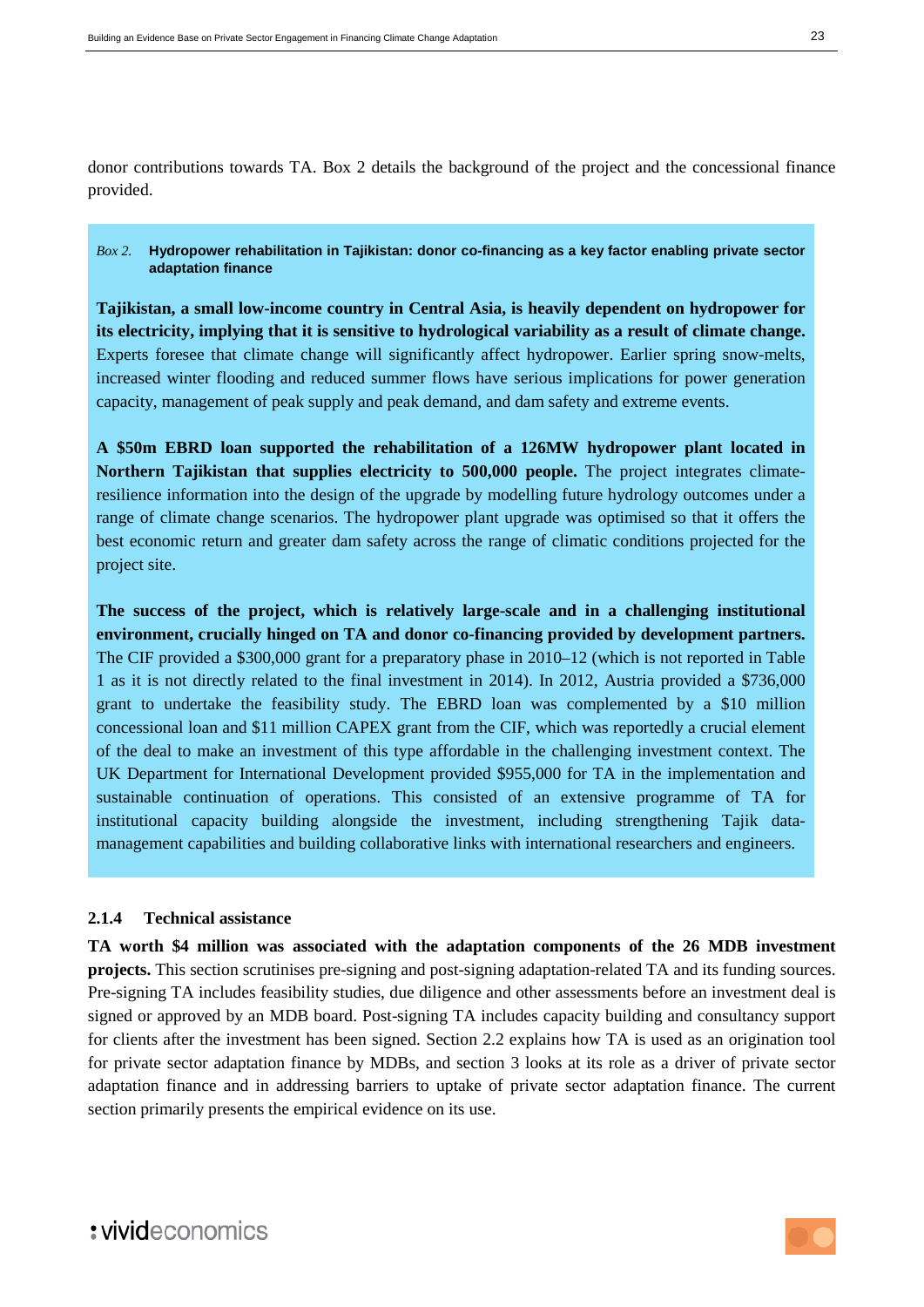**The pre-signing TA financing volume was dominated by feasibility studies, mostly financed by the EBRD's Special Shareholder Fund.** As can be seen from [Figure 9,](#page-23-0) seven out of 11 projects that received pre-signing TA were supported by feasibility studies and resource audits, which are detailed in [Box 3.](#page-24-0) Three projects, the EBRD's hydropower project in Georgia, its regional municipal services project, and its hydropower rehabilitation project in Tajikistan, received a total of \$1.57 million for feasibility studies. These were financed by the EBRD's Shareholder Special Fund (the Bank's multi-donor fund established to complement existing funding sources for projects, alongside contributions from donors), except in the case of the Tajikistan project, in which the Austrian Donor Trust Fund financed the feasibility study. Four projects received TA for a resource audit. These included the EBRD's 2013 juice-production project in Morocco, the real estate development project in Jordan, and the dairy products and juices project in Egypt. The resource audits were financed by the EU Neighbourhood Investment Facility (NIF). The fourth resource audit was carried out as part of the 2014 coal briquettes project in Mongolia and was financed by the Government of Japan. The EBRD's two credit lines with Turkish banks in 2014 benefited from a pre-signing market study (see [Box 5\)](#page-30-0), and its 2014 harbour expansion project in Poland from a climate change resilience assessment [\(Box 9\)](#page-38-0). Most pre-signing TA is concentrated in the energy, transport, and other built environment and infrastructure; and water and wastewater systems sectors.

<span id="page-23-0"></span>

*Note: CC = climate change, RHS = right-hand side. Source: Vivid Economics*

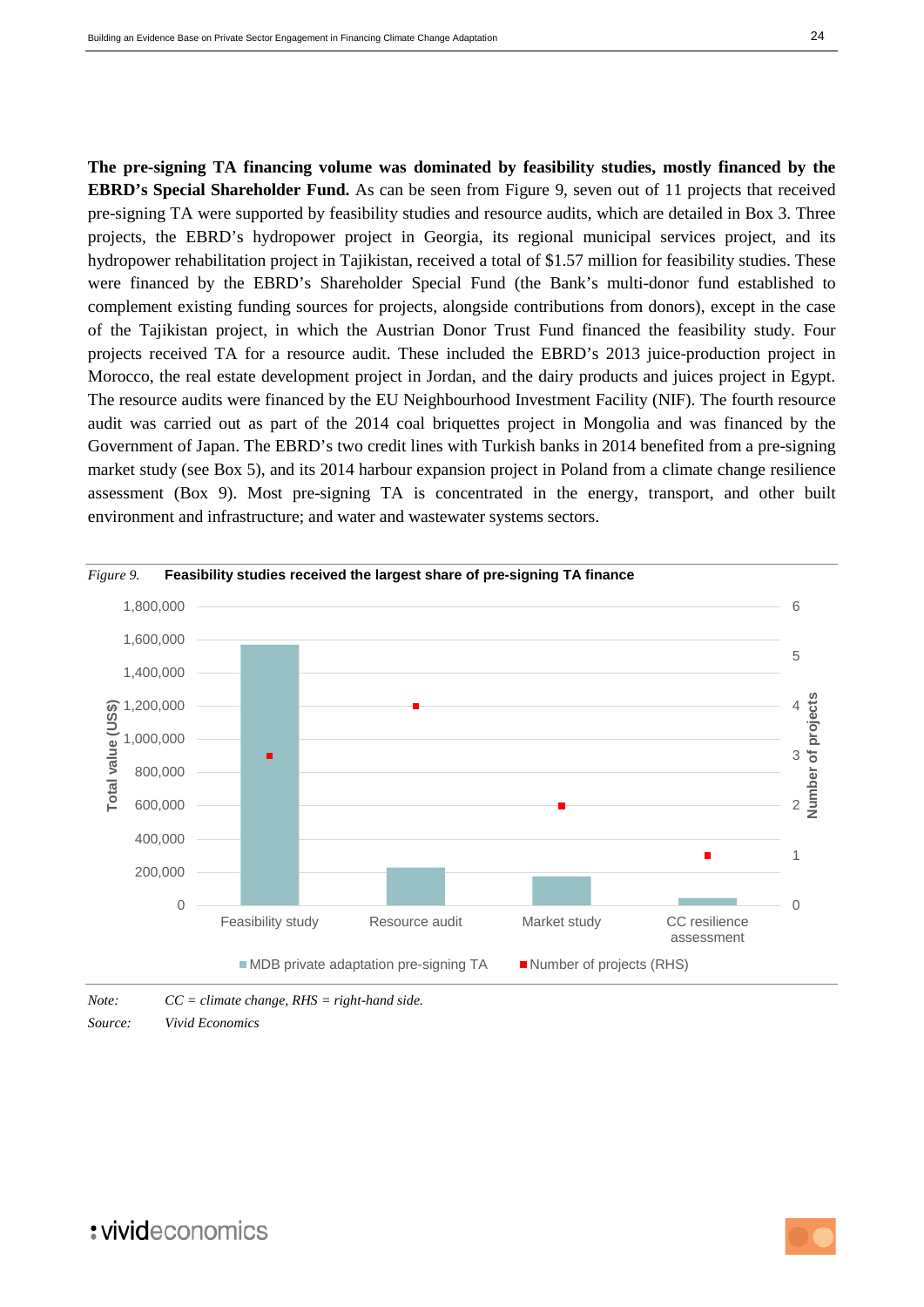#### <span id="page-24-0"></span>*Box 3.* **The EBRD frequently applies pre-signing feasibility studies and resource audits in private sector adaptation finance deals**

**Two of the most frequently deployed pieces of TA in the MDB private sector adaptation finance portfolio are the EBRD's feasibility studies and resource audits.** The associated TA comprises the following activities:

- **Feasibility studies:** feasibility studies comprise assessment of the potential of a project and the proposed investment components for the short and long term. The EBRD's approach directly incorporates climate resilience into the investment design. This typically entails an assessment of projected climate conditions over the anticipated lifespan of the asset in question, which allows the investment design and evaluation of the project to be based on future projections instead of historical climate records.
- **Resource efficiency audits:** under its Sustainable Resource Initiative, the EBRD has established a resource auditing methodology, through which the resource efficiency performance of companies is assessed and sustainable investments are identified. Initially developed with a focus on energy, in recent years the target has expanded, and now also covers water, waste and materials. The methodology is based on a standardised approach and includes a benchmark analysis, a risk assessment, a capital investment appraisal and an implementation plan. Specialised consultants are commissioned to carry out the audit, which includes visits to clients' premises and the analysis of management practices (in the use of resources), and sometimes the creation of corporate social responsibility strategies. If a project has been identified as climate-sensitive, projected climate conditions over the lifespan of the project's assets are taken into account for the audit. The aim of the approach for the EBRD and the client is to assess the technical and economic feasibility of resource-efficiency measures and to prioritise them according to their economic potential. Activities are carried out in close collaboration with the client, from the identification to the implementation phase.

**The EBRD spent most post-signing TA on capacity-building activities.** It spent a total of \$1.8 million on post-signing capacity building activities and \$168,000 on consultancy services. The EBRD's 2013 municipal services project, channelling finance through commercial banks for infrastructure investments in the Western Balkans, received \$750,000 of adaptation-related capacity building financed by the Austrian Donor Trust Fund for advice to both participating banks and borrowers on water-resilience measures in the municipal infrastructure sector. The two credit lines in Turkey reported by EBRD in 2014 received post-signing TA in the form of capacity-building and consultancy support, financed by the EBRD Special Shareholder Fund (\$121,000) and a combination of the CIF and EU IPA (at a total of \$168,000), respectively (see [Box 5\)](#page-30-0). The EBRD 2014 hydropower project in Tajikistan [\(Box 2\)](#page-22-0) received capacity-building support worth \$955,000 from the UK Department for International Development.

**In 2013–14, the MDBs undertook further adaptation-related TA which cannot be directly linked to any private sector adaptation investments.** This refers to pre-singing TA that is likely to generate private sector adaptation projects in the near future. For instance, IDB's TA provision is likely to be valuable and result in more private sector adaptation finance in future, as interviewees frequently cite TA as a main driver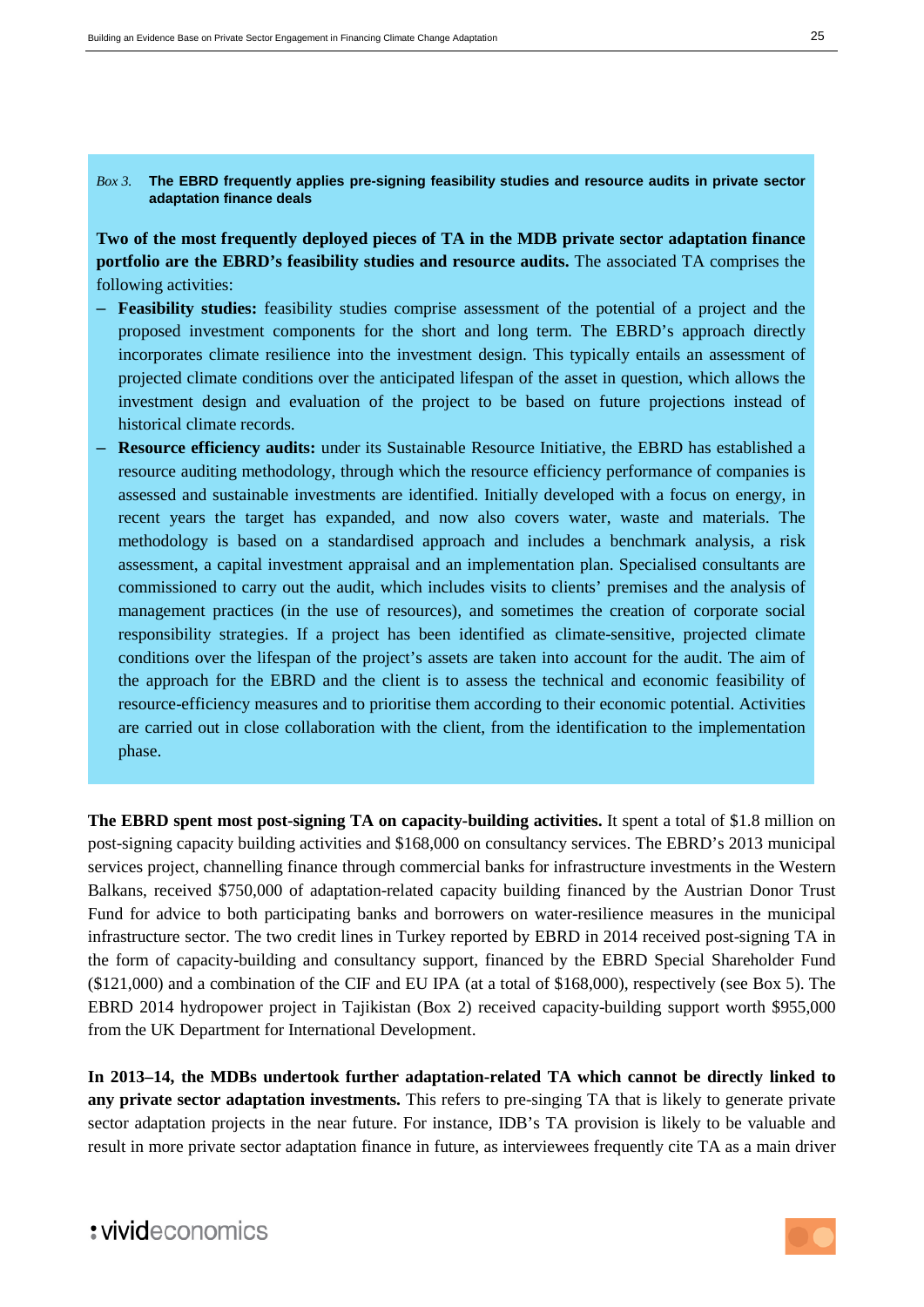of private sector adaptation activity (see section [3.1.1\)](#page-31-1). For instance, the IDB is very active as a provider of TA for micro, small and medium-sized enterprises to build resilience in the primary agriculture sector in Latin America. It reported a total of \$3.4 million of TA grants across seven projects, reaching a large and diverse group of enterprises in the agricultural and ecological resources sector with training programmes, institutional capacity-building and awareness-raising initiatives. Another example of TA provided by the IDB is a \$315,000 project identifying the risks and opportunities arising as a result of the impacts of climate change for a major port project in Mexico. A Climate Change Adaptation Plan will evaluate the risks and opportunities as a result of the possible impacts of climate change in order to identify and, as appropriate, adopt the necessary actions to reduce the medium- and long-term risks for the entire port complex. Interviewees cite similar barriers to adopting the recommended adaptation investments in this project as those prevailing in the EBRD's port expansion project in Poland (as further elucidated in [Box 9\)](#page-38-0), where the costs of an increase in the height of a quay wall presented a significant hurdle.

#### **2.1.5 Instruments, tenors, lead times, borrower size**

**Over 90 per cent of MDB financing with an adaptation component consisted of debt products, with the remainder consisting of equity investments.** The only equity investments were the EBRD's 2013 \$65 million primary agriculture and sugar production project in Serbia, its \$52 million investment in a regional facility for investment in municipal infrastructure in the Western Balkans in the same year, and the IFC's 2013 \$10 million investment in an Israeli company developing non-GMO improved castor seeds for the Kazakh market [\(Box 7\)](#page-36-0). In the EBRD portfolio, which represents around half of the total MDB portfolio, the debt products are mostly senior secured loans, but also comprise unsecured loans and mezzanine facilities. As the entire EBRD portfolio, including all of its projects over the same period, consisted of 88 per cent debt and 12 per cent equity, it can be concluded that the financing products offered for adaptation do not differ markedly from MDB's standard suite of products.

**Private sector adaptation finance projects have longer lead times and tenors, which may reflect the fact that at a value of \$48 million, the average private sector adaptation project is almost twice the size of the average EBRD investment of \$25 million across the entire portfolio.** This is likely to be due to the fact that adaptation investments are mostly associated with relatively long-lived, capital-intensive assets. It is therefore unsurprising that data gathered from the sample of 18 EBRD private sector adaptation projects shows that the average loan tenor is eight years, a year more than the portfolio average of seven years over the same period. Consistent with this, projects with adaptation components take longer to prepare. The average lead time before signing a deal is 334 days for EBRD and EIB private sector adaptation finance projects. For the sub-set of 18 EBRD projects, the average lead time was 280 days – significantly longer than the EBRD's portfolio average of 210 days. We did not ascertain whether these differences are statistically significant.

**There is an equal distribution of borrower size, with some underrepresentation of small firms; larger firms tend to borrow more.** Data on borrower revenues in 2012 that was gathered from a selection of 12 EBRD projects for which the information was available is presented in [Figure 10.](#page-26-0) The revenue size of borrowers is fairly equally distributed. The largest group of borrowers – five – had revenues in excess of  $\$$ 100 million per annum. These were mainly agribusiness conglomerates. For example, a grain and poultry producer in Ukraine reported \$1.4 billion in revenues in 2012 and borrowed \$94 million from the EBRD, of

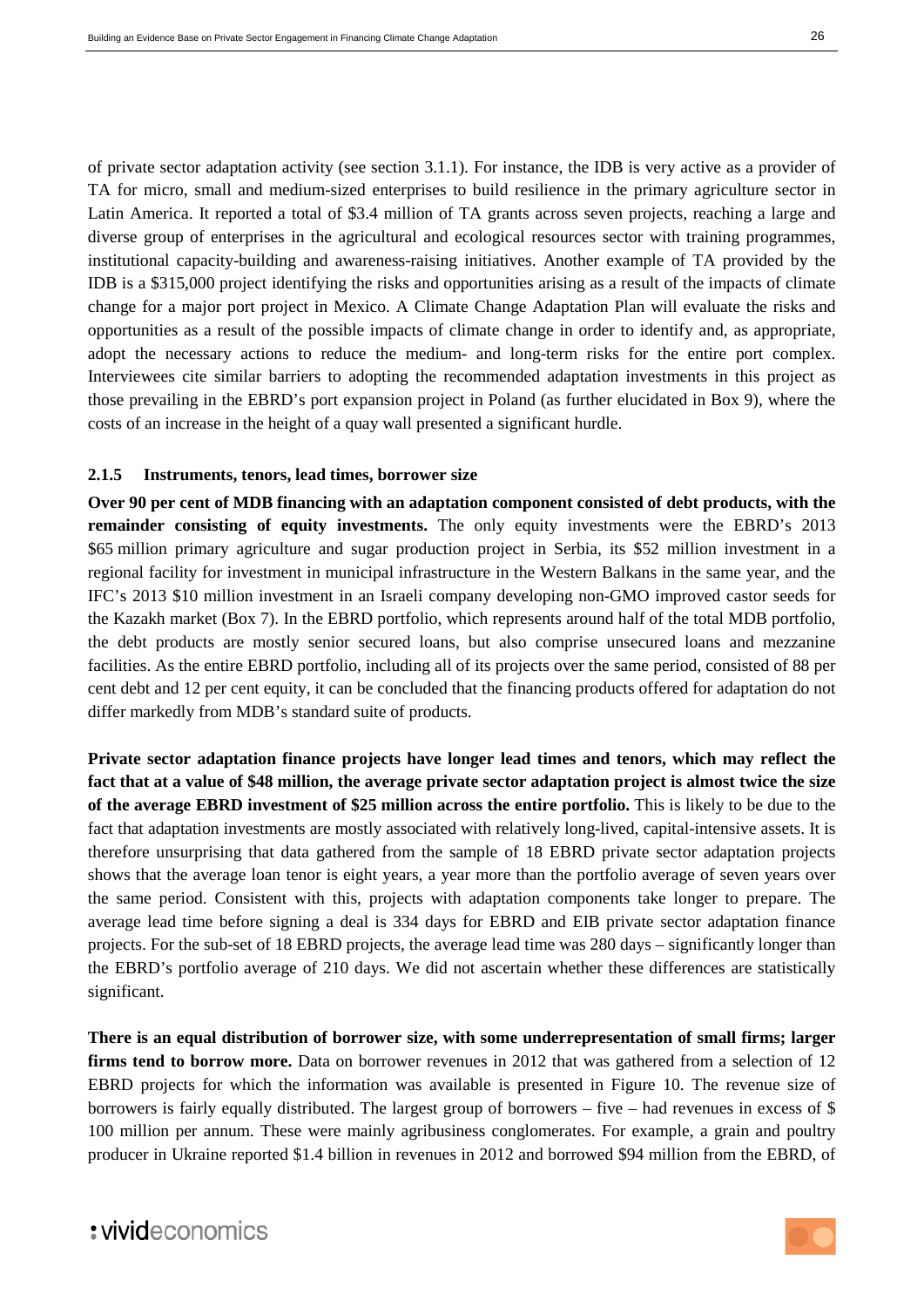which \$3m was earmarked for investment in irrigation equipment to improve resilience of maize and other cereal production to drought. There is some underrepresentation of borrowers with revenues of less than \$10 million, but there were four projects with borrowers that reported revenues of \$10–50 million. The observed distribution is no surprise. Although small firms are far more ubiquitous in EBRD target regions than large firms, the adaptation investments reviewed within the scope of this study tended to involve long-lived assets that require large CAPEX, which is generally made by larger firms. However, evidence of how private sector adaptation finance can benefit smaller private entities was provided by the EBRD's residential credit line in Turkey, which channels finance for water-efficient technologies to private households and commercial buildings.



<span id="page-26-0"></span>*Figure 10.* **There is a fairly equal distribution of borrower size, and larger firms tend to borrow more**

*Source: Vivid Economics* 

### <span id="page-26-1"></span>**2.2 Project origination mechanisms and monitoring tools**

**Origination of private sector adaptation projects can be driven by clients and MDBs through a variety of mechanisms.** Interviewees cited client-driven origination – where a client comes to an MDB with an explicit adaptation finance need – only once as the primary origination mechanism. The other 25 projects were originated by the MDBs. The project that was primarily client-driven was the Inter-American Development Bank's \$280,000 green microfinance project in Nicaragua (se[e Box 4\)](#page-27-0).

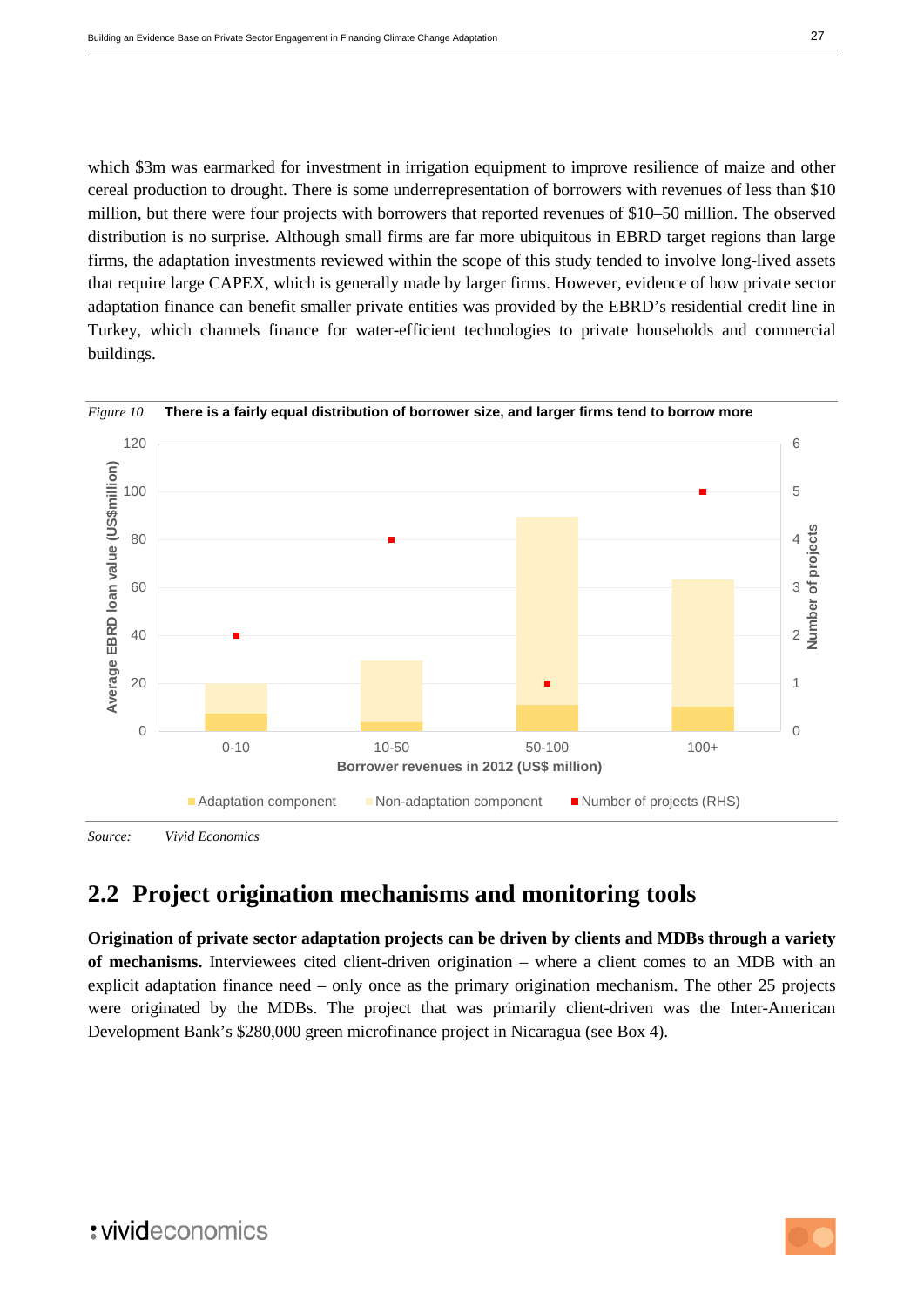#### <span id="page-27-0"></span>*Box 4.* **The IDB's adaptation-targeted microfinance programme in Nicaragua provides an example of client-driven project origination**

**The IDB runs a green microfinance programme through which it is funding adaptation activities in the Nicaraguan agriculture sector.** In 2013 it approved a financing package of \$280,000 to support the main lender to smallholder farmers in Nicaragua. The funds are earmarked to reduce the vulnerability to climate change for both the institution and its clients through a new green financial product that will combine TA for adaptation measures in agriculture with a credit line to finance required investments for these adaptation measures. The project expects to provide and maintain stable levels of income to 300 smallholder farmer clients in the western and central regions of Nicaragua, cushioning the effects of climate change. A reduced vulnerability of its clients in rural areas will also benefit the institution as it is likely to improve the client institution's risk profile.

**The institution in Nicaragua was competitively selected from a set of applicants to the regional programme that were seeking to access adaptation-related support.** The IDB deployed a tender process to competitively select microfinance institutions that would be supported with TA and a credit line for increased use of green finance instruments to either (i) increase the access to clean or efficient energy; or (ii) to assist in adaptation to climate change. Interviewees at the IDB indicated that there were many applicants, all of which had come to the Bank with an explicit need for private sector adaptation finance, citing the threat of climate impacts to their smallholder clients as a motivation to seek access to adaptation-related credit lines. As such, this project provides an example of client-driven private sector adaptation finance.

**A complete typology of MDB-driven origination mechanisms was developed for the EBRD.** Interviews with key staff in the EBRD's climate change team enabled the identification of a number of mechanisms through which the EBRD originates private sector adaptation projects. The different mechanisms include:

- **Adaptation screening tool.** This is a simple tool used to identify projects with adaptation potential at the concept review stage. As mainstreaming adaptation into MDB operations is an ongoing process, the banks might not always be aware of the adaptation potential in specific projects. At the EBRD, a screening tool indicates potential and the need to incorporate adaptation considerations into the planned investment. This leads the EBRD's energy efficiency and climate change team to step in and work with the banker and the client in identifying the risks and developing solutions to improve the climate resilience of the investment.
- **Technical assistance.** An adaptation project can be originated through the application of TA. This can be either pre- or post-signing TA:
	- o pre-signing TA, such as resource audits and feasibility studies, can identify the adaptation potential of a project, which leads to origination of the adaptation component. This can also involve sector-specific engagement strategies, such as practical guidance for project teams on understanding and managing the implications of sea-level rise and associated impacts, which may then lead the project team to consider investment in an adaptation component;

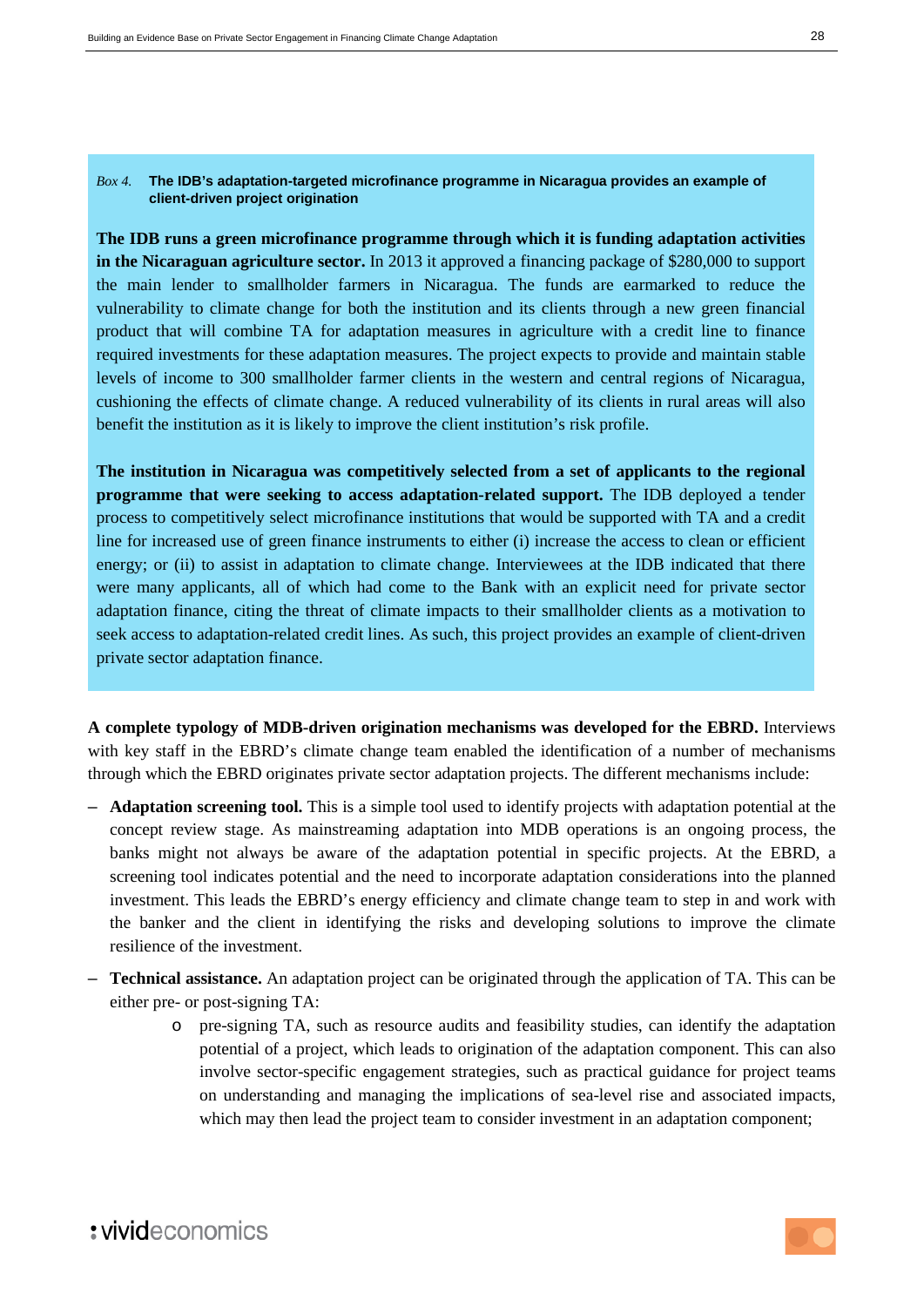- o post-signing TA usually involves capacity building with client teams. This can be used as an origination tool, as the promise of a capacity-building programme may lead a client to consider investing in an adaptation component.
- **Adaptation market study.** This is a methodology for identifying financing priorities for supporting private-sector action on climate change adaptation, which may lead banking teams to consider and pursue deals that fill gaps in the market for private sector adaptation investments.
- **Banking teams.** As awareness of clients' adaptation needs rises within MDBs, for example through MDB country and sector strategies and contact between staff in different teams, banking teams identify adaptation opportunities without the help of the above-mentioned tools. These can be centralised banking teams, but also country teams or dedicated climate change teams.

**For most EBRD projects, banking teams and the EBRD's screening tool are cited as the main origination mechanisms, as shown in [Figure 11.](#page-29-0)** Interviewees cite the increased inclusion of climate change as a major theme in country and sector strategies – which are used as strategic guiding documents for investment decisions – as an important factor underlying the banking teams' increased proclivity to put adaptation on their clients' agendas. For example, the adaptation opportunity in the project involving an improvement of water efficiency in a coal briquette production line in Mongolia was identified by the EBRD's country office, where the team had familiarised itself with the climate change section in the country strategy. This type of climate mainstreaming across MDB teams appears to be a valuable factor in private sector adaptation finance origination. An equivalent number of adaptation projects was not identified by a banking team or as part of a specific TA activity, but was picked up by the screening tool at the portfolio management level. Resource audits and feasibility studies also appear to be successful tools for origination, as they make the client aware of the potential costs of climate change impacts and the associated benefits of adaptation investments. Market studies in Turkey led to the development of two credit lines that delivered adaptation finance, serving as a tool for banking teams to draw attention to the associated market opportunity for the client banks.

**In most cases these origination mechanisms have worked in conjunction rather than isolation.** The origination mechanisms are not mutually exclusive but rather complement each other: for example, a client may initially identify a potential adaptation need but will not convert this into an investment decision until it has been identified as an adaptation opportunity by a banking team, and TA has a more complete business case for the investment. The EBRD's two 2014 credit lines with Turkish banks are a good example of projects where a market study, banking team awareness of adaptation opportunities and post-signing TA packages led to origination, as discussed in [Box 5.](#page-30-0)

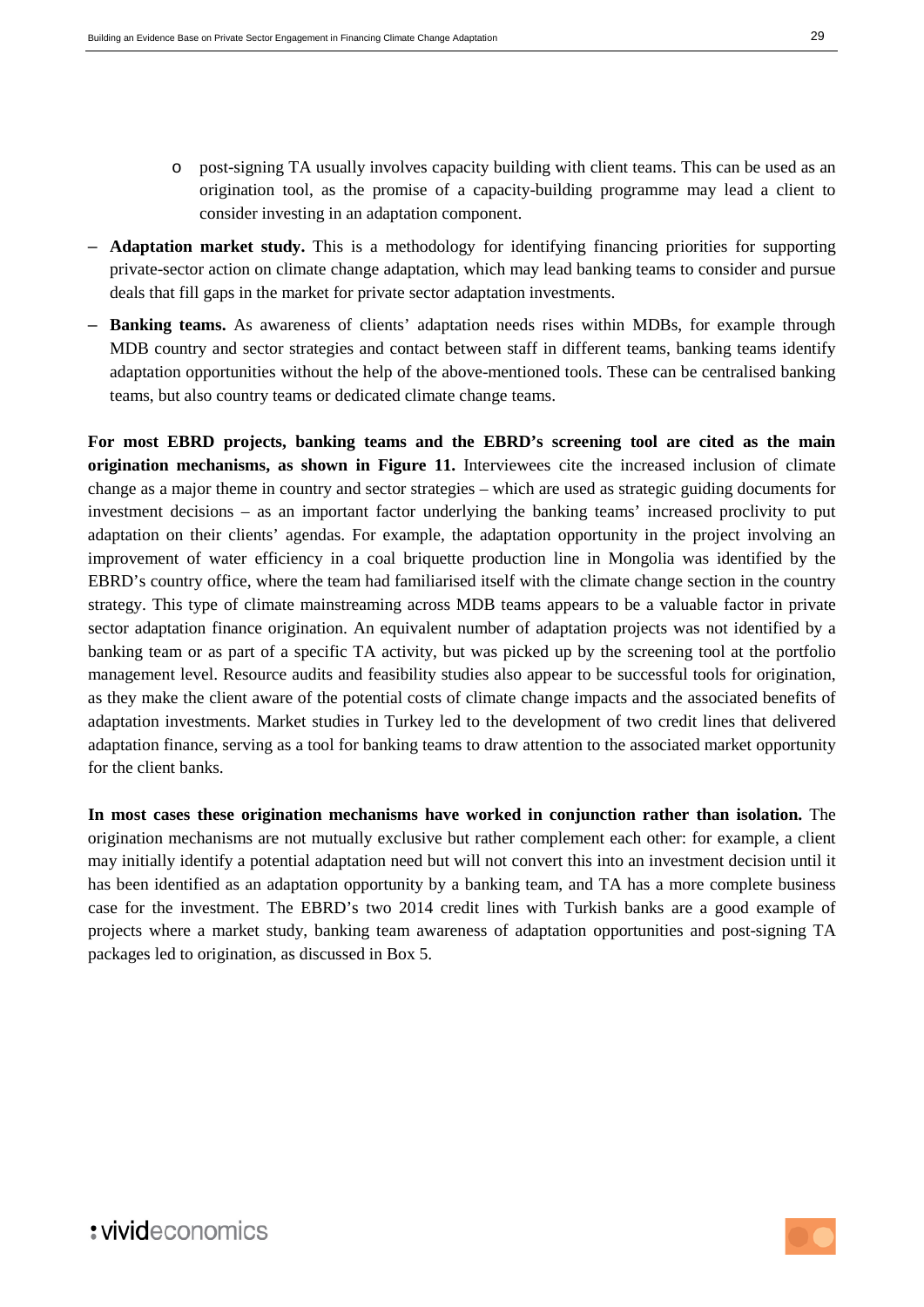

#### <span id="page-29-0"></span>*Figure 11.* **The most frequently cited primary origination mechanisms at the EBRD are identification by banking teams and through its screening tool**

*Note: Numbers represent the number of projects for each origination mechanism. Only projects for which information is available are included.*

*Source: Vivid Economics*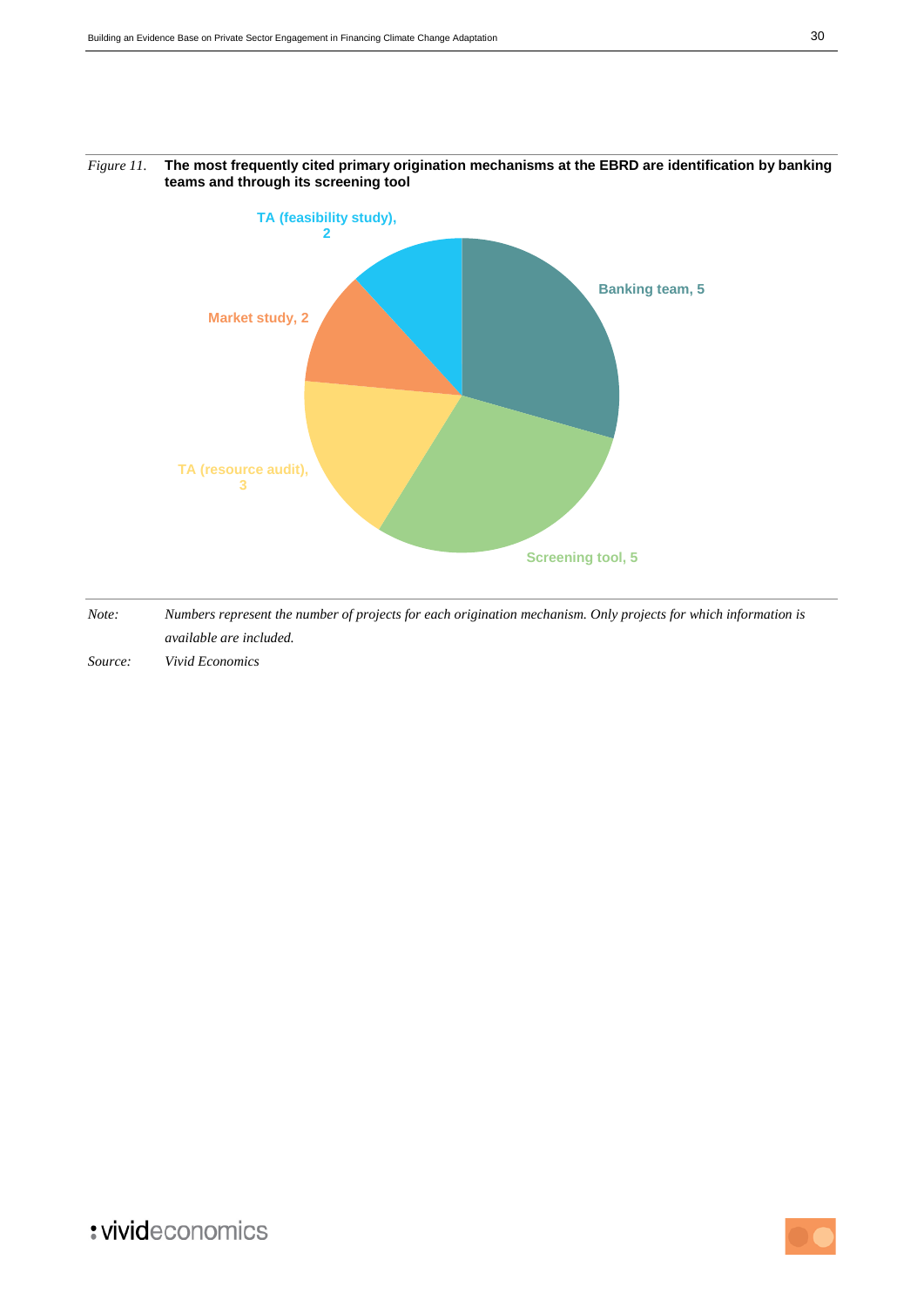#### <span id="page-30-0"></span>*Box 5.* **Two EBRD credit lines with Turkish banks illustrate how multiple origination mechanisms can work in tandem in the origination of private sector adaptation finance projects**

**The EBRD and IFC commissioned a market study in Turkey that included a section on resource efficiency challenges.** The market study looked primarily at water and waste management, where it indicated that climate change adaptation challenges are ubiquitous across sectors. The study noted that *'the regulatory landscape for water and waste is changing so rapidly that most businesses have low awareness of the new regulations and their implications for their operations*' (EBRD & IFC, 2013). The study notes that while there is extensive support and policy dialogue with the public sector, there is a lack of support and financing for private sector compliance. It therefore identified *'an urgent need for transformative engagement with the Turkish banking sector to raise awareness and provide innovative financial products, which in turn will be able to raise awareness of the wider business community'*. The results of the market study led local EBRD banking teams to find projects with banks that could channel credit lines to enable Turkish businesses to adapt to climate change and comply with impending regulation.

**In 2014, projects were agreed with two banks to channel both funding and TA for climateresilient technologies in the Turkish private sector.** One bank is set to deploy \$21 million out of a \$65 million credit line towards water-efficient technologies for industry. The other bank created a credit line that included \$5 million for water-efficient technology in the residential sector, out of a total EBRD package of \$40 million.

**The credit lines are complemented by donor co-financing and post-signing TA.** The residential water efficiency credit line received \$12 million of donor co-financing from the CIF (see section [2.1.3\)](#page-21-1). It also received a \$170,000 draw-down facility for further consultancy support in the implementation of the adaptation activities, financed by the CIF (16 per cent) and EU Instrument for Pre-Accession Assistance (IPA) fund. The bank targeting water-efficient technology in industry received a \$120,000 TA package focusing on technical capacity building for on-lending to adaptation activities.

**Origination in these cases took the form of identification of an opportunity through a market study, a proactive local banking team taking these findings out to the market, and post-signing TA as an add-on to fully develop the adaptation component.** This is a clear example of multiple origination mechanisms working together. Identification of an opportunity without a banking team to take it forward and reach out to local banks would arguably not have led to a similar take-up of the credit lines. In addition, the post-signing TA made the credit lines workable for the bank – again, without this offering, the banks may have been reluctant to engage in activities that are highly technical in nature and far removed from current practice in Turkish residential and industrial sectors. These examples demonstrate that behavioural barriers to the take-up of adaptation measures (see section [3.1.2\)](#page-37-1) may require the interaction of multiple origination mechanisms.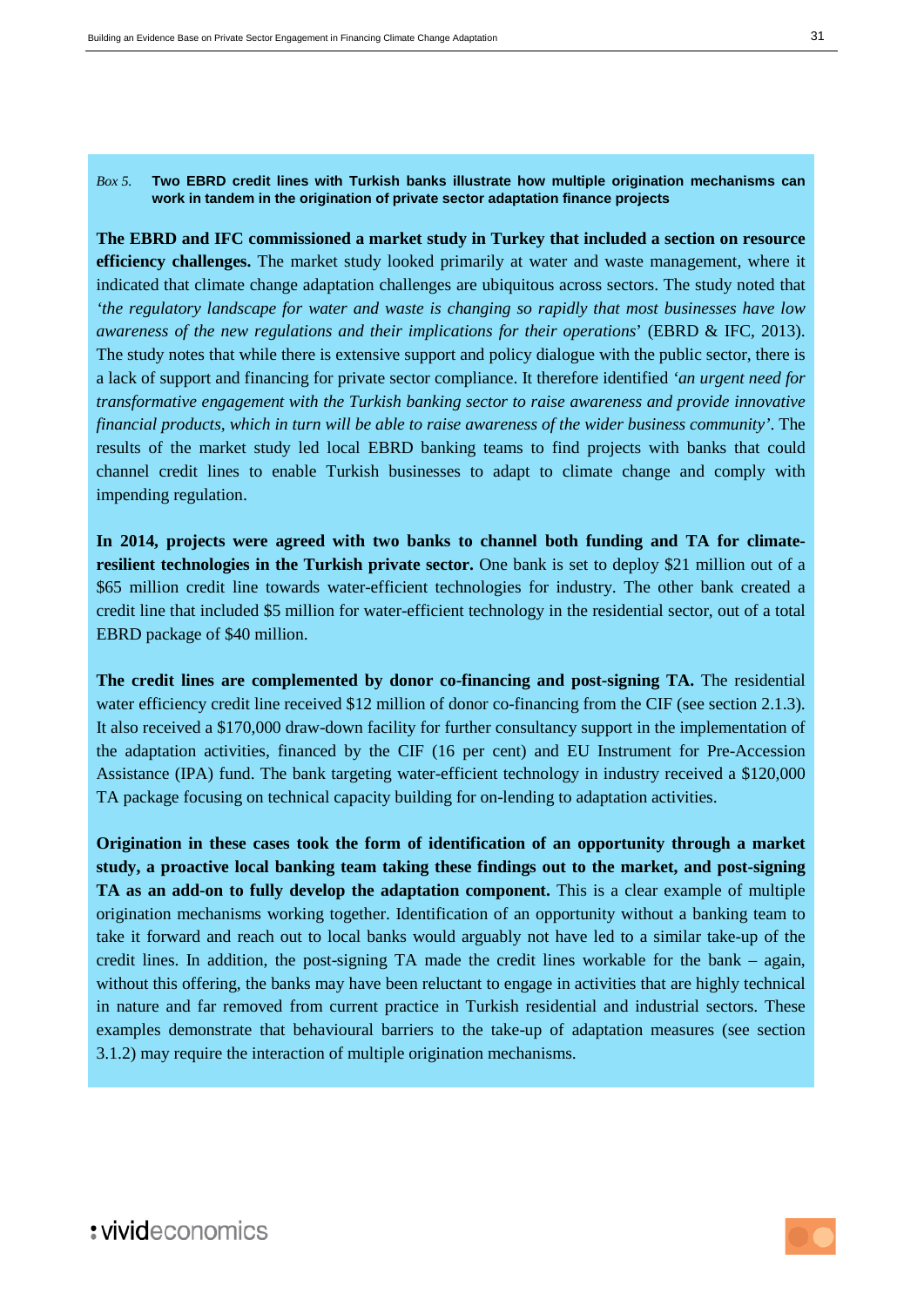## <span id="page-31-0"></span>3 Evidence on client drivers and barriers

**This section presents evidence on drivers of, and barriers to, private sector adaptation finance.** Section [3.1.1](#page-31-1) provides evidence on drivers of private sector adaptation finance in the MDB portfolio. Section [3.1.2](#page-37-1) provides evidence of barriers to private sector adaptation finance uptake.

#### <span id="page-31-1"></span>**3.1.1 Drivers of private sector adaptation finance**

**The MDB private sector adaptation finance portfolio appears to be dominated by anticipatory 'no regret' adaptation activities.** The MDB portfolio is dominated by investment in technologies that aim to improve clients' operations, such as technologies that improve resilience to droughts and enhance water-use efficiency (see [Figure 8\)](#page-21-0). These are predominantly measures that both improve the firm's finances and make it more resilient to climate change. As such they can be classified as no regret measures. A clear example of a no regret activity would be an improvement in water efficiency in manufacturing processes, such as in the EBRD's oilseed-processing project in Romania and the juice-production facility in Morocco. In both cases, the adaptation measure is a sensible business decision both in the short term, as it reduces costs associated with a scarce natural resource input, and in the longer term when climate impacts become more pronounced. Furthermore, rather than reactive adaptation, which includes responses to climate-related events such as flooding as they occur (Smit, Burton, Klein, & Wandel, 2009), the MDB-financed private sector adaptation activities can generally be classified as anticipatory adaptation activities, which include measures that reduce or avoid adverse climate impacts and those aimed at seizing opportunities (Agrawala, Carraro, Kingsmill, Lanzi, & Prudent-Richard, 2013; Carbon Disclosure Project, 2010).

**In the current MDB private sector adaptation finance portfolio, the EBRD's harbour expansion project in Poland appears to be the only project that falls into the 'purposeful' adaptation measures category.** Purposeful activities have a specific adaptation objective and entail significant investment in technology and infrastructure adjustments that do not necessarily yield a short-term return (as opposed to no regret activities), mostly in sectors with long-lived assets (Agrawala et al., 2013). An example is port infrastructure that needs specific and significant investment to make it resilient to future sea level rise, such as the EBRD's harbour expansion project in Poland. The project involves increasing the height of a quay wall as part of the harbour expansion and is more fully described in [Box 9.](#page-38-0)

**The predominance of no regret activities is unsurprising given the competitive forces that determine private sector clients' investment decisions.** Firms and their owners are often primarily concerned with maximising returns in the short-to-medium term in a competitive context. In many cases this implies that purposeful investments, with uncertain long-term returns and limited benefits in the short term, are less attractive. Previous studies tend to confirm this emerging picture. Agrawala et al. (2013) analyse 16 company case studies and data from the Carbon Disclosure Project. They find that adaptation measures in anticipation of future climate impacts more frequently fall into the category of no regret adaptation activities, rather than purposeful adaptation activities.

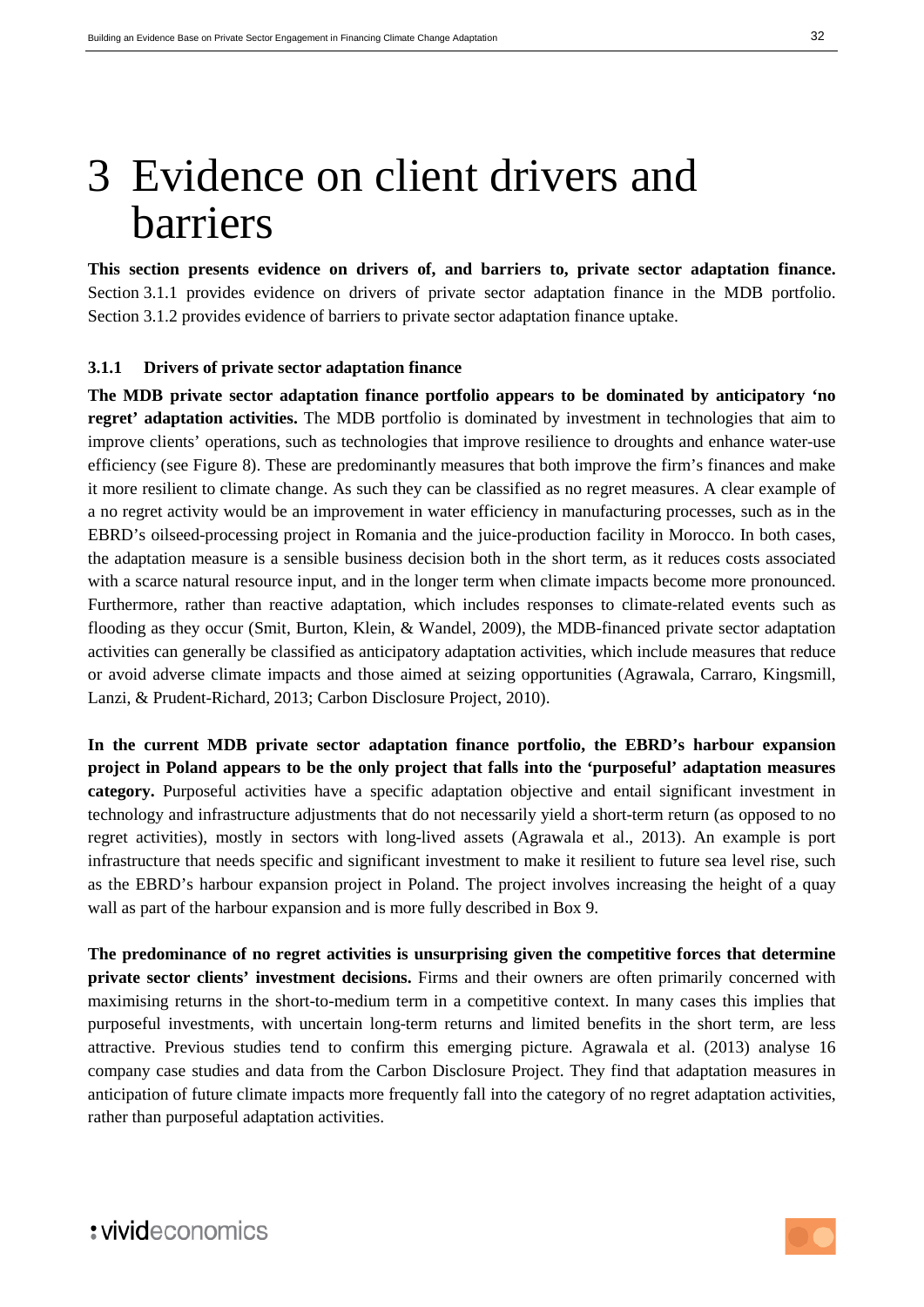**Even though adaptation activities are mainly of the no regret type, clients often appear to require some hand-holding or a push in the form of TA or regulation.** [Figure 12](#page-32-0) presents an analysis of drivers of private sector adaptation finance in a sample of 17 EBRD projects, identified through a series of interviews. It shows that increased awareness as a result of TA provided by the EBRD, in the form of feasibility studies and resource audits, is cited as the most common driver of the decision to invest in adaptation measures. This is a relatively soft type of investor engagement that falls into the category of reputational, corporate citizenship, stakeholder and investor pressures identified in previous literature on private sector adaptation investment drivers: companies may face pressure from stakeholders including banks, investors, insurers, civil society organisations, governments and customers to address climate risks (Crawford & Seidel, 2013). Instead of using voting rights (in equity projects) or loan covenants (for debt), the EBRD prefers TA to move clients to take climate change into account.

<span id="page-32-0"></span>

*Note: See section [2.2](#page-26-1) for more information on the EBRD's adaptation screening tool. Source: Vivid Economics*

**Impending regulation is reported to play a key role in two projects, but may be a complementary driver in other projects in EBRD countries.** Interviewees reported that clients are often concerned about future regulation and may be motivated to pre-empt rather than respond to regulation, or benefit from associated emerging investment opportunities. Water and wastewater regulations are expected to become increasingly stringent in Turkey, where the government seeks to comply with the European Commission directive governing the sector in the EU. This has increased interest for on-lending for adaptation-related investments in the banking sector, where the two projects for which regulation was cited as the main driver took place. Notably, the two EBRD credit lines in Turkey were originated through a market study that was

### : vivideconomics

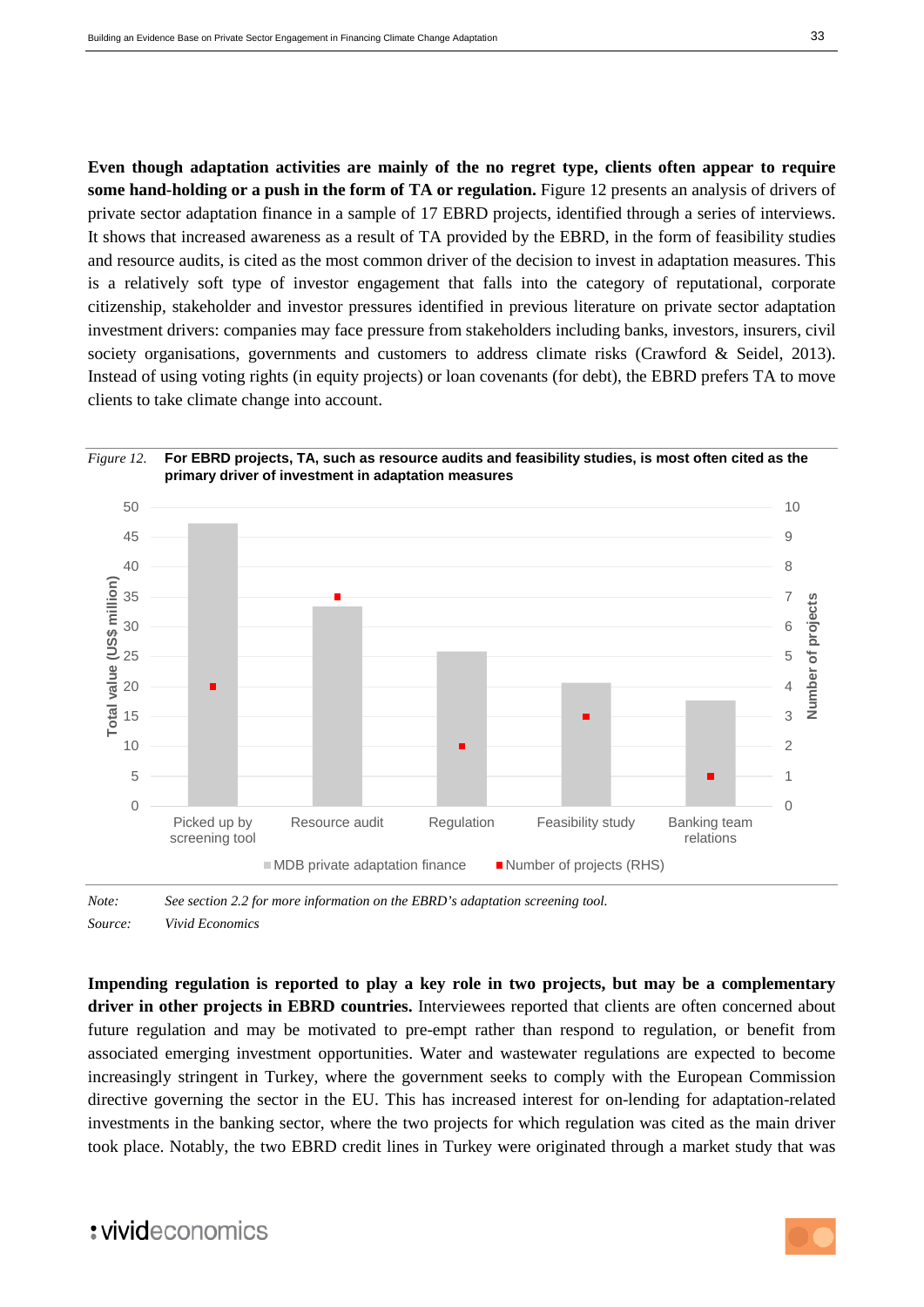jointly commissioned and managed by the EBRD and IFC (see section 2.2 and [Box 5\)](#page-30-0). This may indicate that such studies can serve to communicate the opportunity inherent in impending regulation to prospective clients.

**The observed anticipation of regulation by clients may herald a more general trend in drivers of private sector adaptation finance.** As elucidated in [Box 6](#page-34-0) there are significant gaps in water policy frameworks in EBRD countries, which may give rise to firms investing in water and wastewater measures in anticipation of emerging regulation as countries (most evidently at present Turkey and Kazakhstan) seek to catch up with best practice water policy around the world. For other projects, regulation was cited as a secondary driver. In Kazakhstan, a client reportedly cited plans for water and green economy policies as a motivating factor for investing in a water treatment plant to minimise use of water in its activities. The discussion around adaptation investment as part of the EBRD's harbour expansion project in Poland also took place in the context of discussions around future policies for addressing the risk of sea level rise, both at the national and EU level. This is consistent with previous findings that regulatory and legal intervention may encourage or require adaptation action by businesses. In the UK, water supply companies are required to develop 25-year plans that take climate change into account in water supply assumptions (Wilby & Vaughan, 2011). Other regulatory action that can drive adaptation includes financial disclosure rules on climate change impacts; building regulations (e.g. on property-level flood protection); and the public provision of scientific information, models and tools (Agrawala et al., 2013; United Nations Global Compact, 2012).

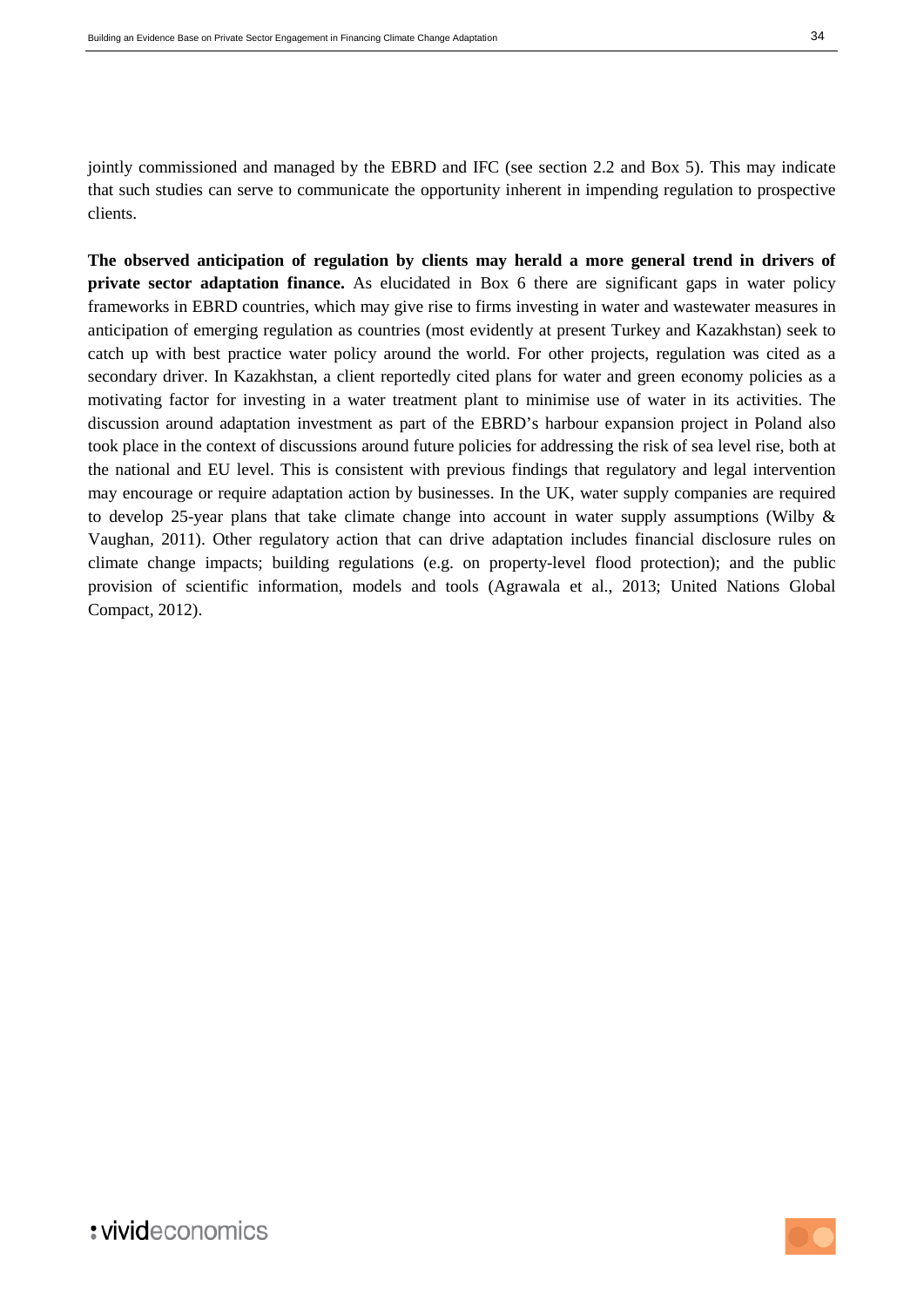#### <span id="page-34-0"></span>*Box 6.* **Water policies in EBRD countries**

**Water policy frameworks that establish water markets or pricing schemes can improve climate change adaptation, but are currently weak in most countries**. In many countries it is conceivable that the projected increase in climate-induced water demand, coupled with a decrease in supply, requires adaptation. They have often instituted structures for water pricing in the domestic and agricultural sectors. However, prices are generally unevenly applied, collection rates are low, metering is rarely implemented, and pricing is often based on annual rather than usage-based fees. Barriers to water markets and pricing are omnipresent, including a lack of property rights, limits to transferability, legal and physical infrastructures, institutional shortcomings, and poor policy design.

**An analysis of water policy in EBRD countries confirms this picture, indicating that many flaws in water policy remain.** [Table 3](#page-35-0) presents an overview of regulatory performance in the water sector across six dimensions in 11 EBRD countries. The six dimensions are components of strong water policy:

- an overarching water policy framework that includes provisions for full cost recovery of water supply;
- tariffs that are near cost-recovery levels (including CAPEX, operating and maintenance costs);
- a lack of cross-subsidies between different sectors through uneven tariffs;
- an independent regulatory authority for tariff-setting;
- private sector participation facilitated by a legal framework for competition, such as concession laws and regulations related to municipal services; and
- metering of water consumption at customer sites.

**At present, there are significant gaps in water policy frameworks across EBRD countries.** Of the countries that have adopted an overarching water policy framework, more than half are facing significant implementation and enforcement issues. Tariffs do not cover the costs of supply, except in Ukraine. Most countries still have strong cross-subsidisation between sectors. Of those countries that have established an independent regulatory authority, most experience heavy political interference or do not have any tariffsetting powers at all. Around half the countries have private sector representation in the water sector and around half have widespread meter-based water billing.

**Where water policy is impending, the EBRD has been able to extend loans for water-efficient technologies.** Notably in Turkey, where a new overarching water law will soon be approved by Parliament to comply with the EU Water Framework Directive, the EBRD is working with a bank on a credit line dedicated to improved water-efficiency technologies. Interviewees at the EBRD suggest that the impending regulation has been a key factor in the bank's decision to set up its resource-efficiency credit line programmes. This suggests that policy, as a driver of adaptation investment decisions, could be a promising target for TA with a view to sourcing further private sector adaptation finance deals.

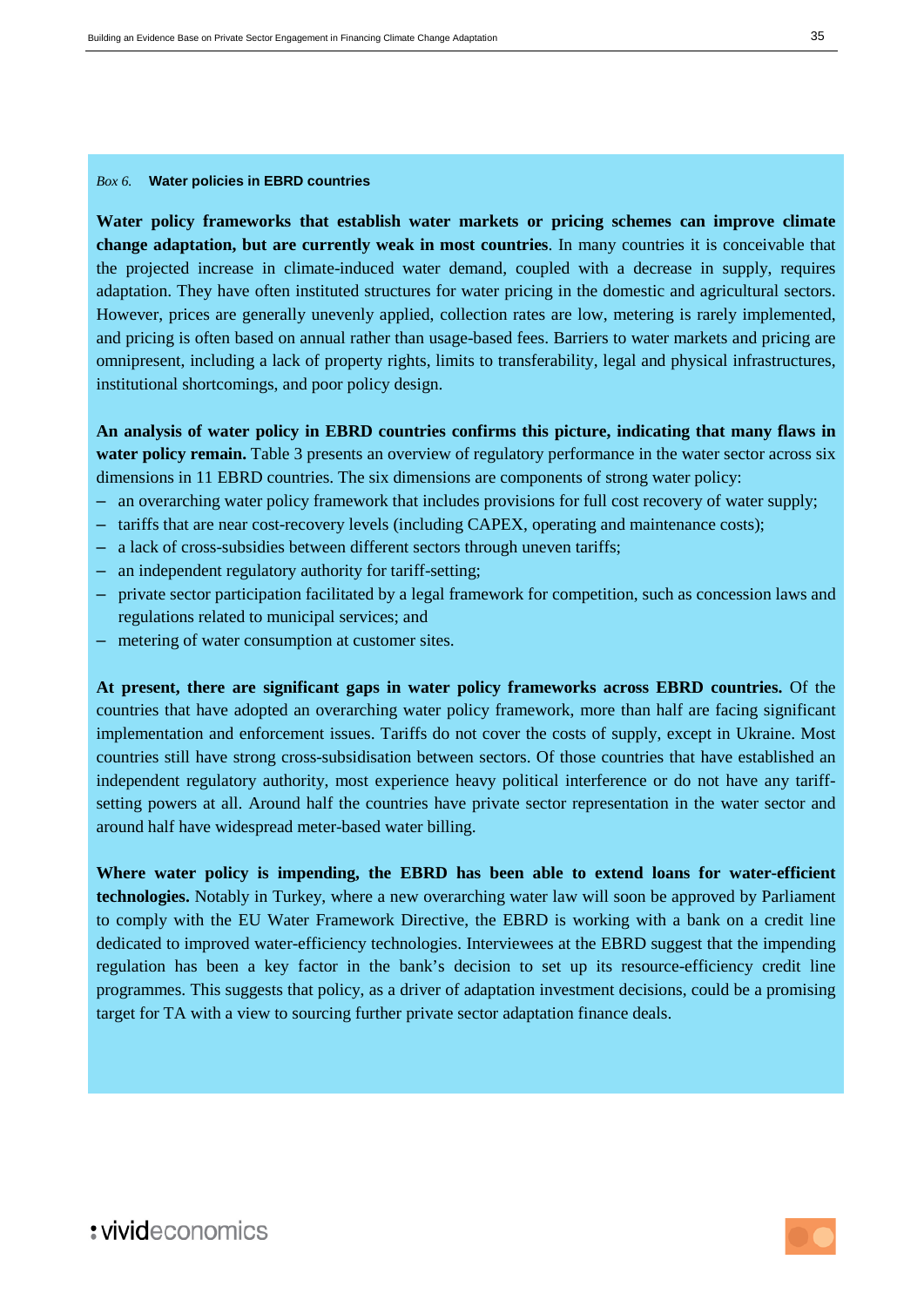<span id="page-35-0"></span>

| <b>Country</b> | <b>Water policy</b><br>framework                                                                                                                                            | <b>Cost-recovery</b><br>tariffs | Limited<br>cross-<br>subsidisation | <b>Regulatory</b><br>authority | <b>Private</b><br>sector<br>participation | <b>Metering</b><br>incidence |
|----------------|-----------------------------------------------------------------------------------------------------------------------------------------------------------------------------|---------------------------------|------------------------------------|--------------------------------|-------------------------------------------|------------------------------|
| Egypt          | X                                                                                                                                                                           | X                               | ✔                                  | $\checkmark$                   |                                           | X                            |
| Georgia        | X                                                                                                                                                                           | $\boldsymbol{\mathsf{X}}$       | $\boldsymbol{\mathsf{x}}$          | $\checkmark$                   | $\mathbf x$                               | $\mathbf x$                  |
| Jordan         | X                                                                                                                                                                           | $\mathbf x$                     | $\boldsymbol{\mathsf{x}}$          | $\mathbf{x}$                   | ✓                                         | ✓                            |
| Kazakhstan     | ✔                                                                                                                                                                           | $\checkmark$                    | X                                  | $\checkmark$                   | ✓                                         | ✔                            |
| Mongolia       | ✔                                                                                                                                                                           | $\boldsymbol{\mathsf{X}}$       | ✔                                  | $\checkmark$                   | $\mathbf x$                               | $\mathbf x$                  |
| Morocco        | ✔                                                                                                                                                                           | ✔                               | $\boldsymbol{\mathsf{x}}$          | $\mathbf x$                    | ✔                                         | ✔                            |
| Poland         |                                                                                                                                                                             | $\checkmark$                    | $\mathbf{x}$                       | $\mathbf{x}$                   |                                           |                              |
| Romania        | ✔                                                                                                                                                                           | $\mathbf{x}$                    | X                                  | $\checkmark$                   | $\mathbf x$                               | ✔                            |
| Serbia         | $\checkmark$                                                                                                                                                                | $\mathbf x$                     | $\boldsymbol{\mathsf{x}}$          | $\mathbf x$                    | $\mathbf x$                               | $\boldsymbol{\mathsf{X}}$    |
| <b>Turkey</b>  | $X^{\ast\ast}$                                                                                                                                                              | X                               | X                                  | $\mathbf{x}$                   |                                           | $\boldsymbol{\mathsf{x}}$    |
| <b>Ukraine</b> | $\checkmark$                                                                                                                                                                |                                 | $\overline{\mathbf{X}}$            |                                | $\boldsymbol{\mathsf{x}}$                 | $\boldsymbol{\mathsf{x}}$    |
| Note:          | * The legislative basis is present, but significant implementation and enforcement issues remain. ** New legislation is<br>currently awaiting final approval in Parliament. |                                 |                                    |                                |                                           |                              |
| Source:        | Vivid Economics based on EBRD data and internal research                                                                                                                    |                                 |                                    |                                |                                           |                              |

**In four projects the potential adaptation component was picked up through the portfolio screening tool.** This led the EBRD's energy efficiency and climate change team to follow up and, together with the banker and the client, identify the respective climate risk along with solutions to make the investment more climate-resilient.

**Outside of the EBRD sample, market opportunities were cited as the main driver for one project, relating to the development of castor seed with improved climate change resilience.** The IFC financed improved castor seed research, development and demonstration (RD&D) and market development activities of an Israeli firm, as elaborated in [Box 7.](#page-36-0) The investment was an equity product and was earmarked specifically to enable the firm to benefit from an opportunity associated with selling castor seeds that are more resilient to climate change to the vulnerable agriculture sector in Kazakhstan. As highlighted in previous work, companies may respond to changes in demand for products and services and seize opportunities related to climate change (Agrawala et al., 2013; Beermann, 2011). Sectors that are cited as primary beneficiaries of climate change include agriculture, as in the IFC project, but also advisory services, water utilities and insurance. Companies in these sectors may seek to act on climate change to create a competitive advantage.

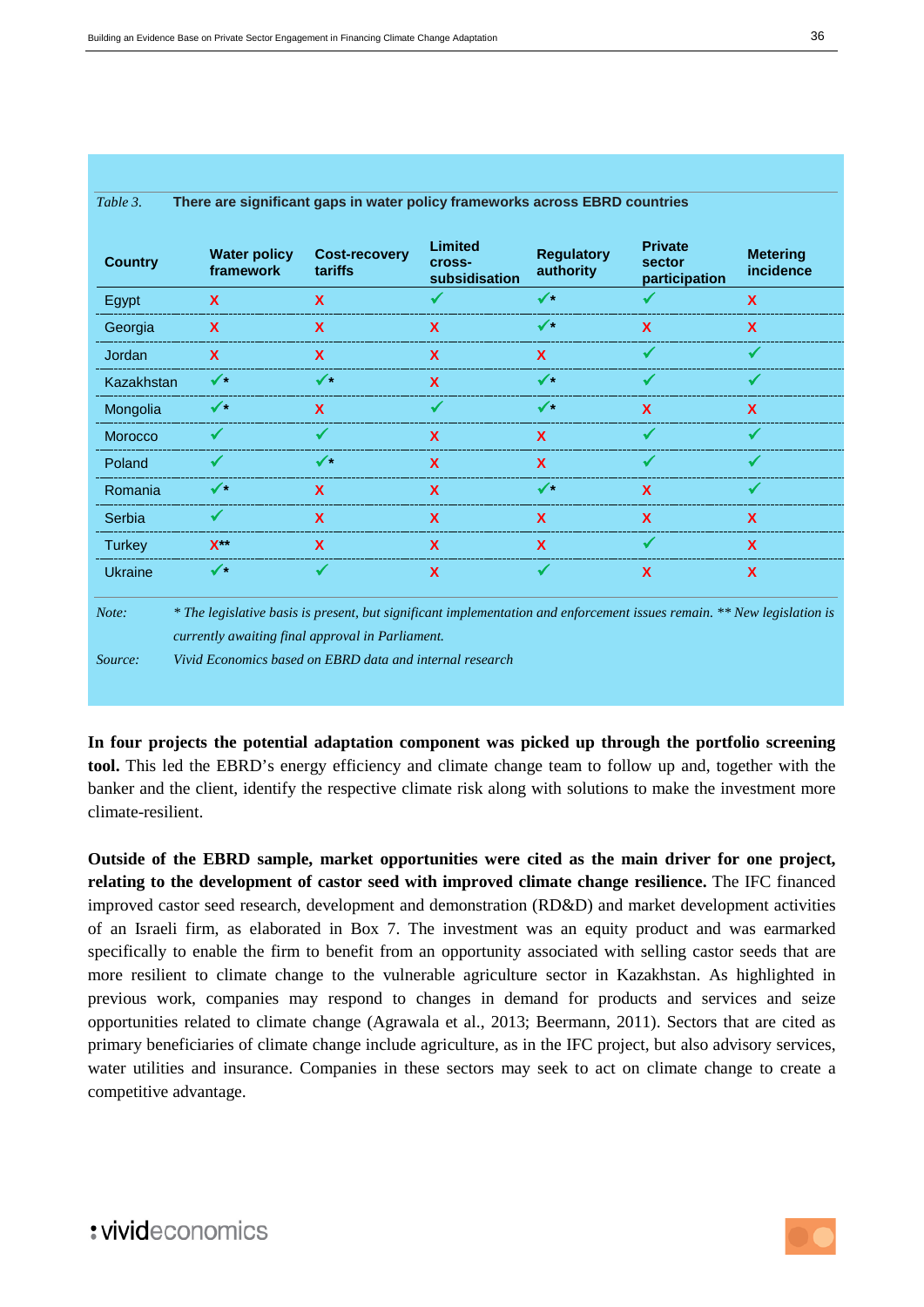<span id="page-36-0"></span>*Box 7.* **The IFC's investment in seed technology for the market in Kazakhstan shows how market opportunities can drive private sector adaptation finance**

**In 2013 the IFC invested \$10 million in an Israeli agricultural technology firm through an equity**  round of financing. The company developed an innovative non-genetically modified organisms (GMO) technology platform to breed crops with dramatically improved productivity and resource-use efficiencies. It had organised previous rounds of financing and at the time was majority-owned by major global venture capital firms. It sought to raise \$50 million in a Series C equity round of financing towards expansion of its R&D and commercial activities – specifically the development of a new type of larger, more drought-resilient castor seed for the agricultural sector in Kazakhstan.

**The IFC reported \$8.6 million of the equity investment as adaptation-related.** This was the share of the equity investment earmarked for development of the castor seed and activities to bring it to market. The IFC reports four major development impacts as a result of the investment, including adaptation benefits (International Finance Corporation, 2013):

- increasing agricultural yields which will result in increased land-use efficiency;
- developing seed alternatives that are adapted to climate extremes in emerging markets;
- creating a non-GMO product that requires fewer regulatory hurdles and thus can benefit smaller markets, including smallholder farmers in less developed countries; and
- promoting the development of sustainable industrial oils and thereby reduce greenhouse gas emissions.

**This IFC investment shows that companies that identify specific adaptation-related market opportunities can lead to private sector adaptation finance projects.** The investment originated from a deliberate round of equity financing for the development of a product with adaptation benefits. Although this type of market-opportunity driven private sector adaptation finance is currently rare in the MDB portfolio, increasing climate impacts and associated market opportunities may give rise to more projects of this type in future.

**In sum, an analysis of the MDB portfolio yields evidence of a wide variety of (often interacting) private adaptation finance drivers at play, with an important role for TA provided by MDBs.** Most MDB private sector adaptation finance targets anticipatory 'no regret' activities that improve the firms' financial baselines and, as a co-benefit, improves their resilience to future climate impacts. Nonetheless, businesses often need a push to actually implement these activities. This push can come in the form of increased awareness of regulation that implies an increase in future compliance costs, for example as a result of internal policy monitoring or external MDB engagement. It can also be a piece of TA, such as a feasibility study or resource audit, that clearly communicates the short-term benefits associated with a no regret adaptation activity that the business may not have been aware of, as well as the long-term cost implications of climate change. As such, the MDBs can be seen as successful brokers of information related to adaptation activities and enablers of adaptation investment by the private sector through leveraging their existing

### : vivideconomics

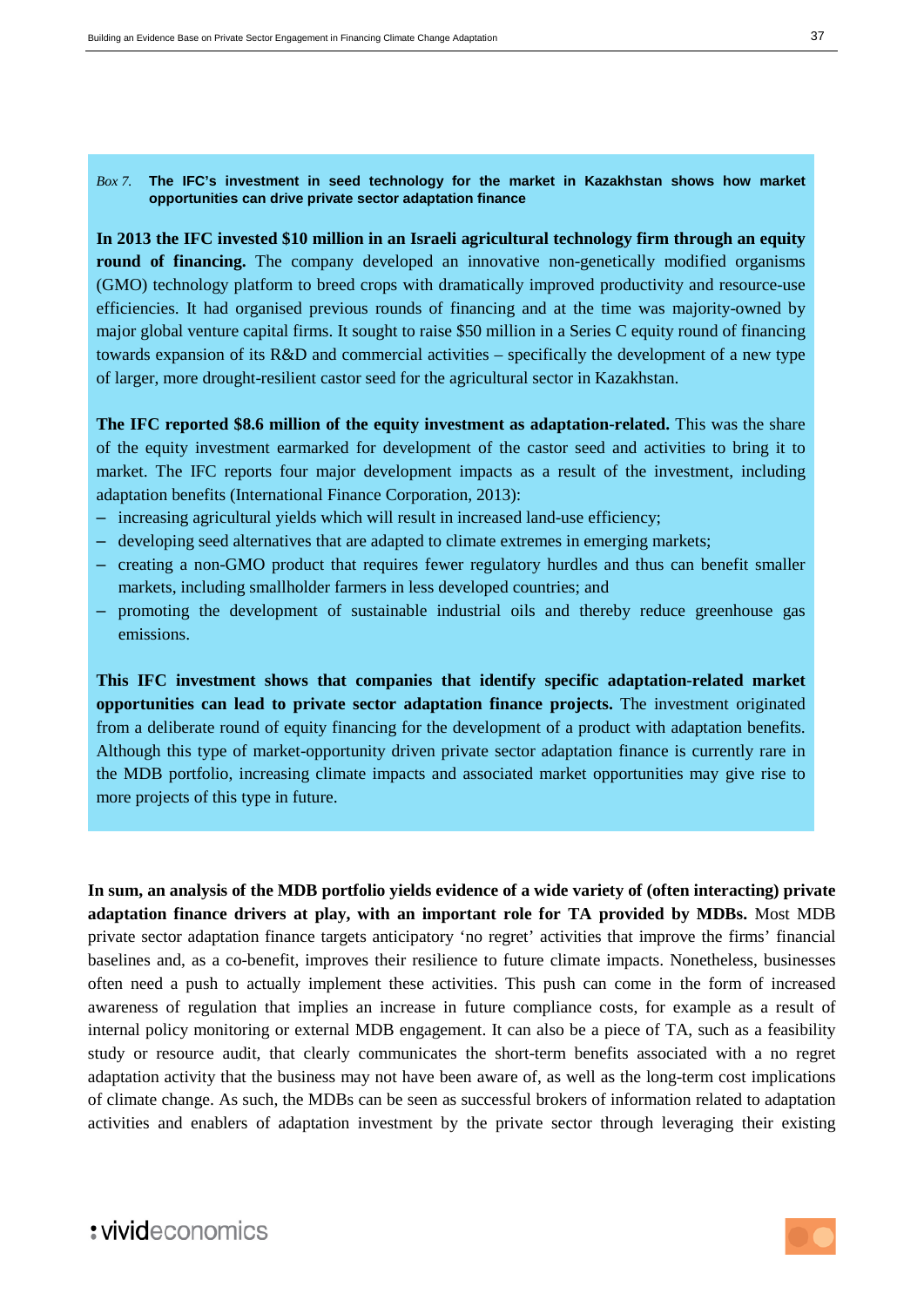networks, their ability to offer services beyond financial products, and experience in realising transitional impacts.

### <span id="page-37-1"></span>**3.1.2 Barriers to private sector adaptation finance**

**Barriers to private sector adaptation finance are omnipresent and have regularly been reported to play a role in the development of MDB private sector adaptation projects.** By design, this study is limited in the extent to which it can provide evidence of barriers to private sector adaptation finance, as it focuses on signed investments over the study period that are, by definition, success stories. However, in some cases there were barriers that needed to be overcome along the way. This section focuses on barriers faced by the MDBs and clients that were ultimately overcome – at least to some extent – and resulted in a private sector adaptation finance project. This can provide lessons about, and insights into, the type of barriers that are likely to prevail more widely. A conceptual framework for thinking about barriers to private sector adaptation finance based on existing literature is provided in [Box 8,](#page-37-0) which is then used to frame the subsequent discussion around barriers observed in the MDB portfolio.

#### <span id="page-37-0"></span>*Box 8.* **A conceptual framework for thinking about barriers to private sector adaptation finance**

**Studies of adaptation behaviour reveal an abundance of institutional, policy and market barriers** (Fankhauser & Soare, 2012; Kolk & Pinkse, 2005; National Round Table on the Environment and the Economy, 2012). These can be grouped into three broad categories (Fankhauser & Soare, 2012):

- **Shortcomings in the institutional and regulatory environment.** Regulatory barriers include, for example, the design of water abstraction licences, water price subsidies, limited water metering, and deficiencies in the design or implementation of building codes and planning regimes. Network externalities may create cascading risks in the provision of infrastructure services (e.g. the interruption of power supply during extreme weather events). Institutional competition, layered bureaucracy and entrenched rules and traditions can hamper the ability of organisations to respond to changing circumstances.
- **Market failures, both generic and particular to adaptation.** There may be asymmetric information between the buyer and seller about the risk profile of a property. There may be issues of moral hazard related to insurance cover. Path dependence may affect the choice between protection and relocation in historical settlements. There may be externalities, or a lack of coordination, between upriver and downriver communities.
- **Behavioural and information barriers.** Adaptation suffers from a general lack of awareness and institutional capacity, which means that climate risks are undermanaged. More profoundly, complex, long-term adaptation decisions may be affected by well-known cognitive barriers that lead to inertia, procrastination and implicitly high discount rates.

**Interviewees cite behavioural and information barriers as a common hindrance to increased private sector adaptation finance.** The IDB develops credit lines coupled with TA for microfinance institutions, earmarked for on-lending to activities in the area of climate change. Eligible microfinance institutions can opt for on-lending for energy investments or adaptation activities. Whereas initially the institutions preferred to focus on supporting energy projects, over the 2013–14 period these institutions shifted their preference to

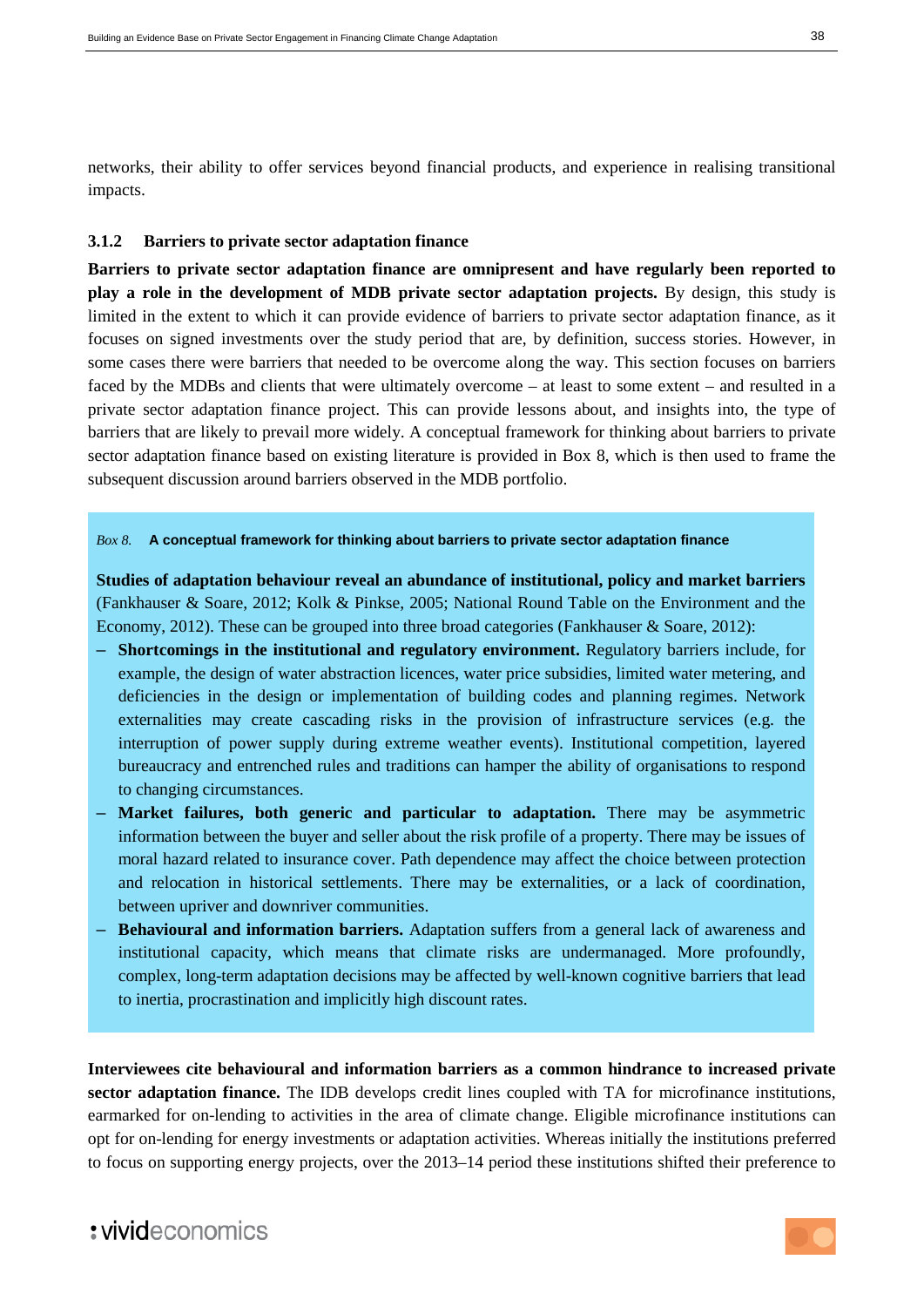the provision of adaptation finance and TA. Interviewees cited an increased awareness of the benefits of adaptation, as a result of increased adverse impacts on the microfinance institutions' clientele, as the main piece of information that triggered this shift to adaptation finance. Another example is the EBRD's harbour expansion project in Poland, as discussed in [Box 9,](#page-38-0) where the bank's TA with an assessment of the risks of sea level rise and increases in storms indicated that a higher quay was needed. However, the client did not implement all the recommendations that were made as part of the assessment, possibly due to a lack of appreciation of the impacts of climate change on its finances in future and/or high implicit or explicit discount rates. In this case, the deployment of donor co-financing might have moved the client to consider the implementation of more robust adaptation measures. The long time horizons in climate-proofing infrastructure investments also appear to be a particularly challenging barrier to further adaptation finance in this sector.

#### <span id="page-38-0"></span>*Box 9.* **The EBRD's harbour expansion project in Poland provides an example of behavioural barriers to take-up of adaptation measures**

**The EBRD contributed \$40 million to a \$467 million harbour expansion project in Poland, in which the \$14 million adaptation component required the client to be convinced by a climate change resilience assessment.** The EBRD's banking team responsible for structuring the deal came to the E2C2 team for support before the earliest document in the bank's project cycle, a Concept Review Memorandum, was filed. EBRD flagged sea level rise and extreme weather events as a key risk factor in the project, which led the bank to commission an explicit climate change resilience assessment, the adaptation component of which was valued at \$15,000.

**Whereas it was easy to persuade the client to accept a climate change resilience assessment, acceptance of the investment implications was more challenging.** The client appeared sensitive to the EBRD's messages about emerging EU policies around port infrastructure and measures to protect against sea level rise, which may be adopted by Poland in future. This led it to agree to a resilience assessment of the expansion plan. However, an agreement to invest in a higher quay wall was difficult to reach as the client was very concerned with the associated costs, which it felt might be unnecessary due to the long time horizon and uncertainty around sea level rise and extreme weather events. In the end, a compromise was reached in which the client agreed to increase the quay wall to some, but not the full, extent that the feasibility study indicated might be necessary. This is a clear example of behavioural barriers in the form of high implicit discount rates that may keep clients from taking up adaptation measures.

**There was no donor co-financing involved in this project, but interviewees noted that, in this case, donor co-financing could have been helpful in pushing the client over the line.** Donor cofinancing can serve to dampen the cost implications of private sector adaptation investment in the short term, which may have been a useful tool in persuading the client in Poland to implement the full package of adaptation measures as indicated in the resilience assessment.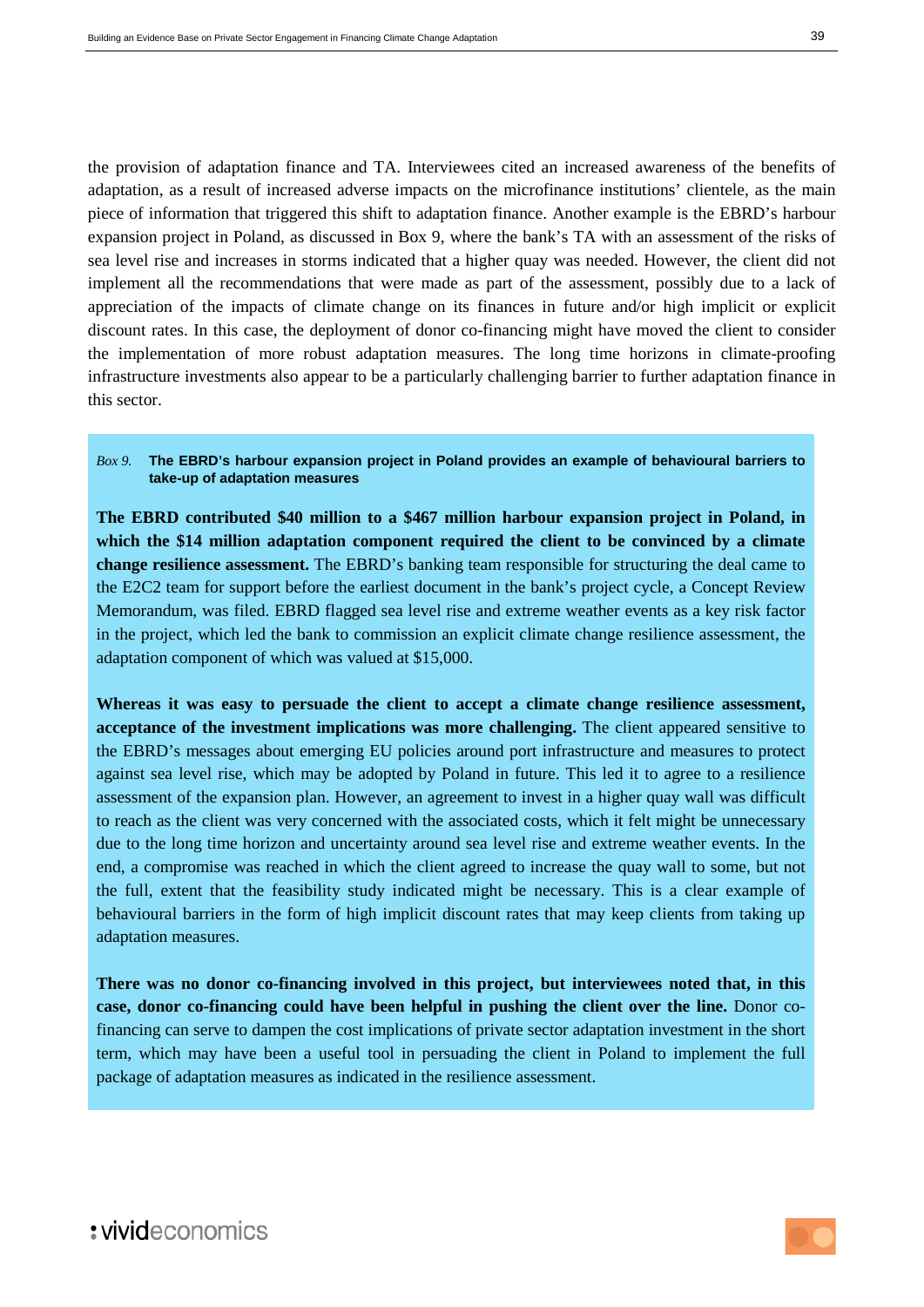**A lack of regulatory incentives is another barrier that interviewees observed in the MDB portfolio.** For example, many countries still lack a strong regulatory framework to increase water-use efficiency, as explained for a selection of EBRD countries in [Box 6.](#page-34-0) Low, uneven tariffs and ensuing cross-subsidisation between sectors implies that economic actors lack incentives to invest in technology that improves climate resilience. This suggests that there may be an opportunity for MDBs and other organisations to engage with policy-makers to stimulate private sector adaptation finance. The IFC's 'Enabling Environment for Private Sector Adaptation' addresses barriers by providing guidance on implementable and simple solutions for adaptation [\(Box 10\)](#page-40-0). MDBs may also raise awareness of market opportunities and compliance costs associated with impending regulation among its private sector clientele. An example of this is provided by the EBRD and IFC market study that led to two adaptation-related credit lines in Turkey. The market study was used by its banking teams to inform banks about the opportunity associated with impending regulation around water efficiency (see [Box 5\)](#page-30-0).

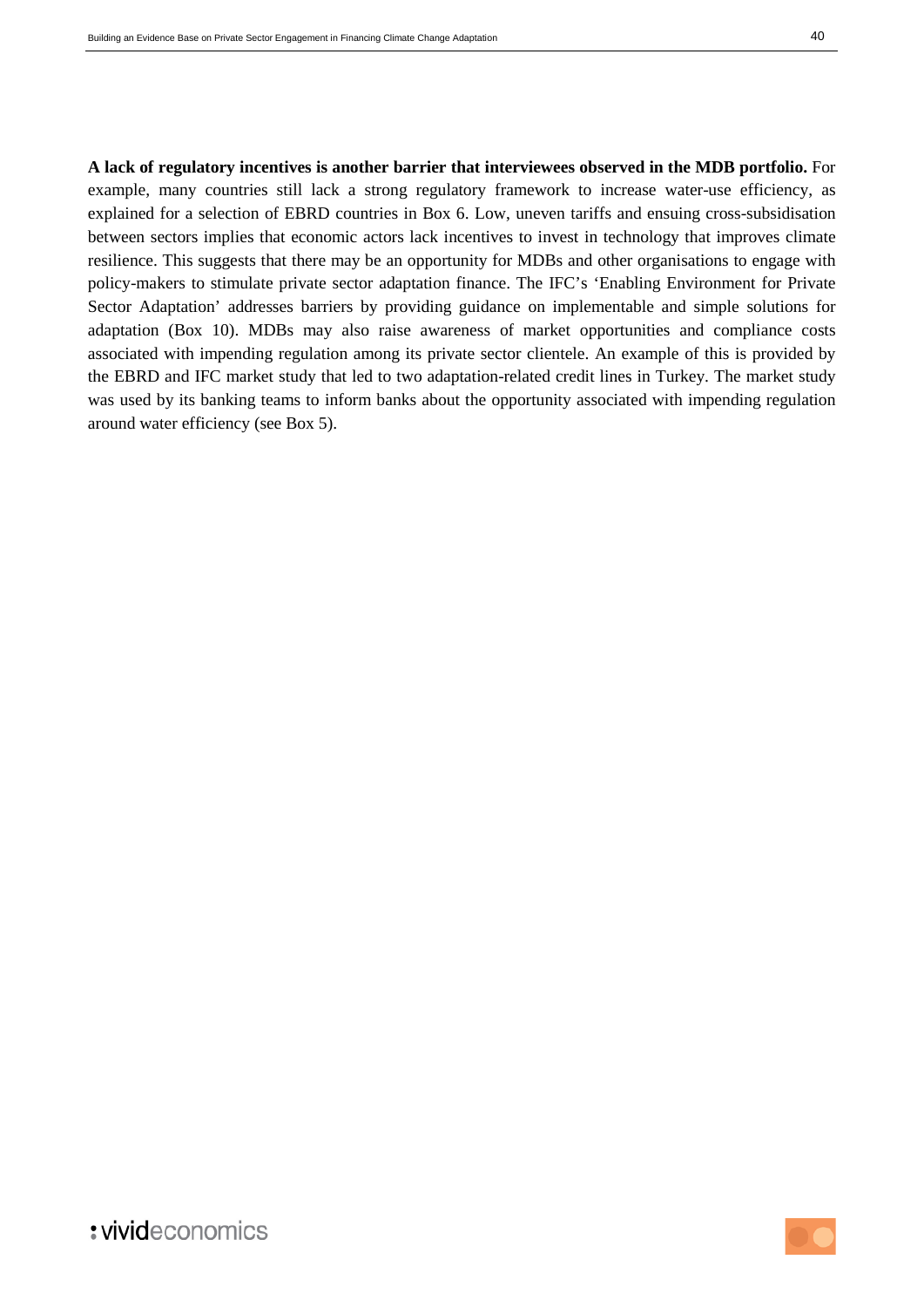#### <span id="page-40-0"></span>*Box 10.* **The IFC's Enabling Environment for Private Sector Adaptation: addressing barriers to private sector adaptation**

**The IFC's Enabling Environment for Private Sector Adaptation programme addresses barriers to private sector adaptation.** The programme prioritises barriers to private sector adaptation in five key areas that can be addressed at the national policy level (Stenek, Amado, & Greenall, 2013):

- data and information;
- institutional arrangements;
- policies;
- economic incentives,; and
- communication, technology and knowledge.

**The programme suggests specific interventions in these areas that are capable of promoting private sector adaptation.** The programme emphasises the expected economic, social and environmental returns of the suggested solutions. Outputs include measures, indicators and examples to inform private sector organisations and policy-makers about where conditions for adaptation investment are favourable and what specific improvements can enhance a country's environment for attracting private investment in climate change adaptation.

**The IFC further develops best practices in assessing climate risks and adaptation strategies for specific projects.** This allows the bank to help its clients understand the implications of climate change for their businesses. The programme aims to fill a gap resulting from a lack of baseline information, methodologies and tools for taking climate change into account in business planning. An example is a climate risk and adaptation strategy assessment that the IFC carried out for a paper mill in Pakistan. The study assessed risks related to wheat yields, power production from an on-site steam turbine and boiler, groundwater resources, a wastewater treatment plant, the pulp and paper industry generally, and community and social issues across several climate scenarios. The analysis assessed the potential financial impact of climate change in these areas and recommended changes in risk management practices (International Finance Corporation, 2010).

**In sum, barriers to adaptation activities were found to play a role in the MDB private sector adaptation finance portfolio and the evidence indicates that the MDBs may have a role in addressing these barriers.** Behaviour and information barriers may be addressed with TA. Donor co-financing may play a role if implicit discount rates are high. MDBs can further work to promote adaptation-related regulation or provide the private sector with information around market opportunities and compliance cost implications associated with impending regulation.

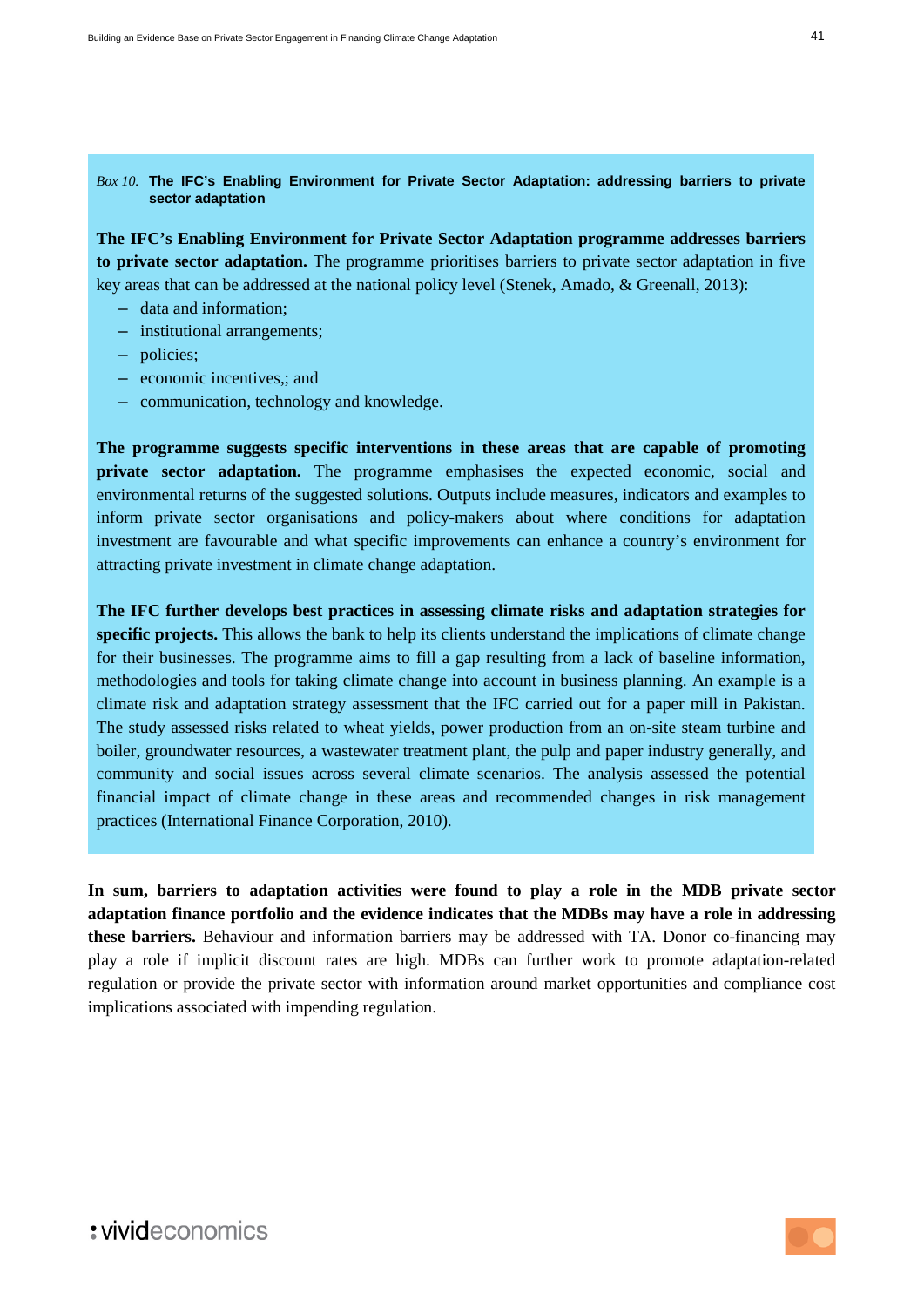# References

- Agrawala, S., Carraro, M., Kingsmill, N., Lanzi, E., & Prudent-Richard, G. (2013). Private Sector Engagement in Adaptation to Climate Change. *OECD Environment Working Paper No 39*.
- Beermann, M. (2011). Linking corporate climate adaptation strategies with resilience thinking. *Journal of Cleaner Production*, *19*, 836–842.
- Carbon Disclosure Project. (2010). Business leadership on climate change adaptation: Encouraging engagement and action. *Report Prepared by PricewaterhouseCoopers LLP (UK)*.
- Crawford, M., & Seidel, S. (2013). Weathering the storm: building business resilience to climate change. *Centre for Climate and Energy Solutions*.
- EBRD & IFC. (2013). Climate Risk Case Study. Pilot Climate Change Adaptation Market Study: Turkey.
- European Investment Bank. (2014). Environmental and Social Data Sheet: Romanian Rural Development EU Cofinancing, 1–4.
- Fankhauser, S., & Soare, R. (2012). Strategic adaptation to climate change in Europe: Vivid Economics report prepared for the European Investment Bank.
- Group of Multilateral Development Banks. (2014). Joint Report on MDB Climate Finance, (September).
- Hertin, J., Berkhout, F., Gann, D., & Barlow, J. (2003). Climate change and the UK house building sector: perceptions, impacts and adaptive capacity. *Building Research and Information*, *31*, 278–290.
- International Finance Corporation. (2010). Practical Methods for Assessing Risk Climate Risk and Business.
- International Finance Corporation. (2013). Kaiima Summary of Investment Information. Retrieved April 20, 2015, from http://ifcext.ifc.org/ifcext/spiwebsite1.nsf/651aeb16abd09c1f8525797d006976ba/8bd580b655b117a38 5257b5f00669aa3?OpenDocument
- IPCC. (2014). *Fifth Assessment Report, Working Group II, Chapter 19, Emergent risks and key vulnerabilities*. Retrieved from http://ipcc-wg2.gov/AR5/images/uploads/WGIIAR5-Chap19\_FGDall.pdf
- Kolk, A., & Pinkse, J. (2005). Business responses to climate change: identifying emergent strategies. *California Management Review*, (47), 6–20.
- National Round Table on the Environment and the Economy. (2012). Facing the elements: Building business resilience in a chancing climate. *Advisory Report, Canada*.
- Smit, B., Burton, I., Klein, R., & Wandel, J. (2009). An anatomy of adaptation to climate change and variability. In L. Schipper & I. Burton (Eds.), *The Earthscan reader on adaptation to climate change* (pp. 63–89). London: Earthscan.

: vivideconomics

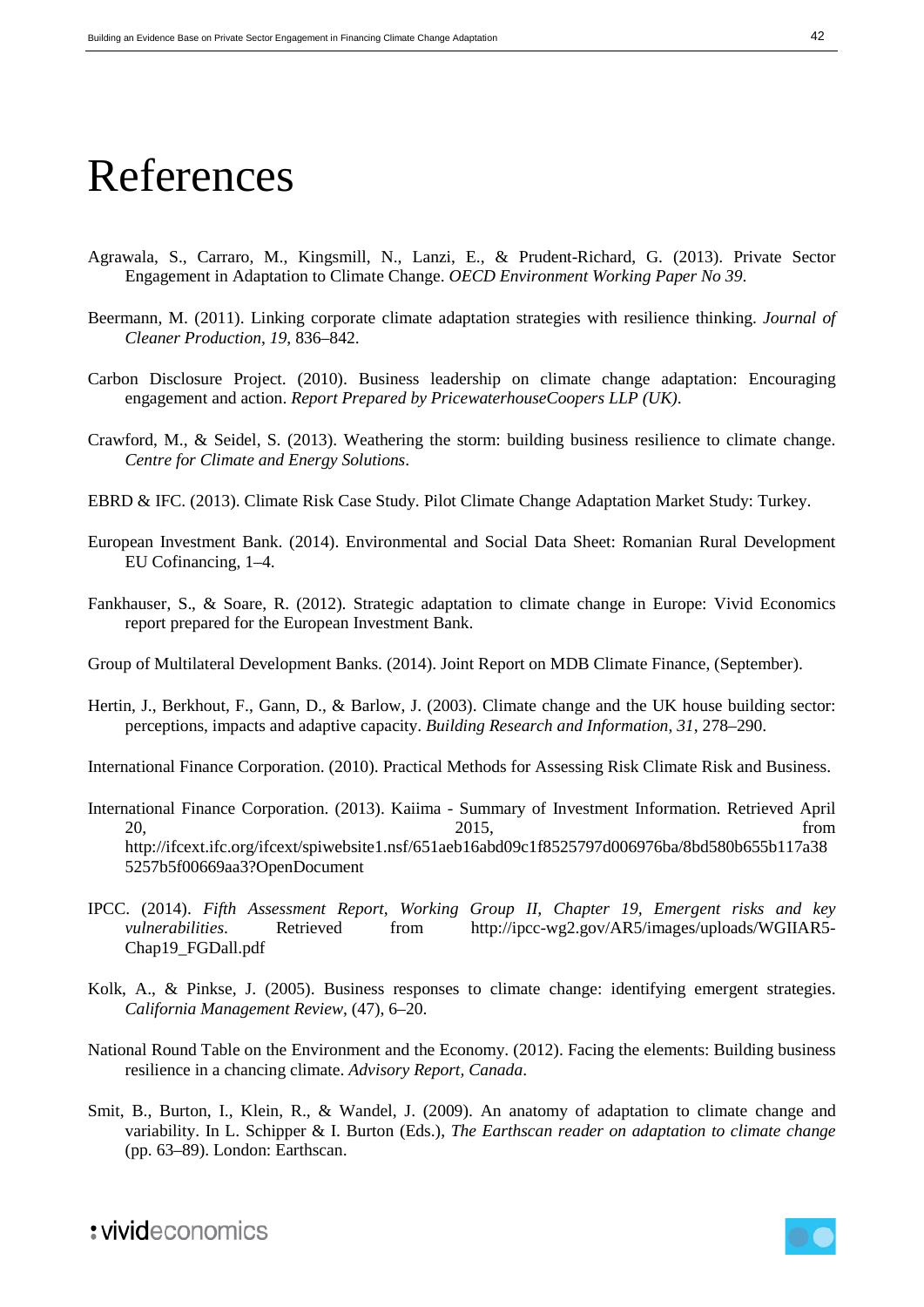Stenek, V., Amado, J.-C., & Greenall, D. (2013). Enabling Environment for Private Sector Adaptation.

- The Global Commission on the Economy and Climate. (2014). *Better Growth, Better Climate: The New Climate Economy Report*. Retrieved from http://static.newclimateeconomy.report/wpcontent/uploads/2014/08/NCE\_GlobalReport.pdf
- UNFCCC. (2014). New portal highlights city and private sector climate action.
- United Nations Global Compact. (2012). Business and climate change adaptation: toward resilient companies and communities.
- Wilby, R., & Vaughan, K. (2011). Hallmarks of organisations that are adapting to climate change. *Water and Environment Journal*, *25*, 271–281.